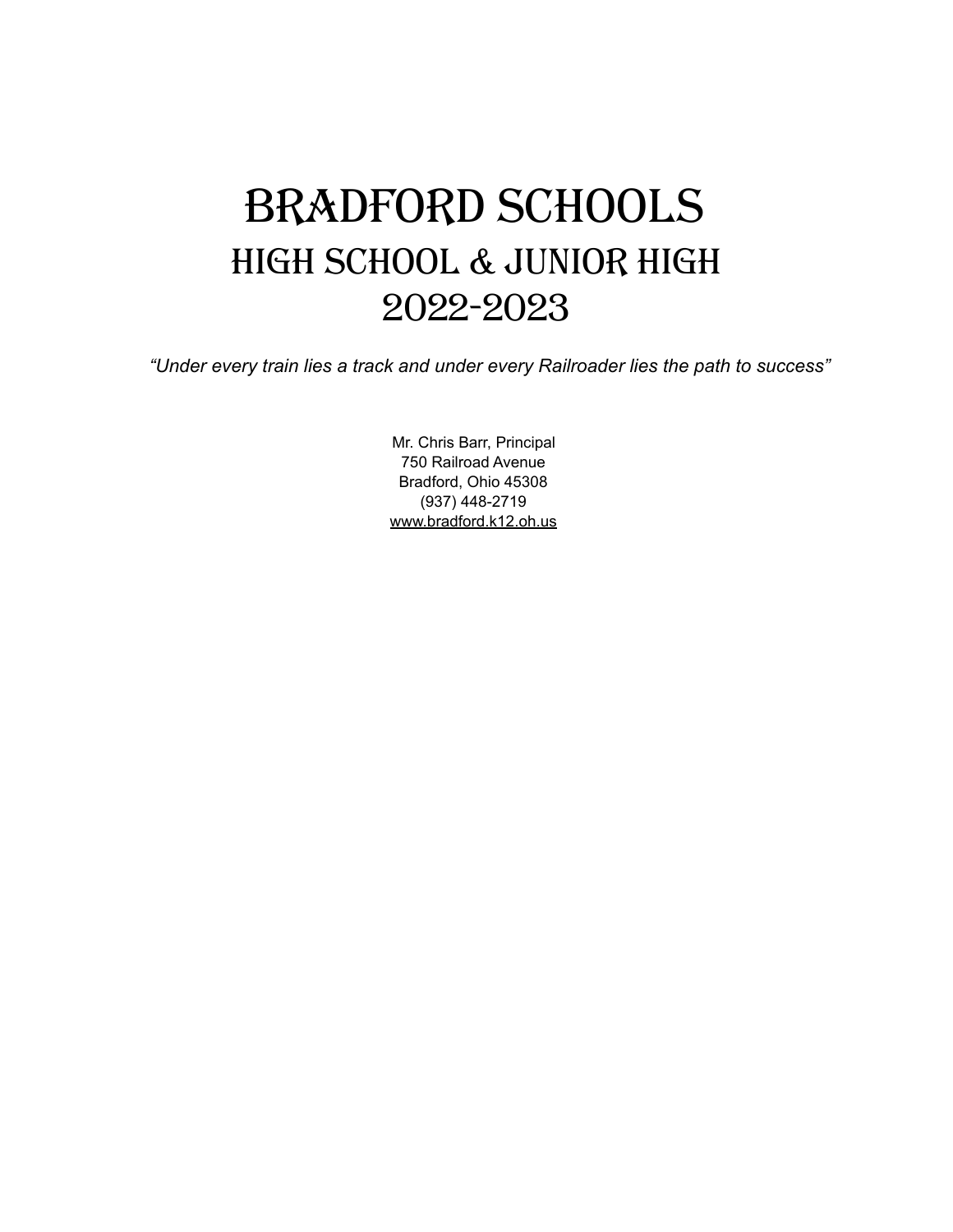Welcome Bradford Student & Family!

The Board of Education, faculty, staff, and administration of Bradford Junior High and High School welcome you to the 2022-2023 school year. Bradford is a community of great pride and rich in tradition. The staff and administration strive to make this year a special one for you. We at Bradford Junior High and High School promise you a safe, friendly, caring, and personalized learning environment.

This Handbook will help ensure that you get the most out of your school experience. Take the time to sit down with your parents and/or guardians and read through our expectations. If you have any questions please ask.

1

Best Wishes for a Great School Year,

*Bradford Schools Faculty & Administration*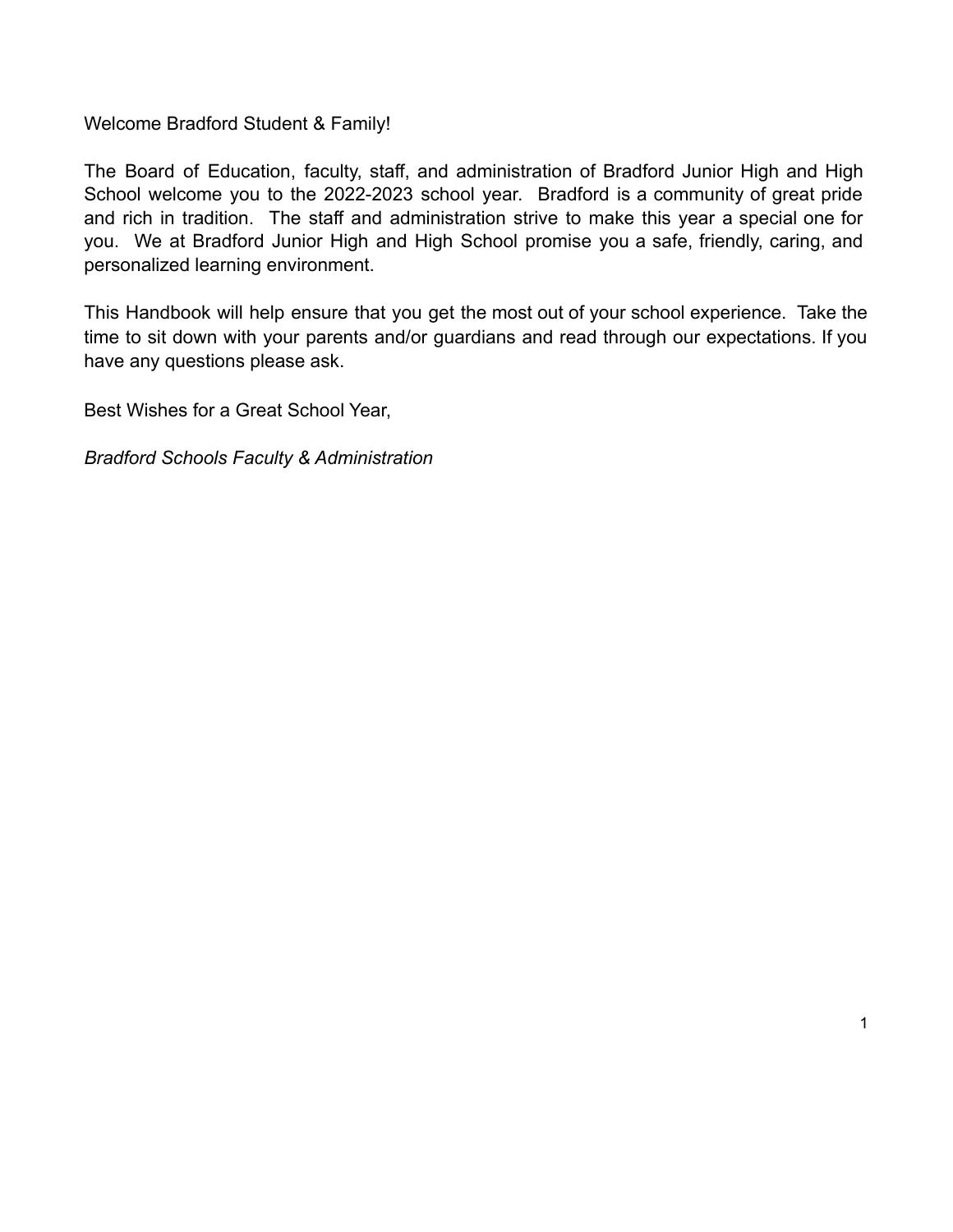#### **FOREWORD**

This student handbook was developed to answer many of the commonly asked questions that you and your parents may have. This handbook contains important information that you are responsible for knowing. You should become familiar with the following information and keep the handbook available for frequent reference by you and your parents. If you have any questions that are not addressed in this handbook, you are encouraged to talk to your teachers or the building principal. This handbook replaces all prior handbooks and other written material on the same subjects.

#### **MISSION OF THE SCHOOL**

It shall be the responsibility of the Bradford Exempted Village School System to ensure that educators, parents, students and citizens of the community will be provided a safe, positive learning environment ensuring an atmosphere conducive to the development of life-long learning skills that will lead to productive responsible citizens.

#### **EQUAL EDUCATION OPPORTUNITY**

It is the policy of this District to provide an equal educational opportunity for all students. Any person who believes that the school or any staff person has discriminated against a student on the basis of race, color, creed, disability, religion, gender, ancestry, national origin, place of residence within the boundaries of the District, or social or economic background, has the right to file a complaint.

Complaints and/or questions should be directed to the Superintendent who is the School District's Compliance Officer. Complaints placed in writing will be investigated and a response provided to the person filing the complaint in a timely manner. The Compliance Officer can provide additional information concerning access to equal educational opportunity. Under no circumstances will the District threaten or retaliate against anyone who raises a complaint.

#### **STUDENT RESPONSIBILITIES**

The school's rules and procedures are designed to allow students to be educated in a safe and orderly environment. This will be made possible by, The 5 R's of a STAR Roader:

Be Ready to Learn Be Responsible Be Respectful Be Resilient Be Roader Empowered

The school's rules and procedures are designed to allow students to be educated in a safe and orderly environment. Students are expected to follow staff members' directions and obey all school rules. The staff expects students to arrive at school prepared to learn. It is the student's responsibility to arrive on time and be prepared to participate in the educational program. If, for some reason, this is not possible, the student should seek help from the Guidance Counselor or Principal.

In order to keep parents informed of their child's progress in school, parents will be provided information on a regular basis and whenever concerns arise. Many times it will be the responsibility of the student to deliver the information. The school however, may use the mail or hand delivery to ensure contact. Parents are encouraged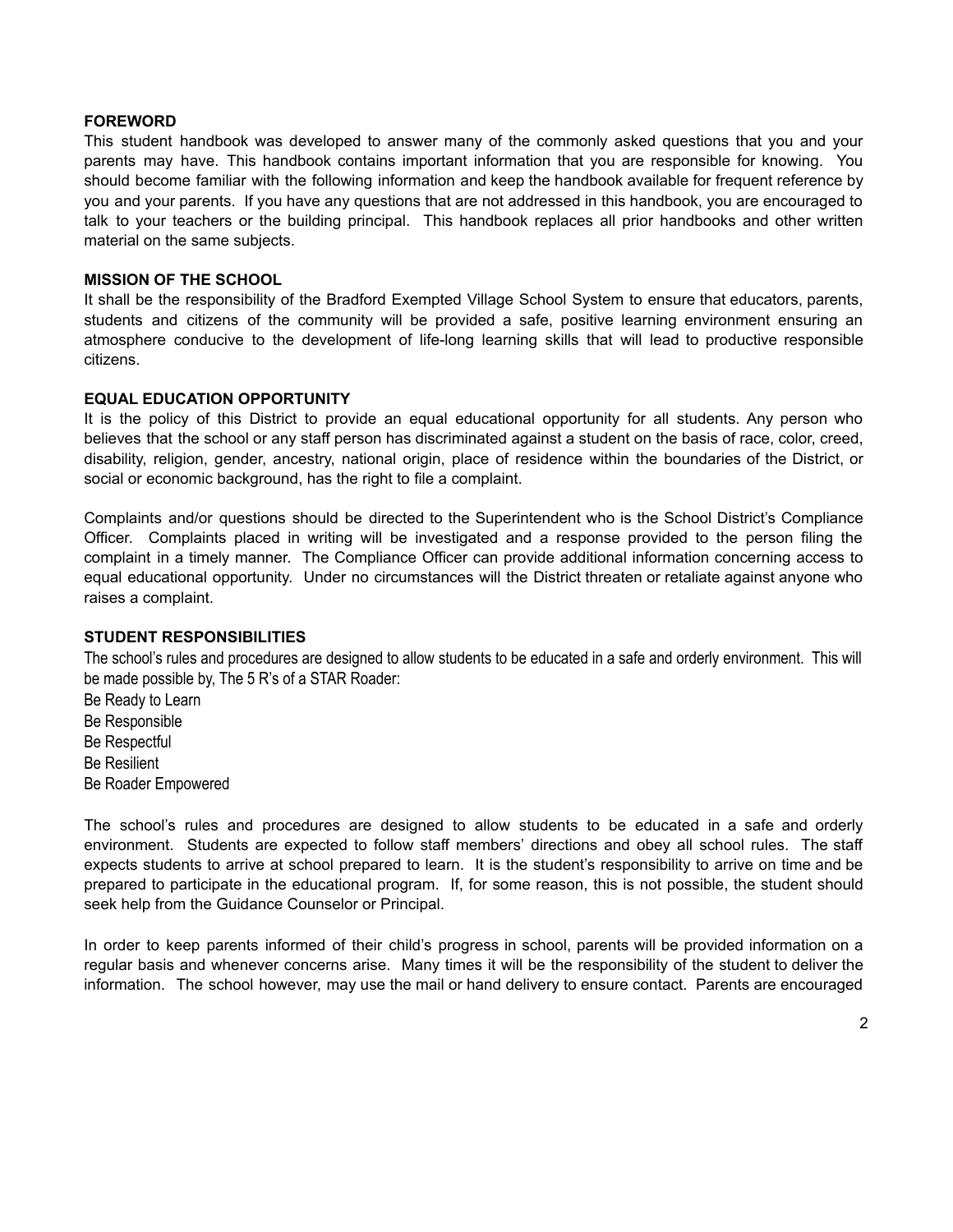to build a two-way link with their child's teachers and support staff by informing the staff of suggestions or concerns that may help their child better accomplish his/her educational goals.

Adult students (age 18 or older) are required to follow all school rules. If residing at home, adult students are encouraged to include their parents in their educational program.

# **SCHOOL DAY**

Students will not be permitted in the building before **7:40 a.m.** unless prior arrangements have been made with a staff member. Any student who is in the building prior to **7:40 a.m**. must be under the direct supervision of a staff member. Students are to report to the **lobby and hallway by the main gym** upon entering the building. The first bell will ring at **8:00 a.m.** and classes will begin at **8:10 a.m.**. The school day ends at **3:10 p.m.** Students remaining in the building after **3:20 p.m**. must be under the direct supervision of a staff member. No students or parents will be permitted to stop by the classrooms before or after school unannounced. All visitors must report to the office.

#### **EMERGENCY CLOSING AND DELAYS**

If the school must be closed or the opening delayed because of inclement weather or other conditions, the school will notify the various radio and television stations within the area. Bradford Schools will also utilize the **One Call System** that notifies parents of delays and or cancellations. Parents may call **1-877-698-3261** to hear the latest **One Call announcements.** Parents and students are responsible for knowing about emergency closings and delays. Parents are asked to inform the school office whenever there are changes in telephone numbers so the One Call System can be updated.

#### **BICYCLE SAFETY/PROCEDURES:**

Riding a bicycle to school is a privilege, not a right. Improper use of the bicycle on the way to or from school could result in the loss of this privilege. All bicycles must be parked in the racks provided and it is highly suggested each bike have a lock. Bradford Exempted Village Schools is not responsible for any damage or theft of bikes.

# **SECTION I - GENERAL INFORMATION**

#### **ENROLLING IN THE SCHOOL**

Students are expected to enroll in the school district in which their custodial parent lives, unless enrolling under the District's open enrollment policy (5113). Students who are new to Bradford Exempted Village Schools are required to enroll in person with their parents or legal guardian. When enrolling, the parents will need to bring:

- An original birth certificate or similar document
- A Social Security Card or Passport
- Court papers allocating parental rights and responsibilities, or custody (if appropriate) Proof of residency
- Proof of immunizations

Under certain circumstances**,** temporary enrollment may be permitted. If that is done, the parents will be told what records are needed to make the enrollment official.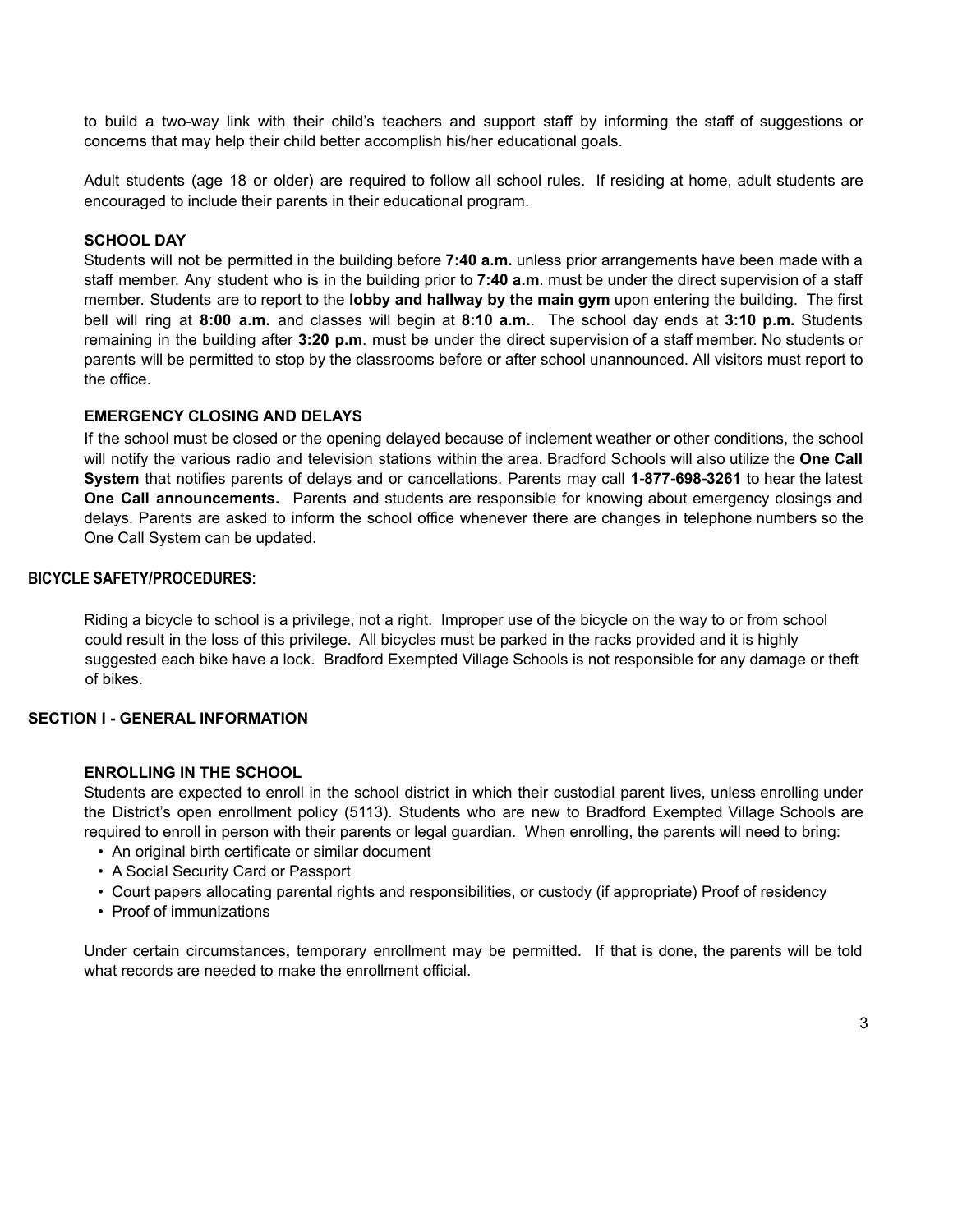Students enrolling from another accredited school must have an official transcript from the sending school in order to receive credit from that school. The Guidance Department will assist in obtaining the transcript, if not presented at the time of enrollment.

Adult students (18 years of age or older) may enroll themselves, but if residing with their parents, are encouraged to include them in the process. Adult students have the responsibilities of both student and parent.

A student who has been suspended or expelled by another public school in Ohio may be temporarily denied admission to the District's schools during the period of suspension or expulsion even if that student would otherwise be entitled to attend school in the District. Likewise, a student who has been expelled or otherwise removed for disciplinary purposes from a public school in another state and the period of expulsion or removal has not expired, may be temporarily denied admission to the District's schools during the period of expulsion or removal or until the expiration of the period of expulsion or removal which the student would have received in the District had the student committed the offense while enrolled in the District. Prior to denying admission, however, the Superintendent shall offer the student an opportunity for a hearing to review the circumstances of the suspension or expulsion and any other factors the Superintendent determines to be relevant.

#### **SCHEDULING AND ASSIGNMENT**

Schedules are provided to each student at the beginning of the school year or upon enrolling. The schedule is based upon the student's needs and available class space. Any changes in a student's schedule should be handled through the Guidance Department. It is important to note that some courses, which are requested by the student, may be denied because of available space or the need to take prerequisites. Students are expected to follow their schedules. Any variation in a student's schedule **MUST** be approved by the **Principal.**

#### **EARLY DISMISSAL**

No student will be allowed to leave school prior to dismissal time without parent/guardian permission in verbal, written or in person. No student will be released to a person other than a custodial parent(s) or guardian without a permission note signed by the custodial parent(s) or guardian.

# **CHANGE OF STUDENT INFORMATION**

Please notify the office if you change your address, phone number, place of employment or child care provider. We need this for our records.

Also, parents have an obligation to inform the high school any time the custody of a child changes.

Copies of court orders are to be given to the principal and will be placed in the child's file. Confidentiality is maintained. Non-custodial parents are to contact the office if requesting any type of school information.

#### **WITHDRAWAL/TRANSFER FROM SCHOOL**

No student under the age of eighteen (18) will be allowed to withdraw from school without the written consent of his/her parents and in compliance with State law. A student who withdraws from school shall be reported to the juvenile judge of the county and to the Bureau of Motor Vehicles for suspension of their driver's license, if s/he is under the age of eighteen (18).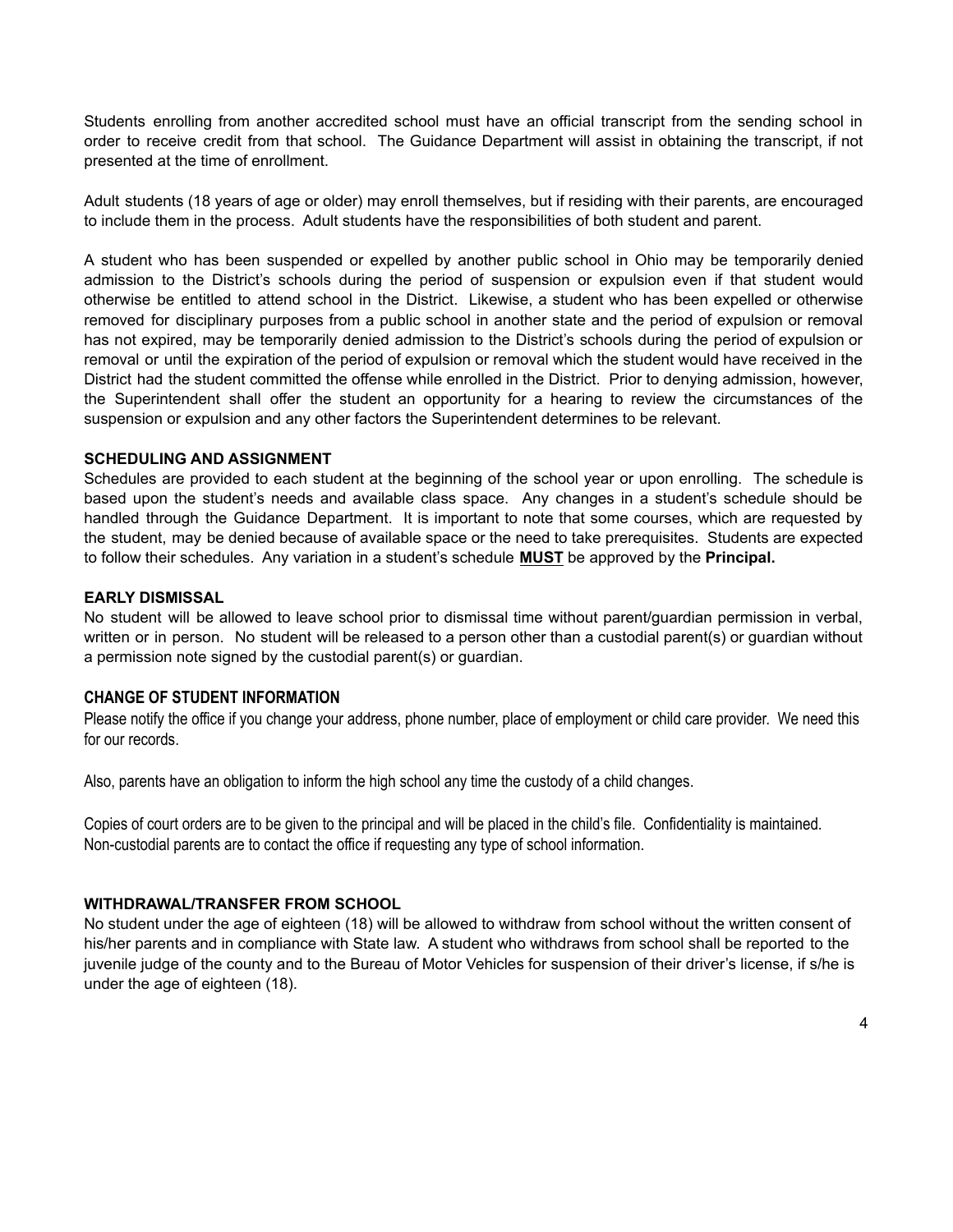If a student plans to transfer to another school, the parent must notify the principal. School records will be transferred within fourteen (14) days to the new school district.

#### **STUDENT WELL-BEING**

Student safety is the responsibility of both students and staff. All staff members are familiar with emergency procedures such as fire and tornado drills and accident reporting procedures. If a student is aware of any dangerous situation or accident, s/he shall notify a staff person immediately. Students with specific health care needs should submit those needs, in writing and with proper documentation by a physician, to the school office.

#### **INJURY AND ILLNESS**

All injuries must be reported to a teacher or the office. If the injuries are minor, the student will be treated and may return to class. If medical attention is required, the office will follow the school's emergency procedures. A student who becomes ill during the school day should request permission from the teacher to go to the office. The office staff or school nurse will determine whether or not the student should remain in school or go home. Parents should encourage their student to follow this process of being evaluated in the office first before calling home. **Reminder-use of cell phones including texting during school hours is prohibited.** No student will be released from school without proper parental permission.

#### **IMMUNIZATIONS**

Each student must have the immunizations required by law or have an authorized waiver. If a student does not have the necessary shots or waivers, the principal may remove the student or require compliance with a set deadline. This is for the safety of all students and in accordance with State law. Any questions about immunizations or waivers should be directed to the Superintendent of Schools.

#### **EMERGENCY MEDICAL AUTHORIZATION**

The Board has established a policy (5341) that every student must have an Emergency Medical Authorization Form completed and signed by his/her parent(s) and on file in the school office. This form is required. The school has made the form available to every parent at the beginning of each school year or at the time of enrollment. Failure to return the completed form to the school may jeopardize a student's educational program and result in disciplinary action.

Please remember to contact the school with any change in phone numbers. If your child is injured it is imperative that the school be able to contact the parent as soon as possible.

# **USE OF MEDICATIONS**

In those circumstances where a student must take prescribed medication during the school day, the following guidelines are to be observed.

- Parents should, with their physician's counsel, determine whether the medication schedule can be adjusted to avoid administering medication during school hours.
- The appropriate form must be filed with the respective building principal before the student will be allowed to begin taking any medication during school hours.
- Medications must be registered with the Nurse's Office
- Medication that is brought to the office will be properly secured.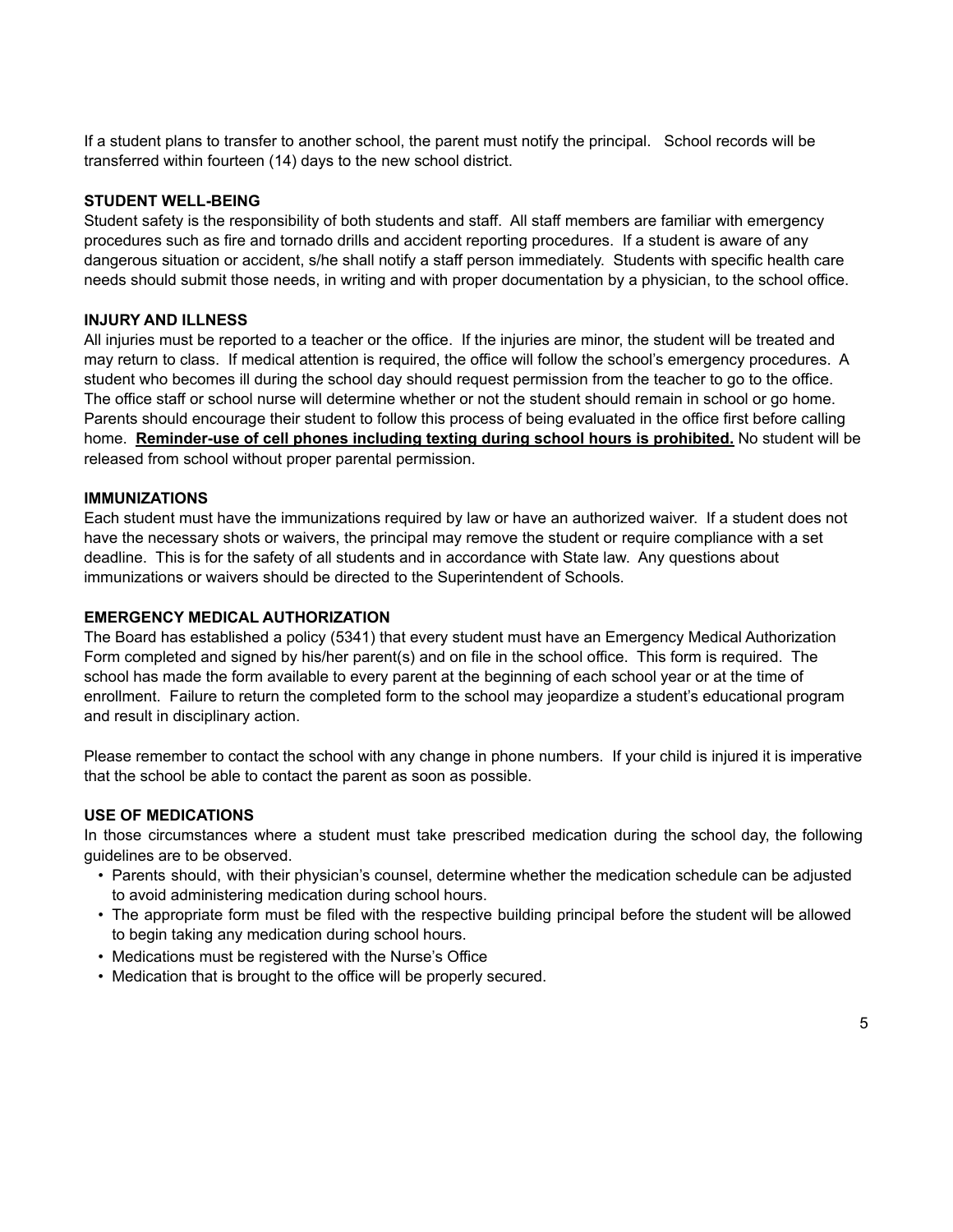- Medication **MAY NOT** be sent to school in a student's lunch box, pocket, or other means on or about his/her person.
- Any unused medication unclaimed by the parent will be destroyed by school personnel when a prescription is no longer to be administered or at the end of a school year.
- The parents shall have sole responsibility to instruct their child to take the medication at the scheduled time.
- A log for each prescribed medication shall be maintained which will note the personnel giving the medication, the date, and the time of day. This log will be maintained along with the physician's written request and the parent's written release.
- Medications must be provided in the containers in which they were dispensed by the prescribing physician or pharmacist.

# **NON-PRESCRIBED (OVER THE COUNTER) MEDICATIONS**

No staff member will be permitted to dispense non-prescribed, over-the counter (OTC) medication to any student without parental authorization. The administration of routine or as needed OTC is not practiced at the school. If you feel your child requires the use of an OTC during the school day you must contact the school nurse to discuss the available options. If it is determined by the school nurse that OTC medication will be made available to your child during the school day, the appropriate forms will be made available for parental authorization (no physician authorization is necessary). It may also be determined that the student may self-administer/possess OTC medication. However, parental authorization is required and the appropriate form must be on file in the office.

If a student is found **using or possessing** a non-prescribed medication without parent authorization, s/he will be brought to the school office and the parents will be contacted for authorization. The medication will be confiscated until written authorization is received and disciplinary action may be enacted.

Any student who distributes a medication of any kind to another student or is found to possess a medication other than the one authorized is in violation of the school's Code of Conduct and will be disciplined in accordance with the drug-use provision of the Code.

A student may possess and use a metered dose inhaler or a dry powder inhaler to alleviate asthmatic symptoms or before exercise to prevent the onset of asthmatic symptoms, at school or at any activity, event, or program sponsored by or in which the student's school is a participant if **the appropriate form is filled out and on file in the Office.** A student who is authorized to possess and use a metered dose or dry powder inhaler may not transfer possession of any inhaler or other medication to any other student.

# **CONTROL OF CASUAL-CONTACT COMMUNICABLE DISEASES**

Because a school has a high concentration of people, it is necessary to take specific measures when the health or safety of the group is at risk. The school's professional staff has the authority to remove or isolate a student who has been ill or has been exposed to a communicable disease. Specific diseases include: covid, diphtheria, scarlet fever, strep infections, whooping cough, mumps, measles, rubella, and other conditions indicated by the Local and State Health Departments. Any removal will be only for the contagious period as specified in the school's administrative guidelines.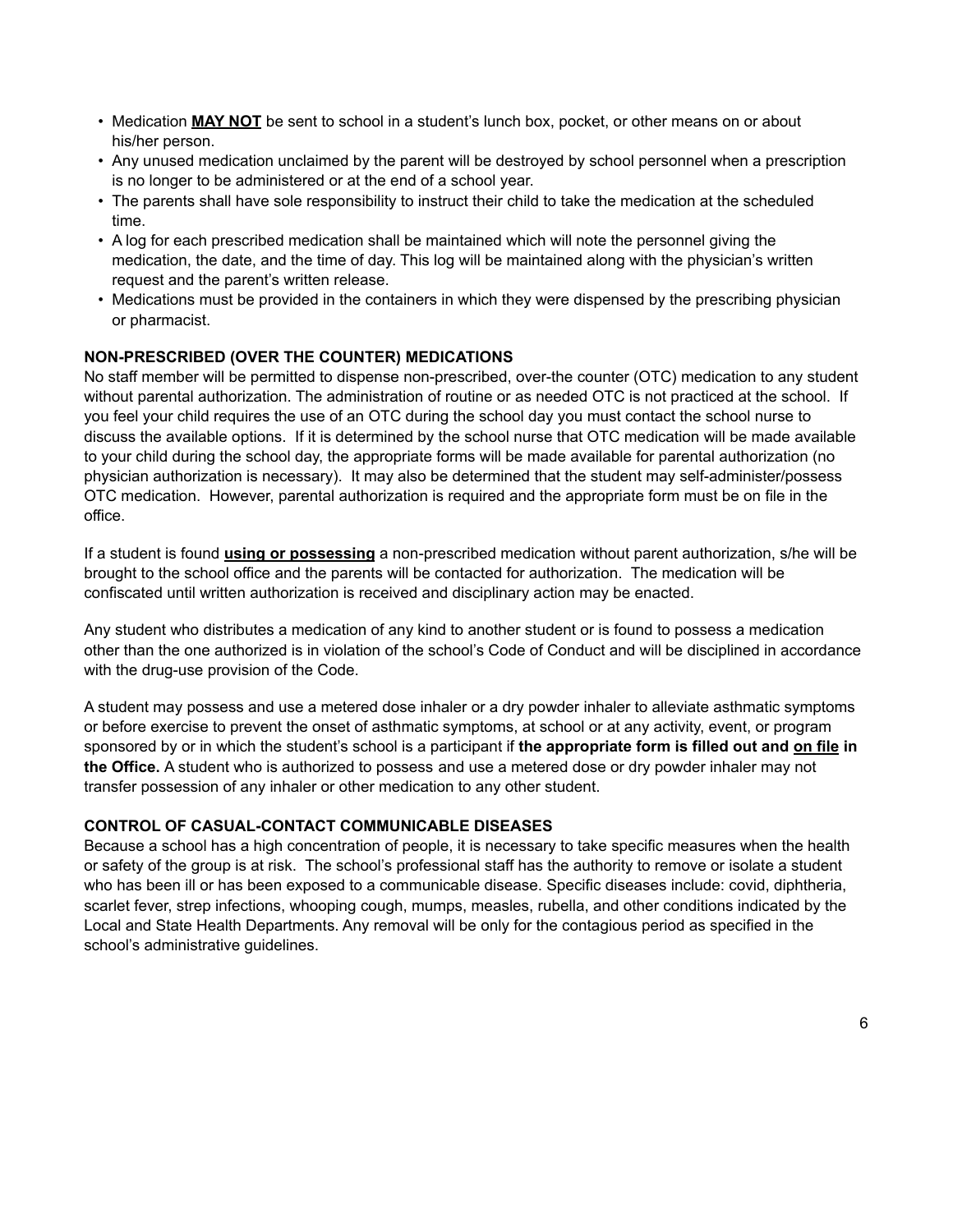#### **CONTROL OF NONCASUAL-CONTACT COMMUNICABLE DISEASES**

In the case of non-casual-contact communicable diseases, the school still has the obligation to protect the safety of the staff and students. In these cases, the person in question will have his/her status reviewed by a panel of resource people, including the County Health Department, to ensure that the rights of the person affected and those in contact with that person are respected. The school will seek to keep students and staff persons in school unless there is definitive evidence to warrant exclusion.

Non-casual-contact communicable diseases include sexually transmitted diseases, AIDS (Acquired Immune Deficiency Syndrome), ARC-AIDS Related Complex, HIV (Human Immunodeficiency), Hepatitis B, and other disease that may be specified by the State Board of Health.

As required by Federal law, parents will be requested to have their child's blood checked for HIV and HBV when the child has bled at school and students or staff members have been exposed to the blood. Any testing is subject to laws protecting confidentiality.

#### **INDIVIDUALS WITH DISABILITIES**

The Americans with Disabilities Act (A.D.A.) and Section 504 of the Rehabilitation Act provide that no individual will be discriminated against on the basis of a disability. This protection applies not just to the student, but to all individuals who have access to the District's programs and facilities.

A student can access special education services through the proper evaluation and placement procedure. Parent involvement in this procedure is required. More importantly, the School wants the parent to be an active participant. To inquire about the procedure or programs, a parent should contact the Guidance Counselor or Building Principal at (937) 448-2719.

#### **STUDENT RECORDS FAMILY RIGHTS AND PRIVACY ACT (FERPA)**

The Family Educational Rights and Privacy Act (FERPA) (20 U.S.C. 1232g; 34CFR Part 99) is a Federal law that protects the privacy of student education records. The law applies to all schools that receive funds under an applicable program of the U.S. Department of Education. FERPA gives parents certain rights with respect to their children's education records. These rights transfer to the student when he or she reaches the age of 18 or attends a school beyond the high school level.

Students to whom the rights have transferred are "eligible students."

Parents or eligible students have the right to inspect and review the student's education records maintained by the school. Schools are not required to provide copies of records unless, for reasons such as great distance, it is impossible for parents or eligible students to review the records. Schools may charge a fee for copies.

Parents or eligible students have the right to request that a school correct records which they believe to be inaccurate or misleading. If the school decides not to amend the record, the parent or eligible student then has the right to a formal hearing. After the hearing, if the school still decides not to amend the record, the parent or eligible student has the right to place a statement with the record setting forth his or her view about the contested information.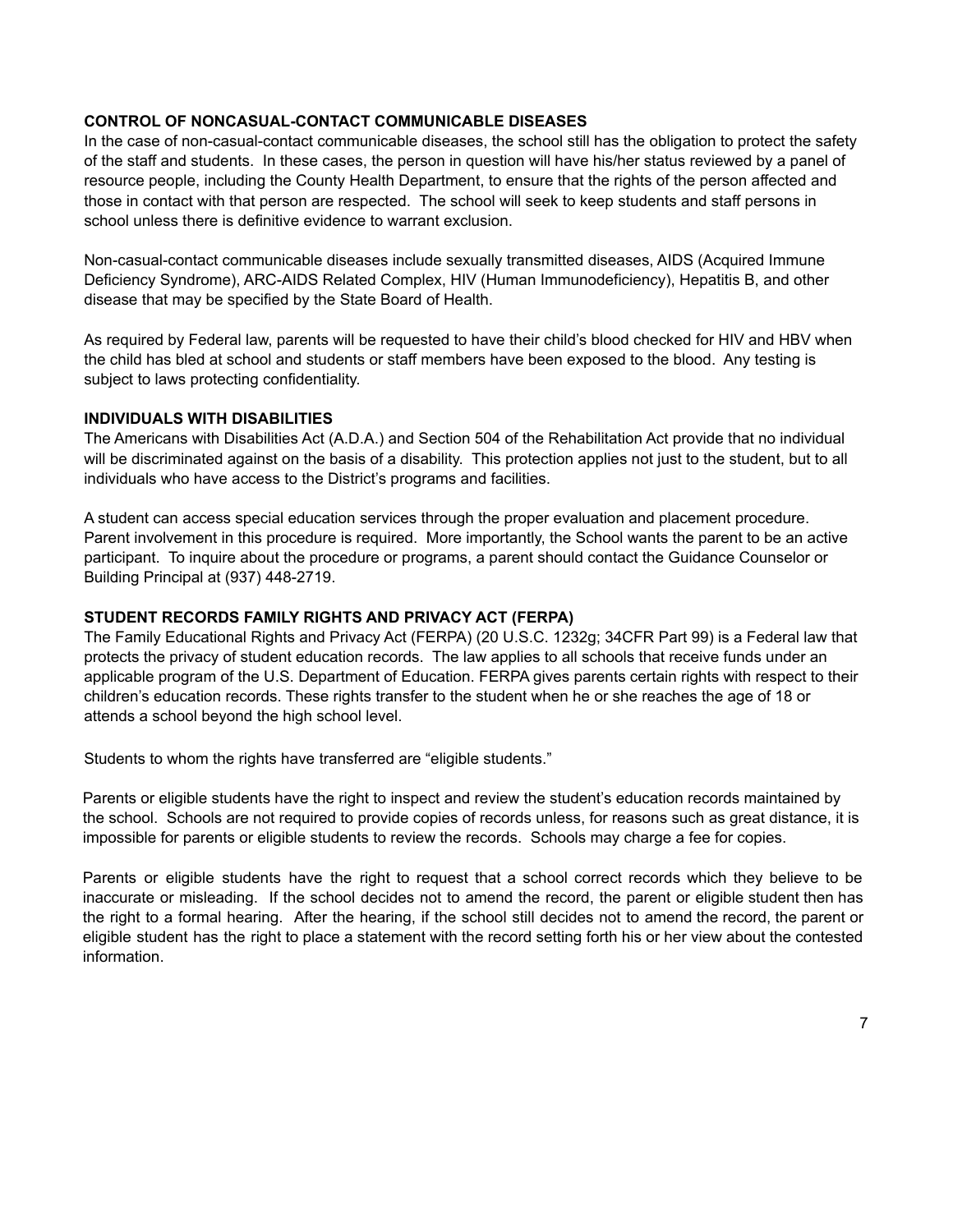Generally, schools must have written permission from the parent or eligible student in order to release any information from a student's education record. However, FERPA allows schools to disclose those records, without consent, to the following parties or under the following conditions (34CFR 99.31):

- School officials with legitimate educational interest;
- Other schools to which a student is transferring;
- Specified officials for audit or evaluation purposes;
- Appropriate parties in connection with financial aid to a student;
- Organizations conducting certain studies for or on behalf of the school;
- Accrediting organizations;
- To comply with a judicial order or lawfully issued subpoena;
- Appropriate officials in cases of health and safety emergencies; and
- State and local authorities, within a juvenile justice system, pursuant to specific State law.

Schools may disclose, without consent, "directory" information such as a student's name, address, telephone number, date and place of birth, honors and awards, and dates of attendance. However, schools must tell parents and eligible students about directory information and allow parents and eligible students a reasonable amount of time to request that the school not disclose directory information about them.

#### **STUDENT FEES, FINES, AND CHARGES**

Bradford Junior/Senior High School charges specific fees for various activities and courses in addition to a predetermined flat rate fee. Such fees or charges may include laboratory materials, workbooks or other educational supplies as determined by the Board of Education. Fee schedules are determined by the cost of materials, freight/handling fees, and add-on fees for loss or damage to school property. Fees may be waived in situations where there is financial hardship.

Students using school property and equipment can be fined for excessive wear and abuse of or loss of the property and equipment.

Late fines can be avoided when students return borrowed materials promptly. They may be needed by others.

Failure to pay fines, fees, or charges may result in the withholding of grades and credits, and according to Board of Education Policy (5460) students may not participate in Commencement Exercises if ALL obligations to the school are not met.

#### **STUDENT FUND-RAISING**

Students participating in school-sponsored groups and activities will be allowed to solicit funds from other students, staff members, and members of the community in accordance with school guidelines. The following general rules will apply to all fund-raisers.

- Students involved in the fund-raiser are not to interfere with students participating in other activities in order to solicit funds, or to sell food items in the cafeteria during lunch.
- A student will not be allowed to participate in a fund-raising activity for a group in which s/he is not a member without the approval of the student's counselor or activity sponsor.
- No student may participate in fund-raising activities off school property without proper supervision by approved staff or other adults.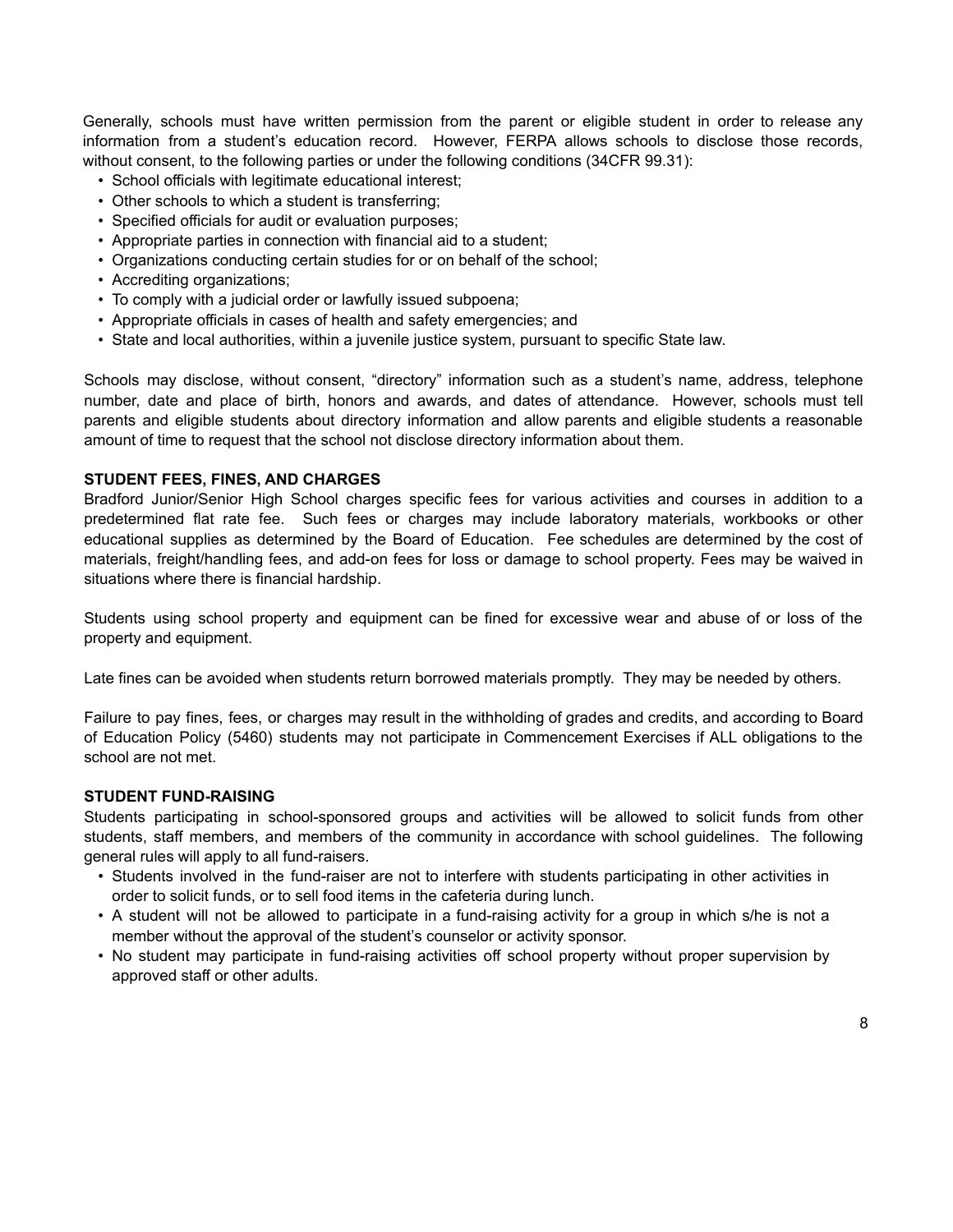- No student may participate in a fund-raising activity conducted by a parent group, booster club, or community organization on school property without the approval of the principal.
- No student is permitted to sell any item or service in school without the prior approval of the building principal. Violation of this may lead to disciplinary action.

#### **STUDENT VALUABLES**

Students are encouraged not to bring items of value to school. Items such as jewelry, expensive clothing, electronic equipment, cell phones and the like, are tempting targets for theft and extortion. The school is not responsible for their safe-keeping and will not be liable for any loss or damage to personal valuables.

#### **MEAL SERVICE**

The School participates in the National School Lunch Program and makes lunches available to students for a fee. Ala carte items are available. Students may also bring their own lunch to school to be eaten in the school's cafeteria. **NO** outside food from other restaurants will be permitted to be delivered to the cafeteria for consumption without permission from the administration. No student shall be allowed to leave school premises during the lunch period.

Students may charge for lunches with permission of the cashier if they forget their lunch money. Students may only have (2) two charges per week or (2) total charges. No ala carte charges will be permitted. The 3<sup>rd</sup> charge will result in PBJ (peanut butter and jelly) and milk at the regular meal charge until charges are paid. All lunch charges must be paid in full in mid-May by a date specified by the cafeteria.

Applications for the School's Free and Reduced-Priced Meal program are distributed to all students. If a student does not receive a Free and Reduced Meal Form and believes s/he is eligible, contact the Principal or the Food Service Director. Applications may be received at any time during the school year based upon the family's eligibility status in the event that income status changes after the beginning of the school year.

#### **FIRE AND TORNADO DRILLS / BUILDING LOCK-DOWN**

The School complies with all fire safety laws and will conduct fire drills in accordance with State law. Specific instructions on how to proceed will be provided to students by their teachers who will oversee the safe, prompt, and orderly evacuation of the building.

- Tornado drills-will be conducted during the tornado season using the procedures prescribed by the State.
- Building Lock-Down drills may be conducted throughout the school year. Students are required to strictly follow all guidelines.
- During any drill procedures or practice, all students will follow all directions. Failure to abide by drill guidelines may result in disciplinary action against the offending student(s).

#### **VISITORS**

Parents are welcome at the school in a visitor capacity. In order to properly monitor the safety of students and staff, each parent visitor must report to the **Main Office** upon entering the school to sign in and obtain a pass. Any visitor found in the building without signing in shall be requested to come to the office and obtain permission to be in the building. If a person wishes to confer with a member of the staff, s/he should call for an appointment prior to coming to the school in order to prevent any inconvenience. Reminder, the school doors are locked during the day. You will need to use the buzzer system by the main doors to gain entrance to the building. **Students may not bring visitors to school.**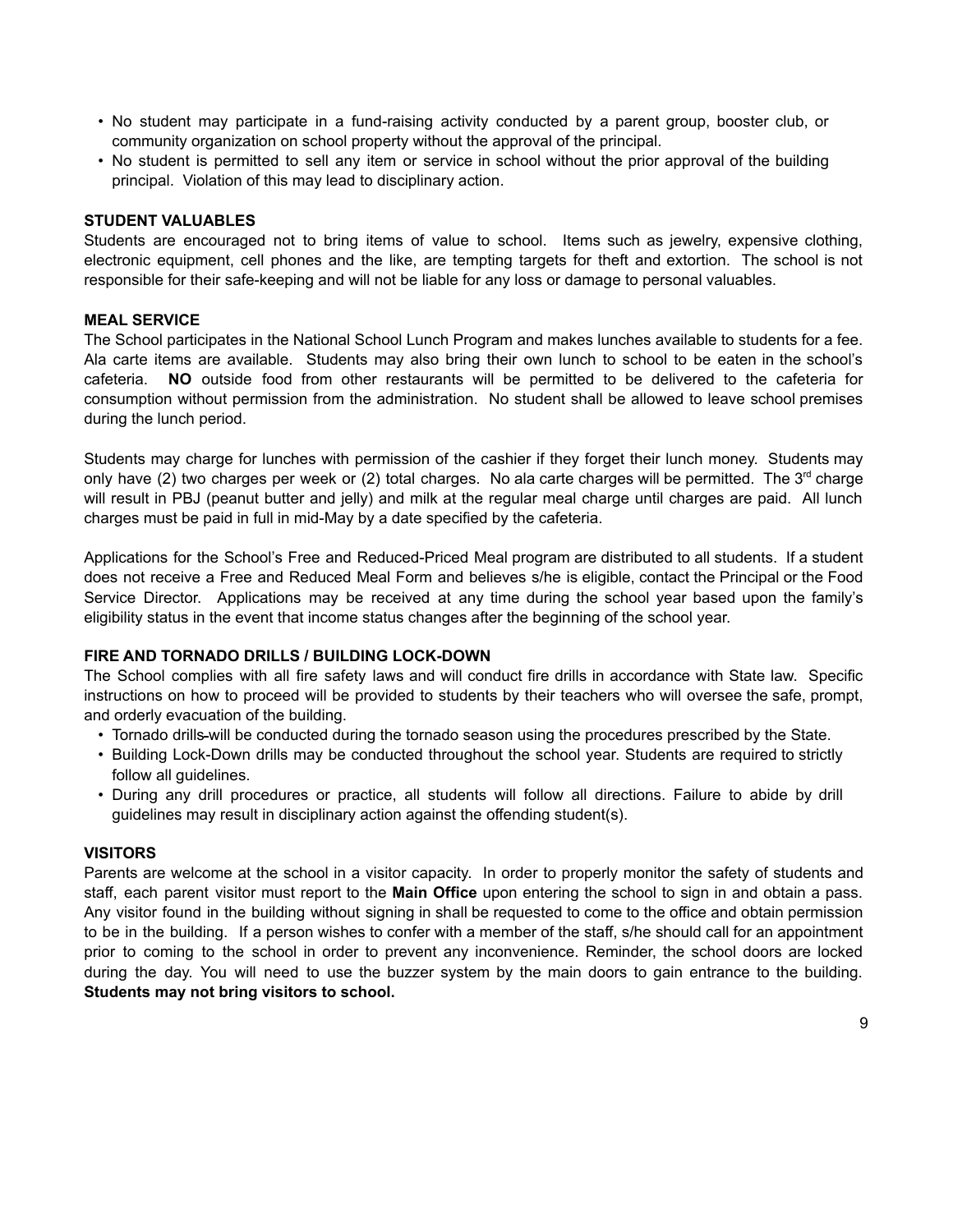#### **USE OF THE LIBRARY**

The library is available to students throughout the school day unless otherwise instructed. Passes may be obtained from a student's teacher or from the librarian. Books on shelves may be checked out for a period of time to assist with the educational process. To check out any materials, contact the librarian. All materials checked out of the library must be returned in a timely manner. All lost books must be returned or paid in full before a student may receive diplomas.

#### **USE OF SCHOOL EQUIPMENT AND FACILITIES**

Students must receive the permission of the teacher before using any equipment or materials in the classroom and the permission of the principal to use any other school equipment or facility. Students will be held responsible for the proper use and safe-keeping of any equipment or facility they are allowed to use.

#### **LOST AND FOUND**

The lost and found area is in the main office of the high school. Students who have lost items should check there and may retrieve their items if they give a proper description. Unclaimed items will be given to charity periodically during the year and at the close of the school year.

#### **USE OF TELEPHONES**

Office / School telephones are not to be used for personal calls. Any student use of school phones must have prior approval by the Office. Except in an emergency, students will not be called to the office to receive a telephone call. Possession of a cell phone is permissible however **use of cell phones during school hours without prior approval from a Principal is prohibited**.

#### **ADVERTISING OUTSIDE ACTIVITIES**

No announcements or posting of outside activities will be permitted without the approval of the principal.

#### **SECTION II - ACADEMICS**

#### **FIELD TRIPS**

Field trips are academic activities that are held off school grounds. There are also other trips that are part of the school's co-curricular and extracurricular program. No student may participate in any school-sponsored trip without parental consent and a current Emergency Medical Form on file in the office. The Student Code of Conduct applies to all field trips. Participation of Field Trips may be denied due to behavior, attendance, and or academic reasons that occurred prior to the Field Trip. Attendance rules apply to and during all field trips.

While the District encourages the student's participation in field trips, alternative assignments will be provided for any student whose parent does not give permission to attend. Students who violate school rules prior to Field Trips may lose the privilege to go on field trips and are subject to the student Code of Conduct.

#### **COLLEGE VISITS**

We encourage junior and senior students to make on-site college visits to help determine which college offers the best program for a student's needs. If properly arranged, college visits will not count as an absence. They are treated like field trips. To accomplish this, college visits must be pre arranged through the guidance office 5 days in advance of the absence. A student must complete the required paperwork and return written verification to the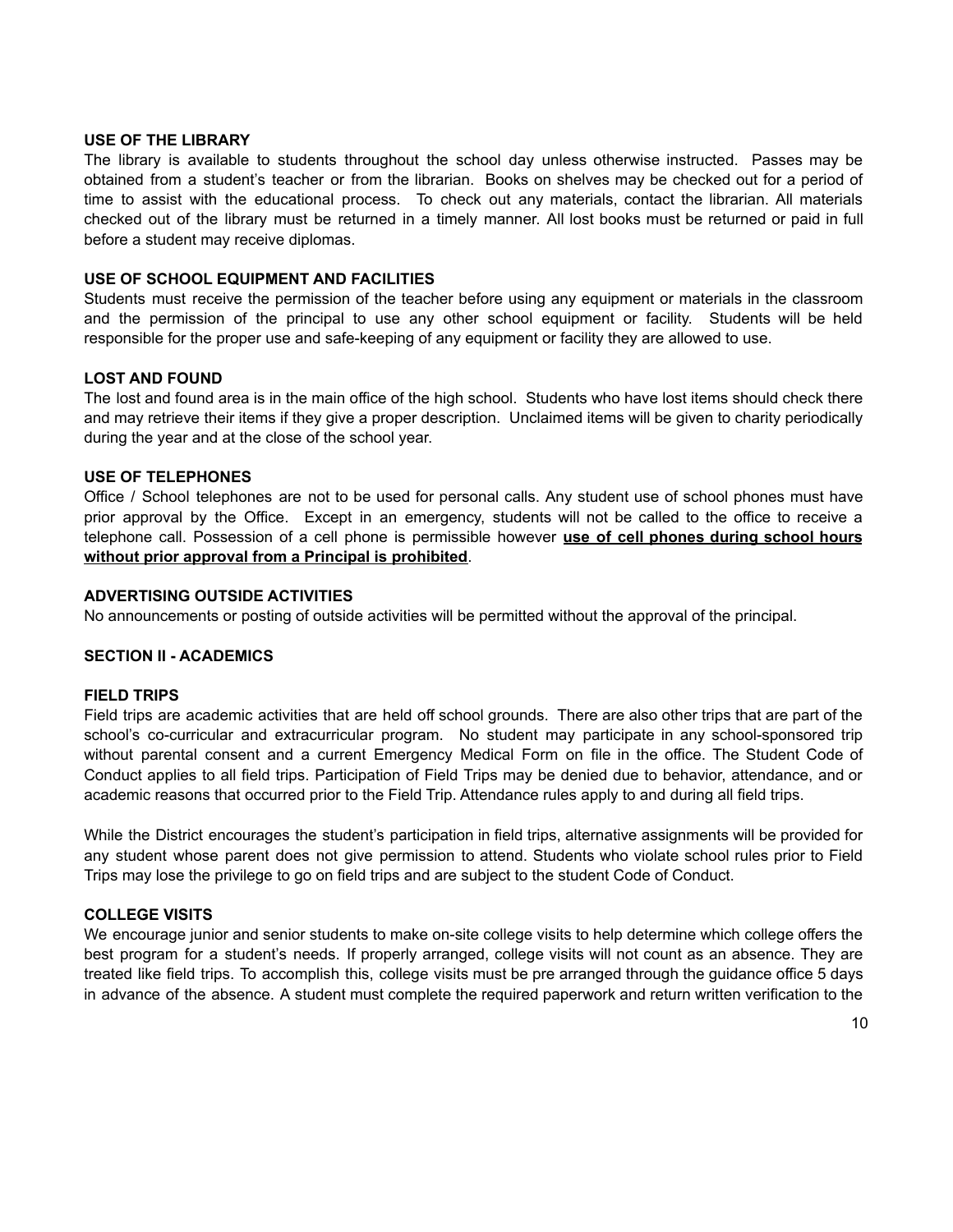guidance office upon his or her return from the visit. When the paperwork is filed with the Guidance Office the unexcused absence will be changed to a field trip. We will permit juniors to make no more than two visits out of school and seniors to make no more than three visits during the year. Special arrangements may be considered if the circumstances warrant.

# **GRADES**

Bradford Exempted Village Schools has a standard grading procedure, as well as additional notations that may indicate work in progress or incomplete work. The purpose of a grade is to indicate the extent to which the student has acquired the necessary learning. In general, students are assigned grades based upon test results, homework, projects, and classroom participation. Each teacher may place a different emphasis on these areas in determining a grade and will so inform the students at the beginning of the course work. If a student is not sure how his/her grade will be determined, s/he should ask the teacher.

The School uses the following grading system in grades 6 through 12:

|      |       | Ending %              |
|------|-------|-----------------------|
| 4.00 | 89.50 | 100.00                |
| 3.00 | 79.50 | 89.49                 |
| 2.00 | 69.50 | 79.49                 |
| 1.00 | 59.50 | 69.49                 |
| 0.00 | 0.00  | 59.49                 |
|      |       | Mark Value Starting % |

#### **GRADING PERIODS**

Students shall receive a report card at the end of each (9) nine week period indicating their grades for each course of study for that portion of the academic term. The 9-weeks grade is determined by the percentage earned during the 9-weeks. Semester grades are calculated by averaging the **percentages** earned during the two 9-weeks, and if semester exams are given using the percentages for each 9 weeks, doubling them, adding the semester exam grade and dividing the sum by 5. For instance, is a student earns a 67% (1<sup>st</sup> qtr.), 75% (2<sup>nd</sup> qtr.) & a 45% (exam), the semester grade, used for figuring GPA and class rank would be a 65.8% = D.When a student appears to be at risk of failure, reasonable efforts will be made to notify the parents.

# **PROMOTION AND RETENTION**

Promotion to the next high school level is based on the following criteria;

**Grade 10** (Sophomore) – At least 5.5 Units of Credit Earned

**Grade 11** (Junior) – At least 11 Units of Credit Earned

**Grade 12** (Senior) – At least 16.5 Units of Credit Earned

# **REPEATING A SUBJECT**

If a student chooses to repeat a course that he/she has already passed in order to raise his/her grade to qualify for a subsequent course, he/she will be granted credit only once for that course, and the higher grade will be used in calculating his/her accumulative GPA. Administrative approval is needed to repeat a course.

#### **GRADUATION REQUIREMENTS**

**Please see the Bradford Student Course of Study for updated graduation requirements.**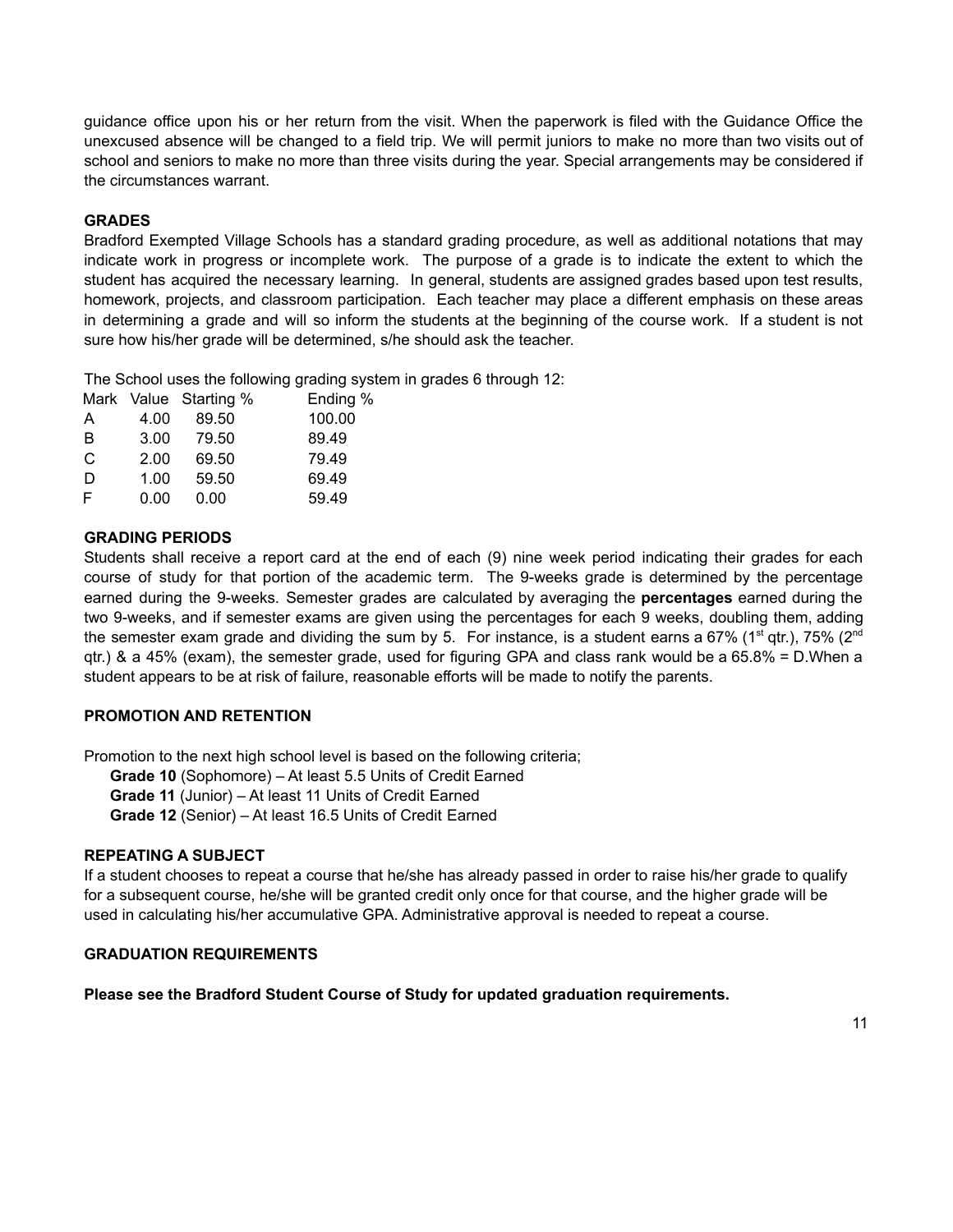#### **EDUCATIONAL OPTIONS Credit Flexibility Plans**

Credit Flexibility Plans (CFP) is educational experiences where the primary acquisition of knowledge and skills take place outside of Bradford High School's classrooms. These opportunities may include but not be limited to: independent study, private instruction, performing groups, internships, community service, apprenticeship, work study, and online courses (not principal approved). Bradford Schools are not responsible for any cost incurred from a student's participation in a CFP beginning with the 2010-11 school year. Students are required to have approval for the CFP before the experience is initiated.

A team of subject related school personnel, by appointment of the principal or his/her designee, will comprise a review panel. Their role will be to approve and set expectations utilizing the CFP Review Panel Assessment Report. At the conclusion of the experience mastery of learning objectives must be demonstrated as defined by the approved CFP.

#### **College Credit Plus Program**

If you are a High School student, College Credit Plus Program (CCP) provides you with the opportunity to take college classes, if a participating college or university admits you. The purpose of the program is to provide rigorous academic pursuit and to provide a broader variety of curricula to high school students. Option B participants will receive both high school and college credit using the following formula: 5 semester credits = 1 H.S. credit. These classes will also be averaged into the accumulated Grade Point Average.

Any student who may be interested in this program should inform the guidance office at the time class registration begins for the next year. Because of the potential academic and financial consequences of entering the CCP program, both parents and students must clearly understand their responsibilities before committing to this course of study. Intent forms are due by the state deadline of March 30.

#### **RECOGNITION OF STUDENT ACHIEVEMENT**

Students who have displayed significant achievements during the course of the year are recognized for their accomplishments. Areas that may merit recognition include, but are not limited to, academics, attendance, athletics, performing arts, citizenship, and volunteerism. Recognition for such activities is initiated by the staff and coordinated by the administration.

#### **ATHLETIC AWARDS**

Requirements for athletic awards are developed by each head coach with the approval of the Athletic Director.

#### **HOMEWORK**

The assignment of homework can be expected. Student grades will reflect the completion of all work, including outside assignments. Homework is also part of the student's preparation for the proficiency tests and graduation.

# **COMPUTER TECHNOLOGY AND NETWORKS**

Before any student may enhance his/her school career through participation in the school's computer network, s/he and his/her parents must sign an "acceptable use" agreement that defines the conditions under which the student may participate in accordance with board policy 7540.03. Failure to abide by **ALL** of the terms of the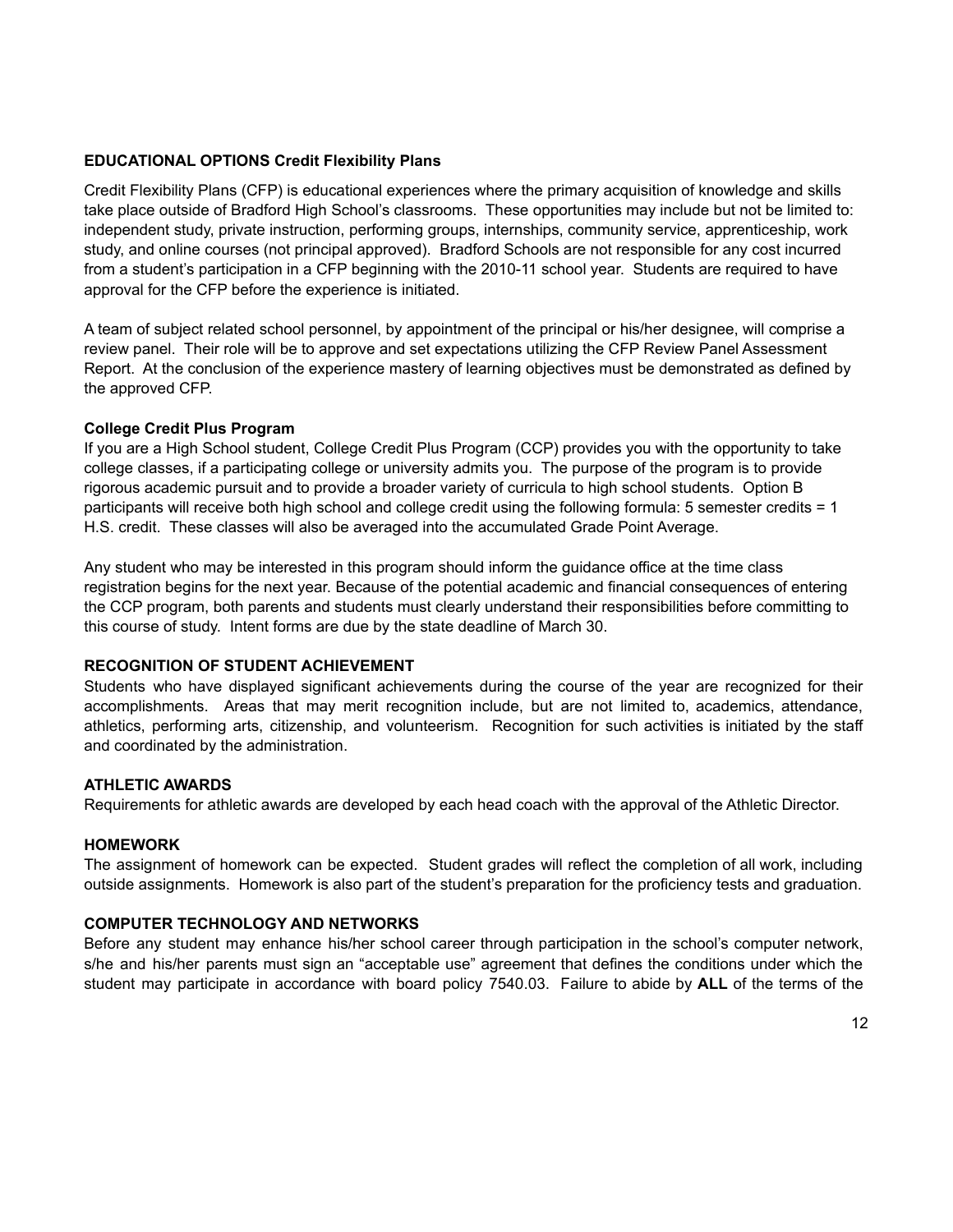agreement may lead to termination of the student's computer account and possible disciplinary action as outlined in the Student Code of Conduct or referral to law enforcement authorities.

#### **STUDENT ASSESSMENT**

Additional group tests are given to students to monitor progress and determine educational mastery levels. These tests are used to help the staff determine instructional needs. Classroom tests will be used to assess student progress and assign grades. These are selected or prepared by teachers to assess how well the students have achieved specific objectives. Vocational and interest surveys may be given to identify particular areas of student interests or talent. These are often given by the guidance staff. College entrance testing information can be obtained from the Guidance Office

#### **SECTION III - STUDENT ACTIVITIES**

# **SCHOOL-SPONSORED CLUBS AND ACTIVITIES**

Bradford Exempted Village Schools provides students the opportunity to broaden their learning through curricular-related activities. A curricular related activity may be for credit, required for a particular course, and/or contain school subject matter.

The School has many student groups that are authorized by the School. It is the District's policy that authorized groups are those approved by the Board of Education and sponsored by a staff member or other Board approved advisor. Authorized groups include Band, Chess Club, Drama Club, Muse Machine, National Honor Society, Student Council, Vocal Music, Newspaper, Renaissance and Yearbook.

Extra-curricular activities do not reflect the school curriculum, but are made available to students to allow them to pursue additional worthwhile activities such as recreational sports, drama, and the like. All students are permitted to participate in the activities of their choosing, as long as they meet the eligibility requirements**. Participation in these activities is a privilege and not a right,** and students may be prohibited from all or part of their participation in such activities by authorized school personnel without further notice, hearing and/or appeal rights in accordance with Board Policy 5610.05.

#### **NON-SCHOOL-SPONSORED CLUBS AND ACTIVITIES**

Non-school-sponsored student groups organized for religious, political, or philosophical reasons may meet during non-instructional hours.

The application for permission can be obtained from the Principal. The application must verify that the activity is being initiated by students, attendance is voluntary, that no school staff person is actively involved in the event and that the event will not interfere with school activities. School rules will still apply regarding behavior and equal opportunity to participate.

Membership in any fraternity, sorority, or other secret society as prescribed by law is **not permitted**. No non-district-sponsored organization may use the name of the school or school mascot.

#### **ATHLETICS**

Bradford Exempted Village Schools provides a variety of athletic activities in which students may participate provided they meet any eligibility requirements that may apply. Participation in these activities is a privilege and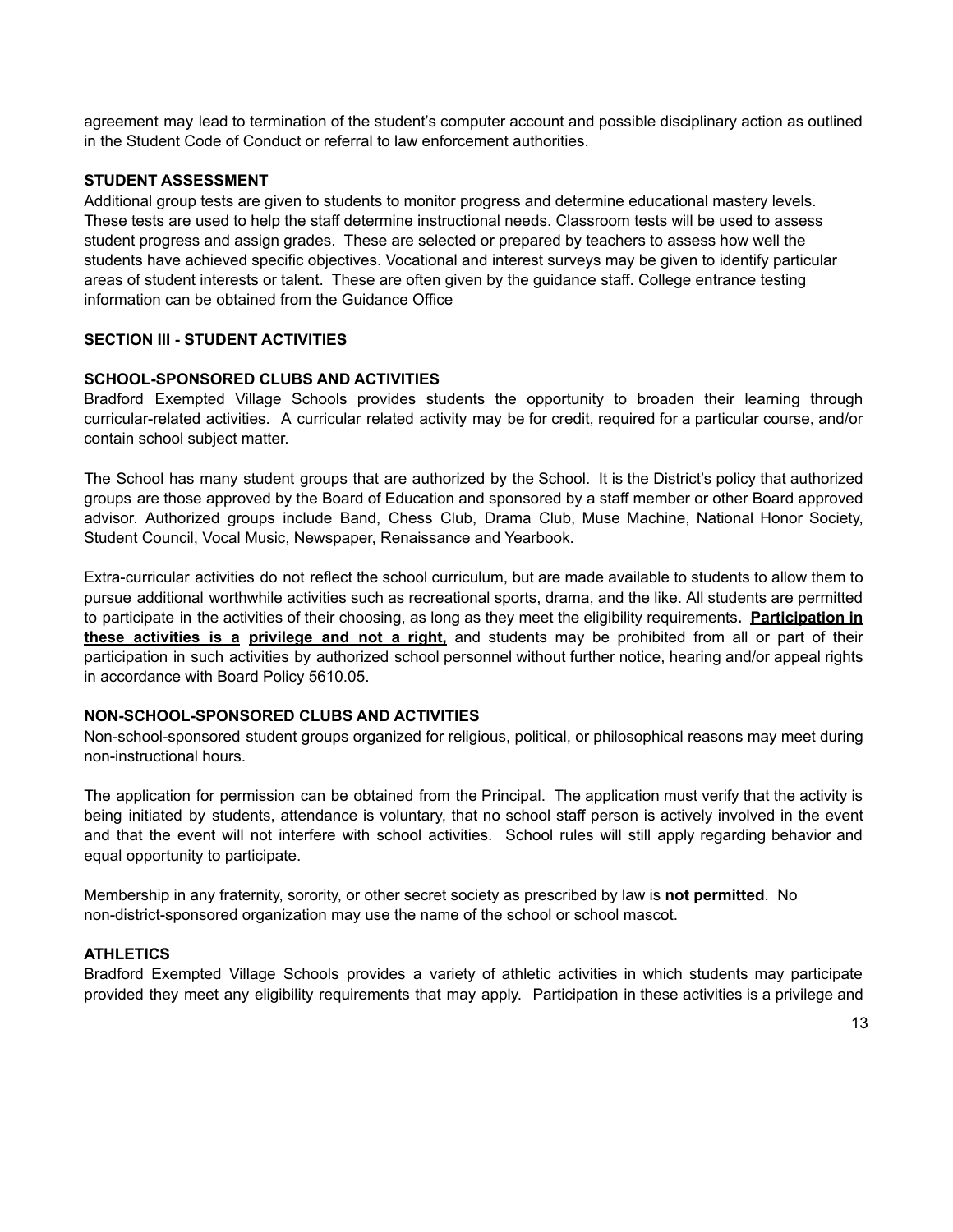not a right, and students may be prohibited from all or part of their participation in such activities by authorized school personnel without further notice, hearing and/or appeal rights in accordance with Board Policy 5610.05.

The following is a list of activities currently being offered. For further information, contact the building principal or the Athletic Director, at 448-2719 or 448-6575.

| Football        | Girls Track      | Cheerleading | Boys Golf           | Boys Cross Country         |
|-----------------|------------------|--------------|---------------------|----------------------------|
| Boys Basketball | Boys Track       | Volleyball   | Boys Powerlifting   | <b>Girls Cross Country</b> |
| Baseball        | Girls Basketball | Softball     | Girls Powerlifiting |                            |

#### **ACADEMIC ELIGIBILITY**

Academic eligibility will be determined and established by the Bradford Exempted Village Schools District Policies 2430 and 2431**,** and the Interscholastic Athletic Policy.

#### **STUDENT ATTENDANCE AT SCHOOL EVENTS**

The School encourages students to attend as many school events held after school as possible, without interfering with their school work and home activities. Enthusiastic spectators help to build school spirit and encourage those students who are participating in the event.

However, in order to ensure that students attending evening / weekend events as non-participants are properly safe-guarded, it is strongly advised that students be accompanied by a parent or adult chaperone when they attend the event. The school is not responsible for supervising unaccompanied students nor will it be responsible for students who arrive without an adult chaperone.

All student spectators must keep in mind that all school rules apply to any school-related function, both academic and athletic, be it a home event or an away contest.

# **SECTION IV - STUDENT CONDUCT ATTENDANCE POLICY**

Because good school attendance is a requisite for high academic achievement, it is essential for students and their parents to support Ohio's compulsory attendance laws. The educational program offered by this District is predicated upon the presence of the student and requires continuity of instruction and classroom participation. Attendance shall be required of all students enrolled in the schools during the days and hours that the school is in session or during the attendance sessions to which he/she has been assigned.

As used in this policy, "parent" shall include a parent, guardian, or other individual having care of the student. Parents will be notified if the student is absent with or without legitimate excuse from school for 38 or more hours in a month, or 65 or more hours in a school year. "Habitually truant" students are students who have missed 30 consecutive hours without a legitimate excuse, a student who misses 42 hours a month without a legitimate excuse or a student who misses 72 hours a year without a legitimate excuse. Under HB 410, "habitually truant" students whose absences are unexcused must be assigned a "district intervention team." The team is required to develop an intervention plan to help the student improve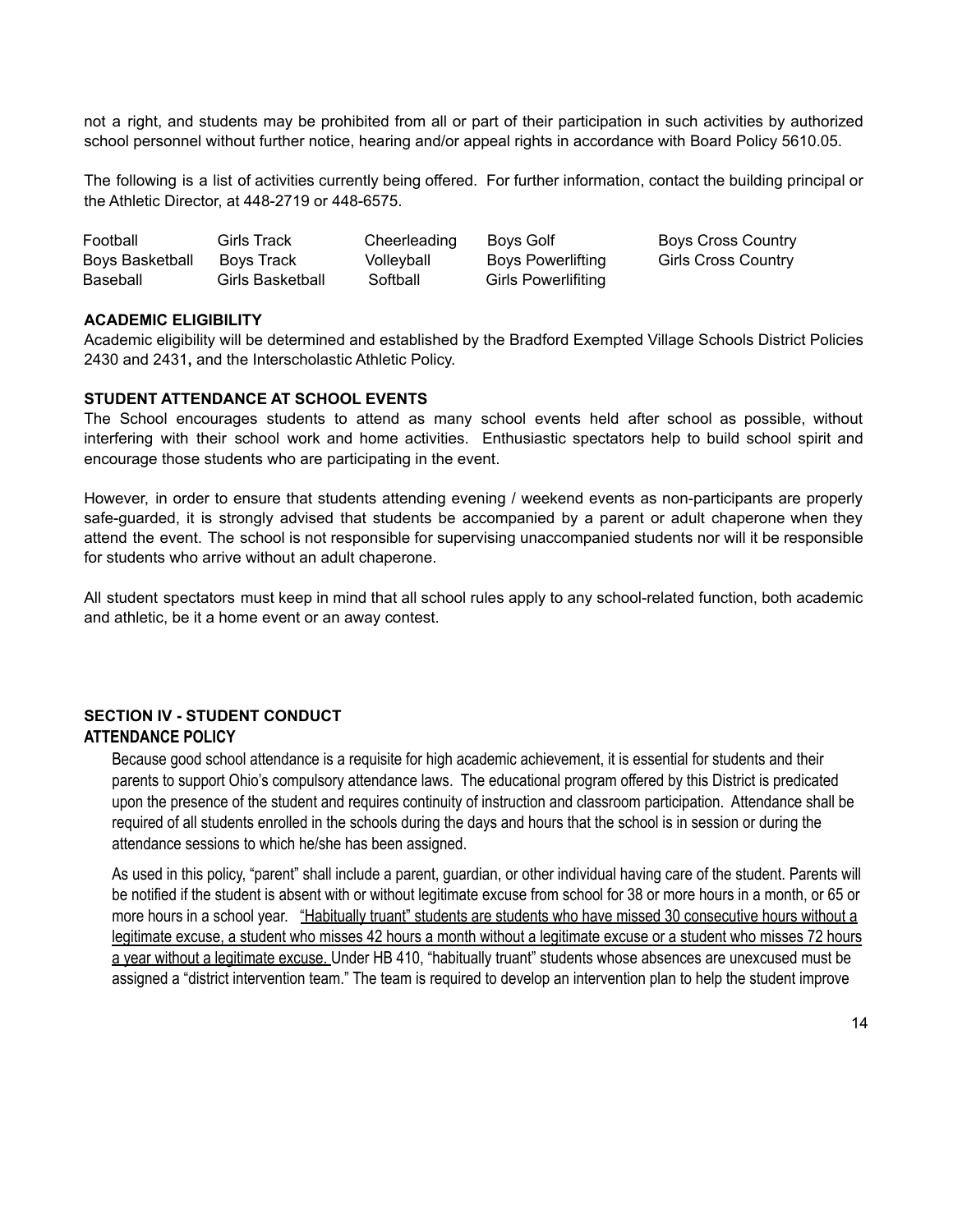their attendance. Failure to cooperate could results in a court complaint being filed. Parent involvement in the plan is required.

# **A.** *EXCUSED ABSENCE*

When a student is absent from school, a parent is to phone the school by 9 a.m. to explain the reason for the absence. If this phone call is not made, upon returning to school the student must bring a written excuse from the parent/guardian and present it to the office/ attendance office. Failure to provide an appropriate excuse within five school days will classify the absence as unexcused.

The Board of Education reserves the right to verify reasons given and to investigate the cause of each single or prolonged absence.

All make-up work will be completed within the same number of school days as absences plus one school day.

The Board considers the following factors to be reasonable legitimate excuses for time missed at school:

- 1. Personal illness.
- 2. Illness in the family.
- 3. Quarantine of home.
- 4. Death of relative.
- 5. Work at home due to absence of parents or guardian. Any absence arising from this shall not extend beyond the period for which the parents were absent.
- 6. Observance of a religious holiday.
- 7. Medical or dental appointment.
- 8. Traveling out of state to attend a Board-approved enrichment or extra-curricular activity (applies to absences up to 24 hours).
- 9. Emergency set of circumstances that in the judgment of the Superintendent of Schools constitutes a good and sufficient cause for absence from school. This would include students who are receiving instructional services during an out-of-school suspension. This would also include, but is not limited to:
- a. College visitations seniors are permitted one day to visit colleges before the end of the third grading period. Juniors are permitted to take one college day during the second semester. Arrangements for these visits must be completed in advance and be approved by the counselor and principal or his designee. College visits count as excused absences.
- b. Family vacations Family vacations need to be taken with immediate family and need to be arranged at least one week in advance. The student must make all arrangements with the teachers in writing before the vacation. A student has the number of days of the vacation plus one day to complete all make-up work, plus tests. The loss of instructional time may negatively impact a student's grade.
- c. Court appearances.
- d. Other special circumstances deemed excused by the Superintendent of Schools.

Attendance need not always be within the school facilities. A student will be considered to be in attendance if present at any place where school is in session by authority of the Board.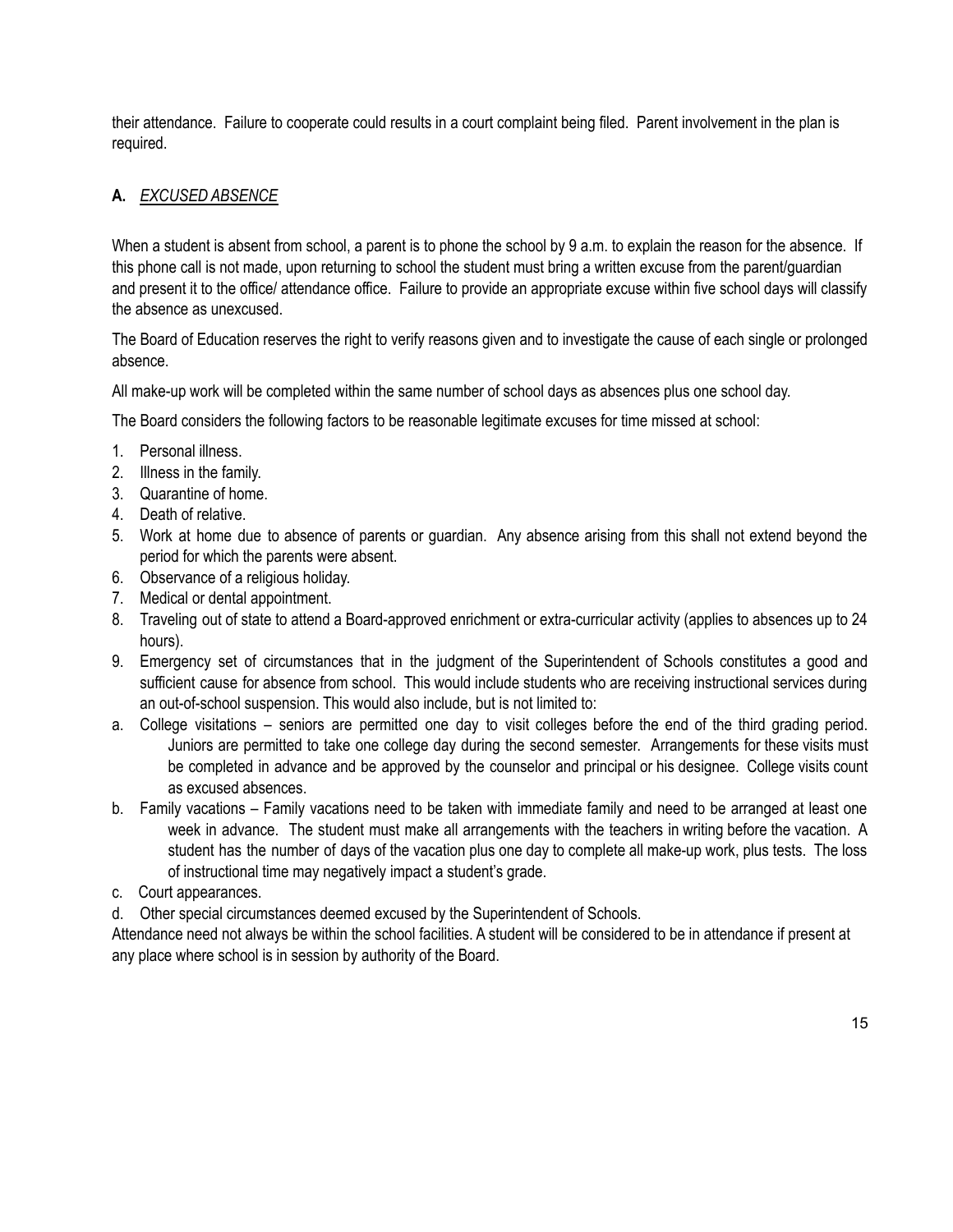The Board shall consider each student assigned to a program of other guided learning experiences to be in regular attendance for the program provided that he/she reports to such staff members, he/she is assigned for guidance at the place in which he/she is conducting study, and he/she regularly demonstrates progress toward the objectives of the course of study.

# **B.** *TRUANCY*

Students are considered "habitually truant" when the student is absent for at least:

- 30 or more consecutive hours without a legitimate excuse.
- 42 or more hours in one month without a legitimate excuse
- 72 or more hours in one school year without a legitimate excuse.

When a student becomes "habitually truant" the parent will be required to attend a parent involvement program (Attendance Intervention Meeting) and help develop an Absence Intervention Plan. Failure of the student to make satisfactory progress per the plan will require further court involvement. After sixty five (65) hours of excused absences the Bradford Board of Education may require a doctor's statement for further absence due to personal illness. If past history of poor attendance exists, a doctor's note may be required before the 65 hour threshold.

A student shall not be considered truant under this policy if:

- 1. he/she is enrolled in and attending another public or non-public school;
- 2. he/she is receiving an approved program of home instruction;
- 3. he/she is fourteen years of age or older and performing necessary work directly and exclusively for his/her parents or guardian; or
- 4. he/she has been suspended or expelled from school.

# **NOTIFICATION OF ABSENCE**

If your child is absent from school, report the absence by calling the JH/HS office (for all students in grades 6-12) before 9:00 a.m. on the day of the absence (937-448-2719). Absence messages may be left on the school voice mail if it is necessary for you to call before school hours. Please give your name, the child's name, teacher, and the reason for the absence. If you have not reported the absence, the school will attempt to call you to inquire about the absence. Phone calls will be logged and recorded on our attendance register along with the reason for the absence.

Students with a health condition that causes repeated absence are to provide the school office with an explanation of the condition from a registered physician.

If an absence can be foreseen and the "good cause" must be approved by the principal, the parent should arrange to discuss the matter as many days as possible before the absence will occur so that arrangements can be made to assist the student in making up any missed school work.

Parent notes may be used to excuse no more than 65 hours of absences during the school year. Written notification will be mailed home when this level is reached and the parents will be required to provide a doctor's statement to excuse further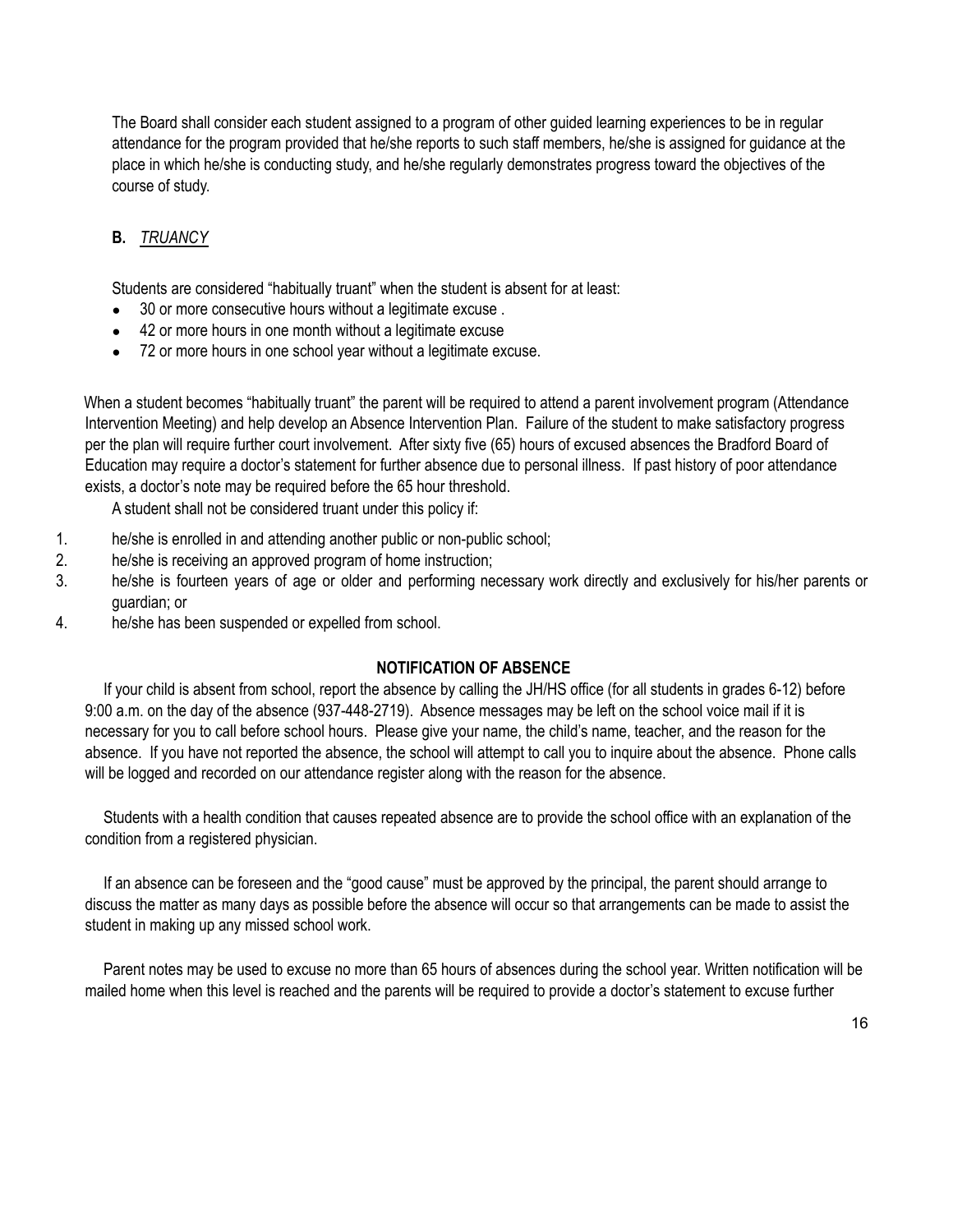absences. Any absence after this point without a doctor's statement will result in an unexcused absence and the student will be considered truant.

# **TARDINESS**

A pupil is tardy to school if he/she is not in his/her seat at 8:10 a.m. when school officially begins. Most cases of tardiness to school are considered to be unexcused, including car trouble and over-sleeping. Excused tardies are only for reasons listed for excused absences.

Note: Hours of school missed due to tardies will be applied to the accumulated number of hours of unexcused absence in relation to ORC 3313.663, ORC 2151.011 (B) (17) and HB 410.

# **APPOINTMENT DURING THE SCHOOL DAY**

A student may be excused from school for an appointment by bringing a doctor's excuse to the office. Absences due to appointments will be judged as excused or unexcused according to the absence policy.

Any student who is scheduled for an appointment at the beginning of the school day is asked to make prior arrangement with the office/attendance office so the tardiness can be excused. Whenever possible, parents should make dental and medical appointments when school is not in session. Students must sign out and back in (where applicable) when they leave school for excused business.

Students must not enter or leave the building without signing in at the office/attendance office. In the interest of student safety, school personnel must speak directly to the parent for the student to sign out once he/she has arrived on school property unless the appointment has been pre-arranged.

To receive credit for an entire day's attendance, the student must be in school for seven hours (8:10 a.m. to 3:10 p.m.) (excluding lunch).

#### **Make-up of Tests and Other School Work**

Students who have an excused absence from school shall be given the opportunity to make-up work that has been missed. It is the responsibility of the student to contact their various teachers as soon as possible to obtain assignments and make arrangements for make-up work.

Make-up work due to excused absence must be completed within the number of days missed plus one, after returning to school. If a student misses a teacher's test due to an excused absence, s/he may make arrangements with the teacher to take the test. If s/he misses state tests or other standardized tests, the student should consult with the Guidance Department to arrange for taking the test. *Note to Clarify: Once a student* accumulates 60 hours of parent excused absences and does not meet one of the excused absence reasons, the *absence is unexcused and the student may not be granted the opportunity to earn points on missed assignments.*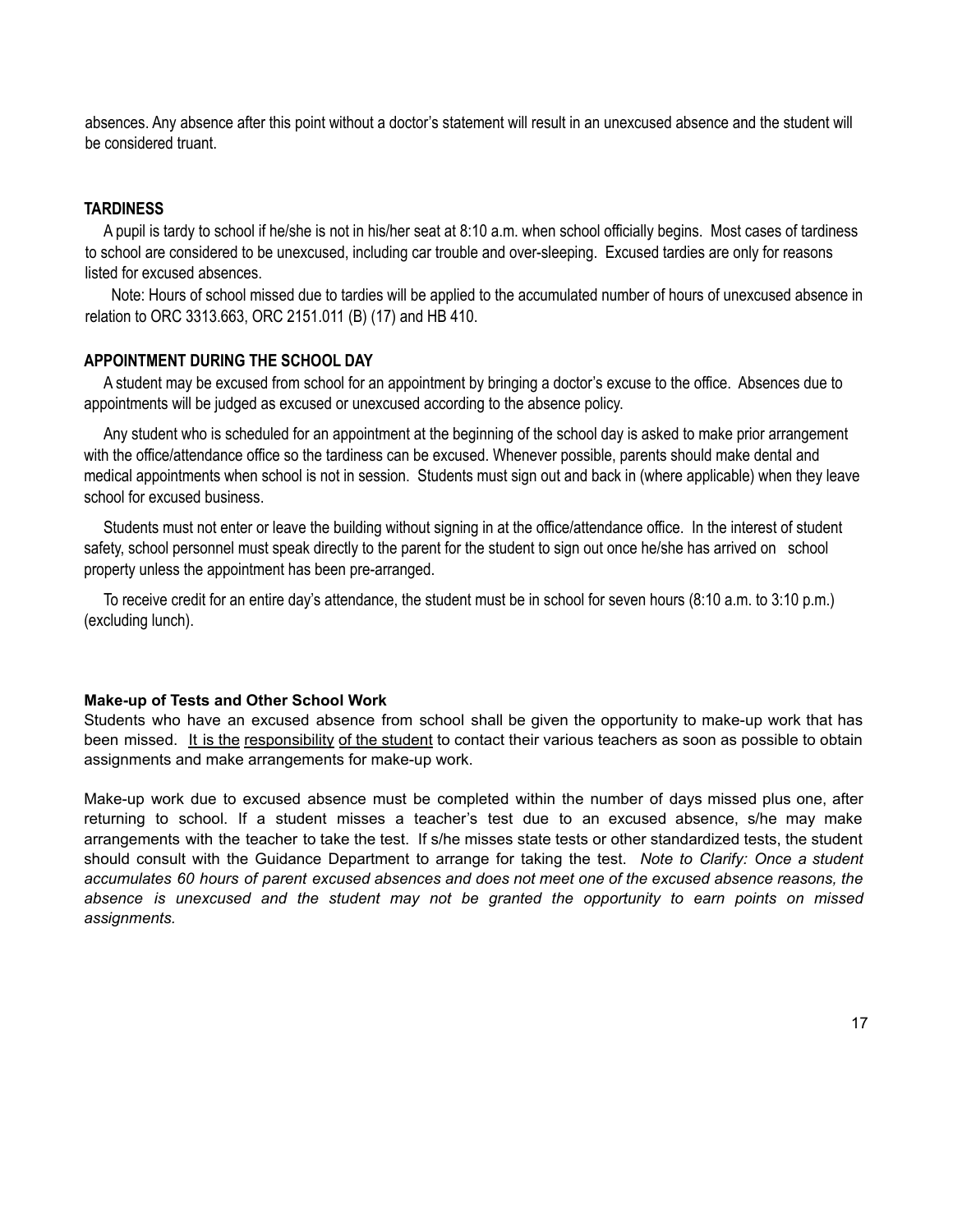#### **Suspension from School**

It is the responsibility of suspended students to contact their teachers to make-up work missed. Students will receive partial credit for any work completed while suspended. School days canceled due to inclement weather do not count as days served for suspension.

#### **Vacations during the School Year**

Parents are encouraged not to take their child out of school for vacations. When a family vacation must be scheduled during the school year, the parents should discuss the matter with the principal to make necessary arrangements. It may be possible for the student to receive certain assignments that are to be completed during the trip.

# **CODE OF CONDUCT**

A major component of the educational program at the school is to prepare students to become responsible citizens by learning how to conduct themselves properly and in accordance with established standards.

# **1. Expected Behaviors**

Each student shall be expected to:

- Conform to reasonable standards of socially-acceptable behavior
- Abide by national, state, and local laws as well as the rules of the school and classroom.
- Respect the person and property of others, Respect the rights of others.
- Follow the directions of all school staff. Act courteously to adults and fellow students.
- Be prompt to school and attentive in class.
- Work cooperatively with others when involved in accomplishing a common goal regardless of another person's ability, gender, race, or ethnic background.
- Complete assigned tasks on time and as directed.
- Help maintain a school environment that is safe, friendly, and productive.
- Act at all times in a manner that reflects pride in self, family, and in the school.

# **2. Dress and Grooming**

Students are expected to dress appropriately at all times. Our goal is to provide a safe, friendly, comfortable yet businesslike atmosphere for all students. All students are expected to use good judgment in their personal appearance and dress. School dress should be such that it ensures the health, welfare and safety of the students and our school. At no time should dress and grooming be such that it distracts from the teaching and learning process or insults or demeans other people. With the above statements in mind, the following rules apply:

- All shirts must have sleeves and cover the entire midriff. no muscle type shirts, tank tops, crop tops, halter-tops, tube-tops, cut-off T-shirts and items that expose any area of the midriff or undergarments, or T-shirts that expose the underarm area are allowed. This rule applies to male and female students equally.
- Immodest dress resulting in over exhibitionism will not be permitted, including clothing that shows undergarments. Example—extremely tight fitting or abbreviated clothing and all types of see-through materials.
- No hats or hoods are allowed.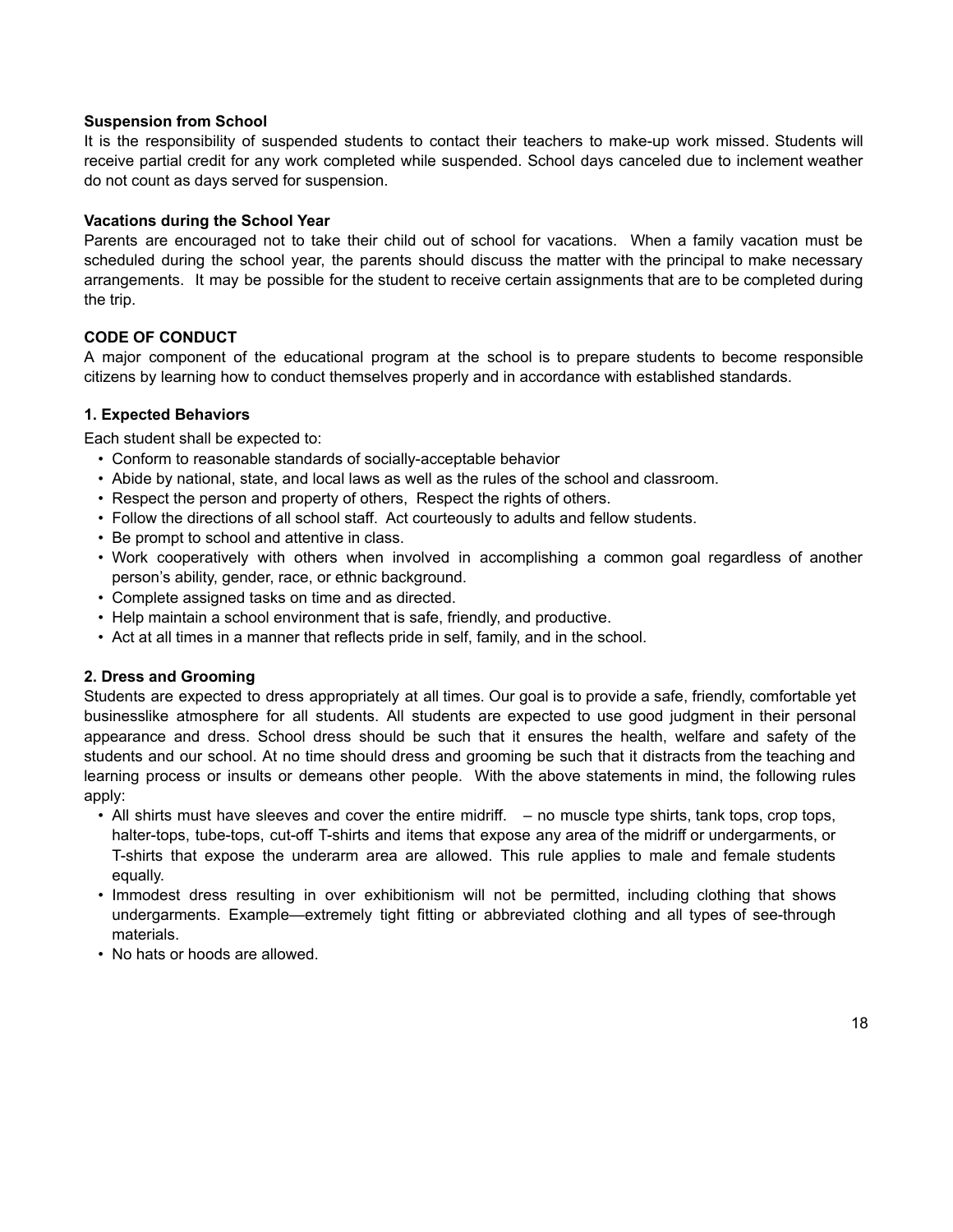- No shirts, tops, and or T-shirts that expose any skin in the torso / body area. No skin of the torso area should be exposed when arms are raised, when the wearer is seated, and/or when the wearer bends or stretches.
- Sunglasses are not permitted except upon a doctor's prescription.
- Shoes must be worn at all times. We strongly discourage wearing flip-flops, thongs, or shower shoes to school due to safety concerns. Shoes that do not stay securely on the foot are a hazard moving in the hallways and do not provide protection in lab classes. Students may be required to wear appropriate shoes in lab classes for their safety.
- No house-slipper type footwear is allowed.
- No pajama-type bottoms or pants are allowed.
- No clothing with satanic messages or symbols is allowed.
- No clothing which states, suggests or promotes the use of alcohol, tobacco, drugs, illegal substances, sexual innuendos, gangs, ethnic slurs or remarks, obscene or profane words or that promotes school violence is allowed.
- No chains are to be worn.
- Pants are to be worn at the waist. No sagging of pants. Pants that show any undergarments are not allowed. Excessively ragged or holey pants are not permitted. Holes in pants must be located at or below the length that they extend below the fingertips of the wearer's arms when the arms are pointed directly to the ground along the sides of the body.
- If a shirt would be raised to normal waist height, underwear should not be seen.
- Shorts are permitted if they are not distracting by being overly tight or revealing. Too small athletic shorts or biking (Spandex) shorts, or cut-offs (unhemmed), *form fitting running/yoga capris or pants are not permitted.*
- All shorts and skirts that are worn must be of the length that they extend below the students fist of the wearer's arms when the arms are pointed directly to the ground along the sides of the body.
- Heavy coats are not to be worn during the school day and must be placed in lockers until a student is leaving the building.
- Blankets will not be permitted in the classrooms.
- Clothing styles change often and it should be understood that the dress code may be modified at any time to cover examples that may be deemed inappropriate for the school environment and that such decisions are at the discretion of the school administration. The administration reserves the right to determine if a violation of the dress code has occurred.
- Variation from the dress code may be approved by the administration for special occasions.

Students who are representing the school at an official function, field trip, or public event may be required to follow specific dress requirements. Usually this applies to athletic teams, cheerleaders, bands, and other such groups.

The Student Dress Code and Student Code of Conduct apply to all students in attendance at any school event or function whether that event or function is a "Home" or "Away" contest.

Multiple infractions could lead to disciplinary action.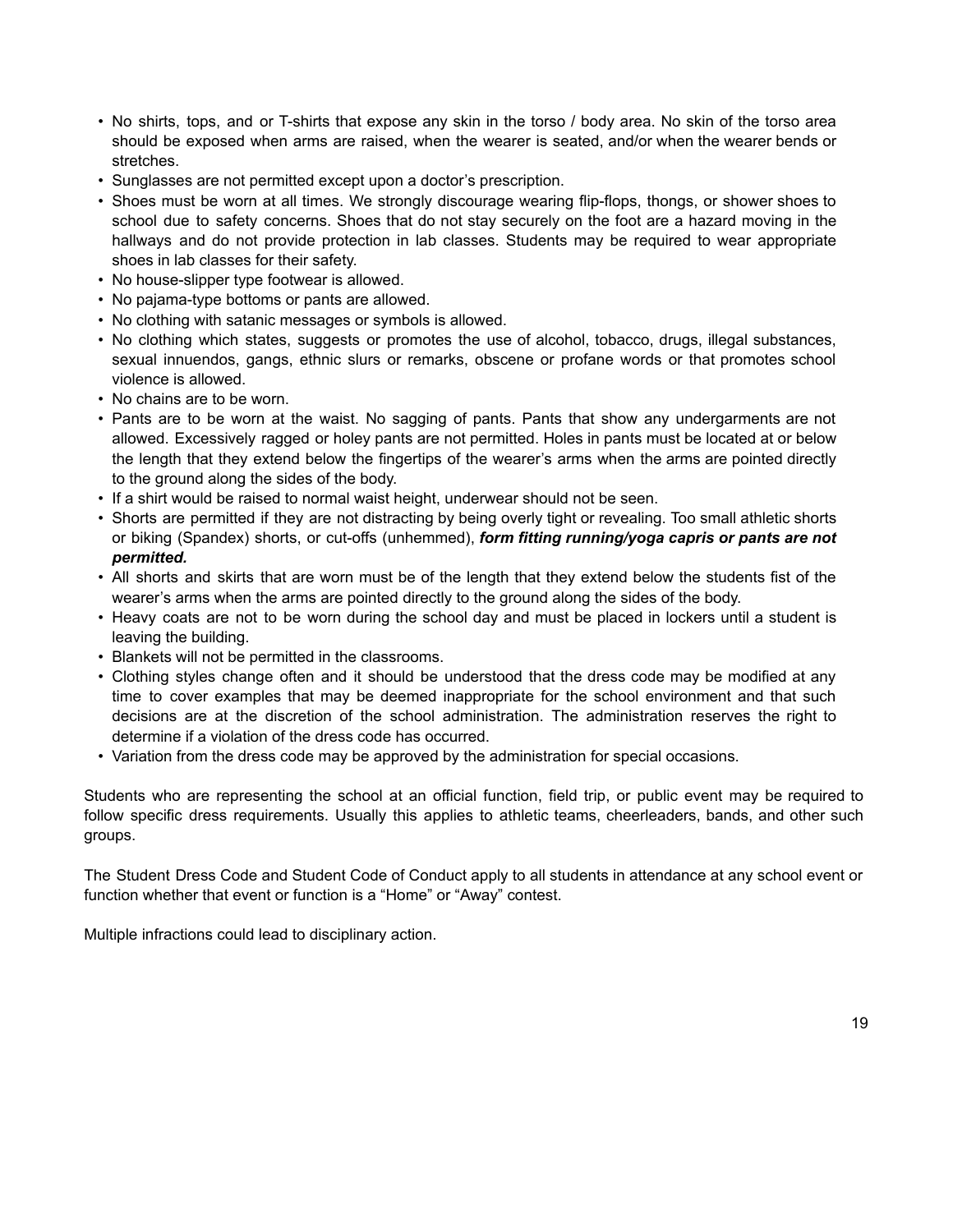#### **3. Care of Property**

Students are responsible for the care of their own personal property. The school will not be responsible for personal property. Valuables such as cell phones, jewelry or irreplaceable items should not be brought to school.

Damage to or loss of school equipment and facilities wastes taxpayers' money and undermines the school program. Therefore, if a student does damage to or loses school property, the student or his/her parents will be required to pay for the replacement or damage. If the damage or loss was intentional, the student will be subject to discipline according to the Student Discipline Code.

#### **ZERO TOLERANCE**

No form of violent, disruptive, or inappropriate behavior, including excessive truancy, will be tolerated.

#### **STUDENT DISCIPLINE CODE (Ohio Revised Code 3313.66)**

A goal of the Bradford Exempted Village Schools is to maintain a disciplined, drug-free and safe school climate. This code of conduct is the established set of rules and regulations for Bradford Junior-Senior High School. The Student Discipline Code includes the types of misconduct that will subject a student to disciplinary action and is included in the Code of Conduct.

Each of the behaviors described below may subject the student to disciplinary action including, but not limited to, detention, in-school discipline, suspension and/or expulsion from school. Furthermore, any criminal acts committed at school, school related events or functions, and or related to the school will be reported to law enforcement officials. The school Code of Conduct will apply and certain criminal acts may result in permanent exclusion from school.

#### **1. Use of drugs and/or alcohol**

A student will not possess, use, transmit or conceal, or be under the influence of, any alcoholic beverage, controlled substance including, but not limited to, narcotics, mood altering drugs, counterfeit controlled substances, look-alikes, over the counter medication such as excessive doses of cold medications, stimulants or depressants, anabolic steroids or drug related paraphernalia on school grounds, on school buses, and at any interscholastic competition, extra-curricular event, or other school sponsored event – whether that event is a home or away event.

If a principal has a reasonable individualized suspicion, s/he may request the student in question to submit to a search of his/ her belongings and locker and any appropriate testing, including but not limited to, a breathalyzer test or urinalysis. The student will be taken to a private administrative or instructional area on school property with at least one other member of the teaching or administrative staff present as a witness to the test.

If a student refuses to take the test, s/he will be advised that such denial leaves the observed evidence of alcohol use un-refuted thus leading to disciplinary action. The student will then be given a second and final opportunity to take the test.

#### **2. Use of tobacco**

The use of tobacco products is a danger to a student's health and to the health of others. The school prohibits the possession, consumption, purchase or attempt to purchase, and/or use tobacco products in school, on school grounds, on school buses, and at any interscholastic competition, extra-curricular event, or other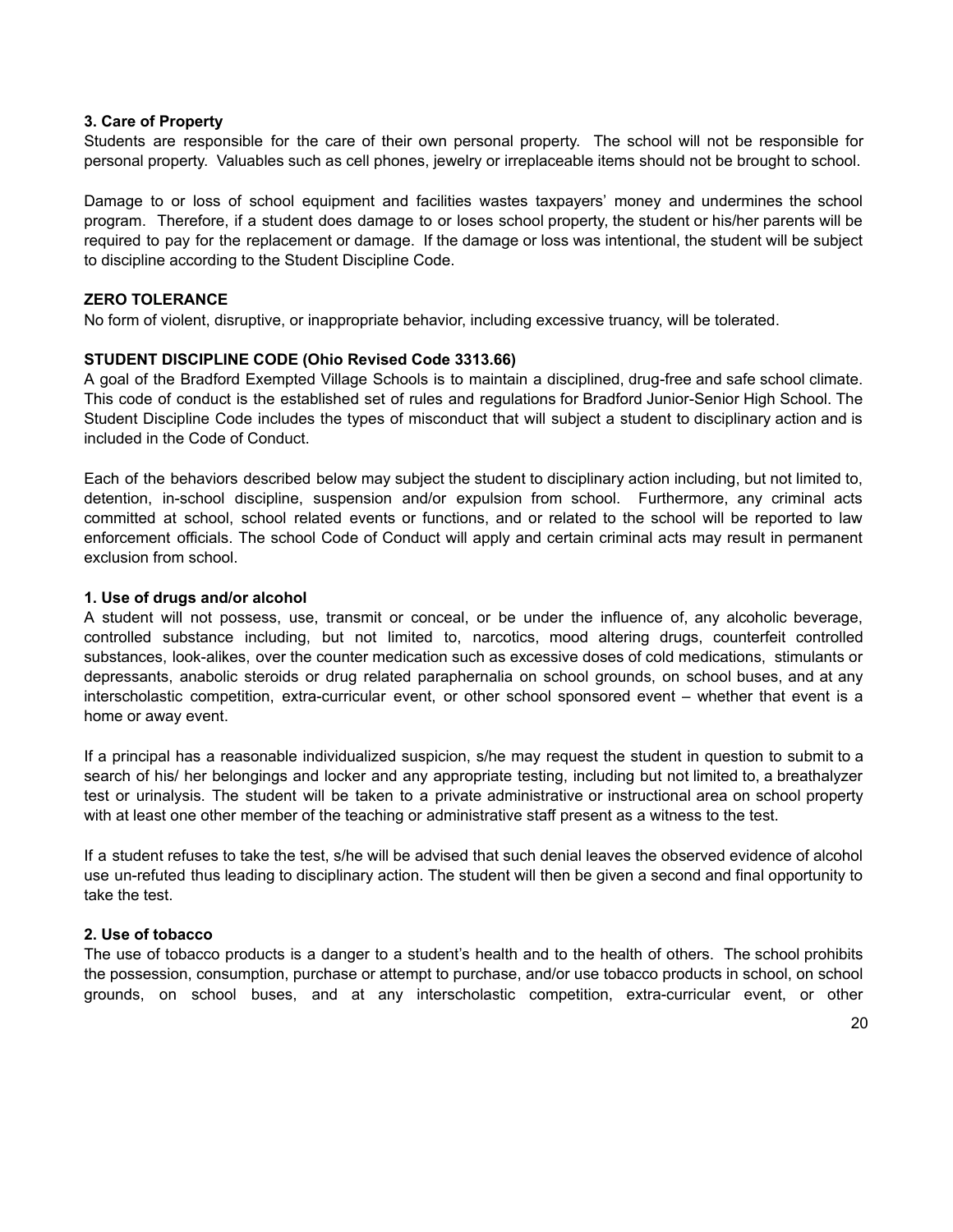school-sponsored event – whether that event is a home or away event. Tobacco products include, but are not limited to lighters, matches, cigarettes, cigars, pipe tobacco, chewing tobacco, snuff or any other matter or substance that contains tobacco. Smoking clove cigarettes is also prohibited. The use of any electronic cigarettes or vaping devices (including JUULs) and materials are also prohibited.

#### **3. Use and/or possession of a firearm**

Bringing a firearm (as defined in the Federal Gun-Free Schools Act of 1994) on school grounds, on school buses, and at any interscholastic competition, extra-curricular event, or other school-sponsored event – whether that event is a home or away event will result in a mandatory one (1) year expulsion under Ohio law.

Firearm is defined as any weapon (including a starter gun) which will or is designed to or may readily be converted to expel a projectile by the action of an explosive; the frame or receiver of any such weapon; any firearm muffler or firearm silencer; or any destructive device (as defined in the federal Gun-Free Schools Act of 1994).

#### **4. Use and/or possession of a weapon**

A weapon is any device which may be used for offensive or defensive purpose, including but not limited to conventional objects such as guns, pellet guns, bullets, shotgun shells, knives, knife-type instruments, razors, or club type implements. It may also include any toy that is presented as a real weapon or reacted to as a real weapon. Possession and/or use on school grounds, on school buses, and at any interscholastic competition, extra-curricular event, or other school-sponsored event – whether that event is a home or away event may subject a student to expulsion and possible permanent exclusion. A knife is defined as any cutting instrument consisting of a sharp blade fastened to a handle.

#### **5. Use of an object as a weapon**

Any object that is used to threaten, harm, or harass another may be considered a weapon. This includes but is not limited to padlocks, pens, pencils, laser pointers, jewelry, and so on.

#### **6. Knowledge of dangerous weapons or threats of violence**

Because the Board believes that students, staff members, and visitors are entitled to function in a safe school environment, students are required to report knowledge of dangerous weapons or threats of violence to the principal. Failure to report such knowledge may subject the student to discipline.

#### **7. Purposely setting a fire**

Anything, such as fire, that endangers school property and its occupants will not be tolerated. Setting off fire alarms or sprinkler systems will not be tolerated and disciplinary action will result. Arson is a felony.

# **8. Physically assaulting a staff member/student/ or other district personnel**

Physical assault of a staff member, student, or other person associated with the District, which may or may not cause injury, will not be tolerated. Assault of a staff member may result in charges being filed and subject the student to disciplinary action including expulsion.

# **9. Fighting**

This shall include inciting and/or encouraging others to fight. - A student shall not behave in such a way as could cause physical injury to other members of the school community. If self-defense in fighting can be clearly determined, then the degree of punishment to the student who is acting in self-defense shall be taken into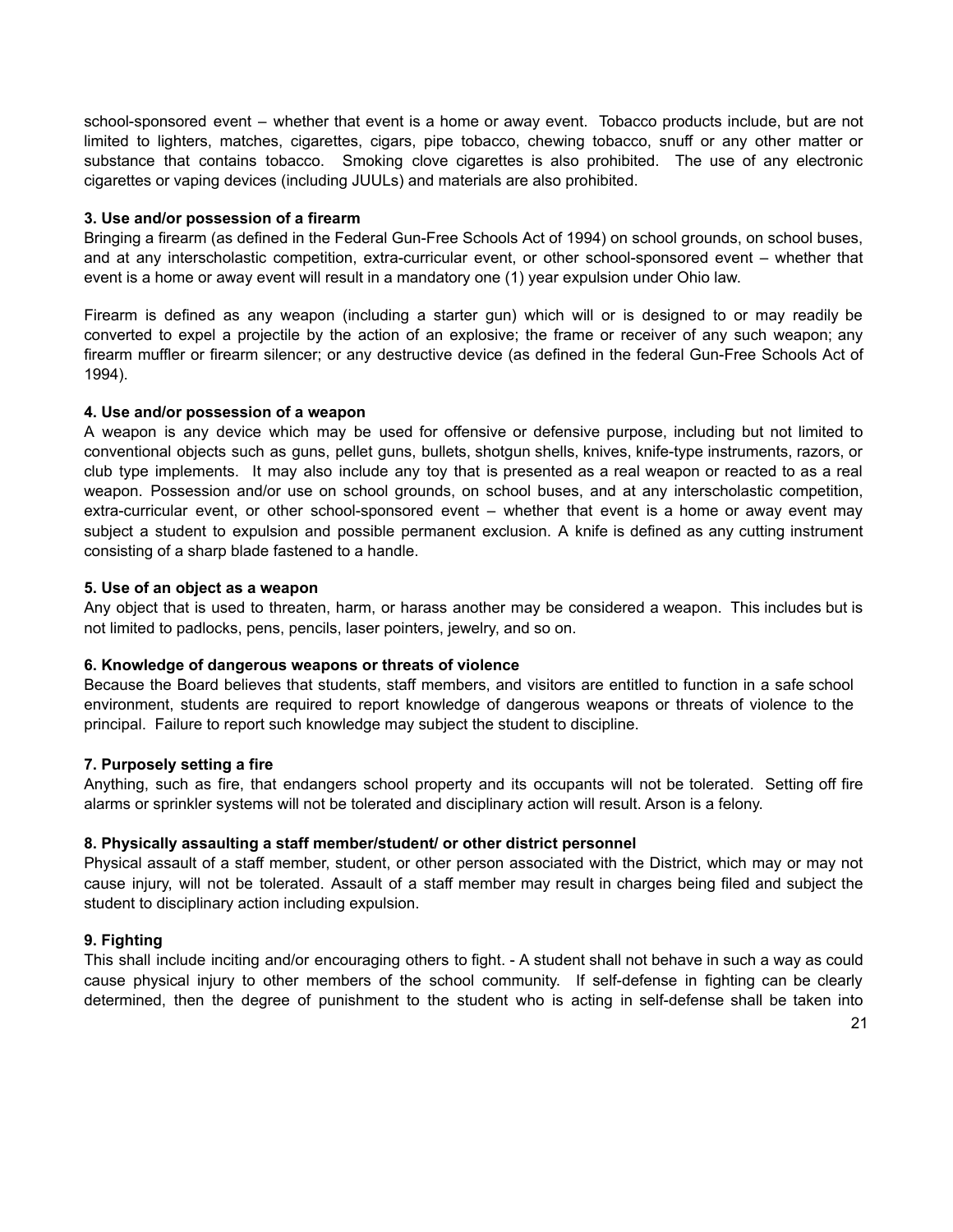consideration. Immediate disciplinary action will be taken which could lead to out of school suspension and the possibility of criminal charges.

# **10. Verbally threatening a staff member/student/or other district personnel**

Any statement or non-contact action that a staff member, student, or other person associated with the District feels to be a threat will be considered a verbal assault as well as profanity directed toward a staff member in a threatening tone.

# **11. Misconduct against a school official or employee or the property of such a person, regardless of where it occurs.**

Examples of misconduct include but are not limited to harassment (of any type), vandalism, assault (verbal and/or physical), and destruction of property.

#### **12. Misconduct off school grounds**

Misconduct by a student that occurs off of school property but is connected to activities, incidents, and or individuals that are connected with the District will not be tolerated and disciplinary action may result. Misconduct is defined as any violation of the Student Discipline Code.

#### **13. Extortion**

Extortion is the use of threat, intimidation, force, or deception to take, or receive something from someone else. Extortion is against the law.

#### **14. Gambling**

Gambling includes casual betting, betting pools, organized-sports betting, and any other form of wagering. Students who bet on an activity in which they are involved may also be banned from that activity.

#### **15. Falsification of school work, identification, forgery**

Forgery of any kind is not permitted. Forgery of hall/bus passes and excuses as well as false I.D.'s are forms of lying and are not acceptable and may result in disciplinary action. Plagiarism and cheating are also forms of falsification and may subject the student to academic penalties as well as disciplinary action. Using an online or computer translator to complete foreign language homework is another example of falsification.

#### **16. False alarms and false reports**

A false emergency alarm or report endangers the safety forces that are responding to the alarm/report, the citizens of the community, and the persons in the building. What may seem like a prank is a dangerous stunt that is against the law. Setting off any alarm or system in the District or calling the school or any individual associated with the school to report a false alarm or bomb threat is strictly forbidden and will result in the notification of law enforcement officials in addition to disciplinary action including possible expulsion.

#### **17. Explosives**

Explosives, fireworks, and chemical-reaction objects such as smoke bombs, small firecrackers, and poppers are forbidden and dangerous.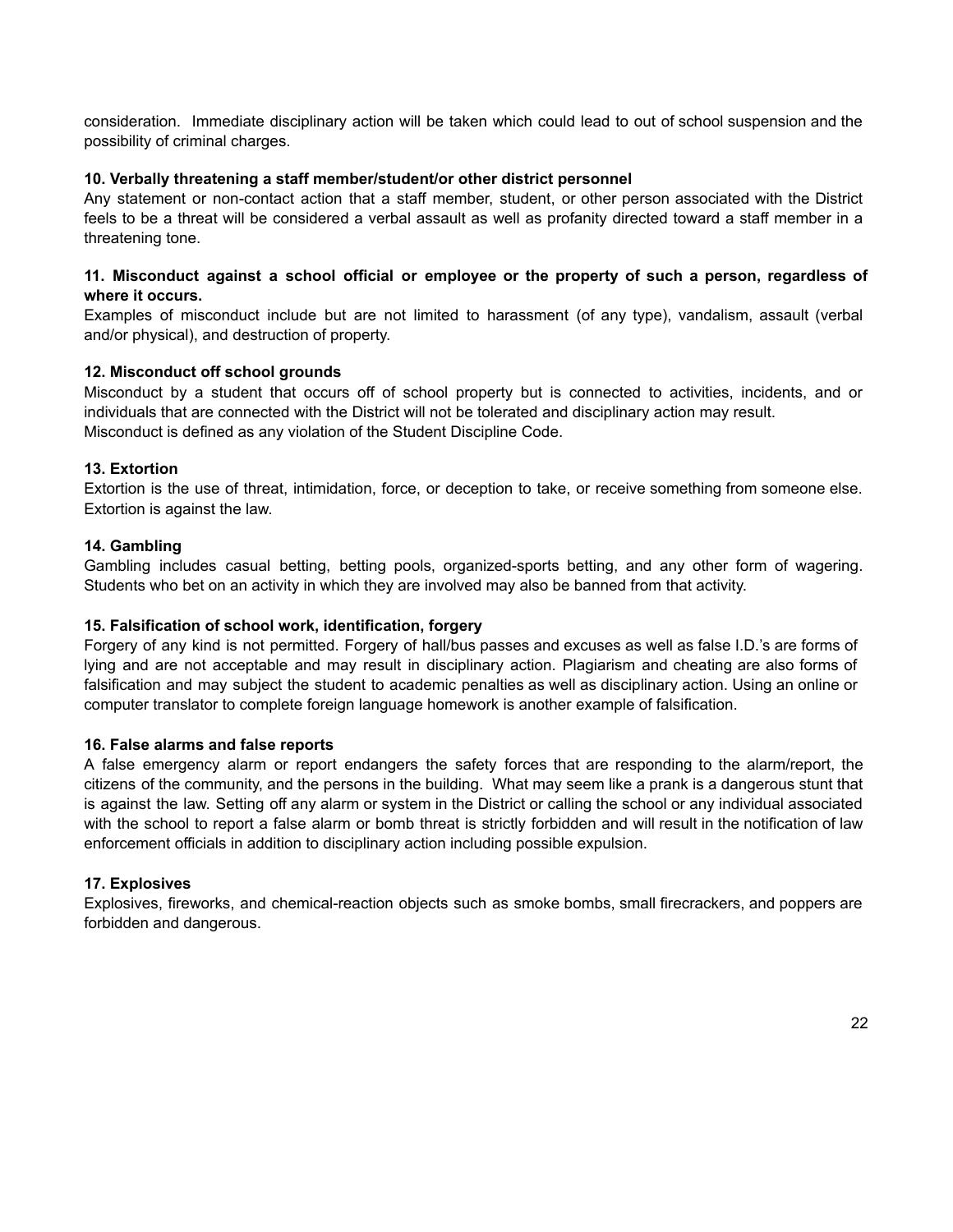#### **18. Trespassing**

Although schools are public facilities, the law does allow the District to restrict access to school property. When a student has been removed, suspended, expelled, or permanently excluded, the student is not allowed on school property or to attend any school related event without the prior authorization of the principal. We will also honor Upper Valley Career Center suspensions/expulsions of Bradford Students.

# **19. Theft**

When a student is caught stealing, s/he will be disciplined and may be reported to law enforcement officials. Students are encouraged not to bring anything of value to school without prior authorization from the building Principal. **The school is not responsible for personal property.**

#### **20. Insubordination and/or Disobedience or Lack of Cooperation**

By refusing to comply with reasonable directions of school personnel, students will face disciplinary action. Disrespect shown to any school personnel or disobedience will subject violators to discipline for insubordination. Students are subject to the authority of all adult school staff, including – but not limited to - elementary personnel, custodians, bus drivers, cafeteria personnel, aides, and substitute teachers.

#### **21. Damaging property**

Vandalism and disregard for school property will not be tolerated.

#### **22. Persistent absence or tardiness**

Attendance laws require students to be in school all day or have a legitimate excuse. It is also important to establish consistent attendance habits in order to succeed in and out of school. Penalties can range from detention, in-school discipline, alternative school assignment, denial of student parking privileges, and or a referral to court and/or revocation of the student's driver's license.

#### **23. Leaving school building, property, or assigned area**

Students who leave a designated area prior to specified dismissal time without official permission such as a classroom, assembly, lunch, etc. will be subject to disciplinary action.

#### **24. Being present in restricted areas**

(including but not limited to: locker rooms when not changing for a Phys. Ed. Class, any maintenance closet, the elementary hall or restrooms, teacher's desks or closets, the office workrooms.) Students are expected to leave the building and grounds at the end of the school. Unless a student is in a supervised after school activity, he/she should not be in the building after 3:10 pm. Loitering on the grounds or wandering the halls after school hours may result in disciplinary action.

#### **25. Use of Profane, Indecent, Inappropriate, or Obscene Language**

This includes either written or verbal. It shall also include, but not be limited to, the use of obscene gestures, pictures, writing or messages on clothing or signs.

#### **26. Unauthorized use of school or private property**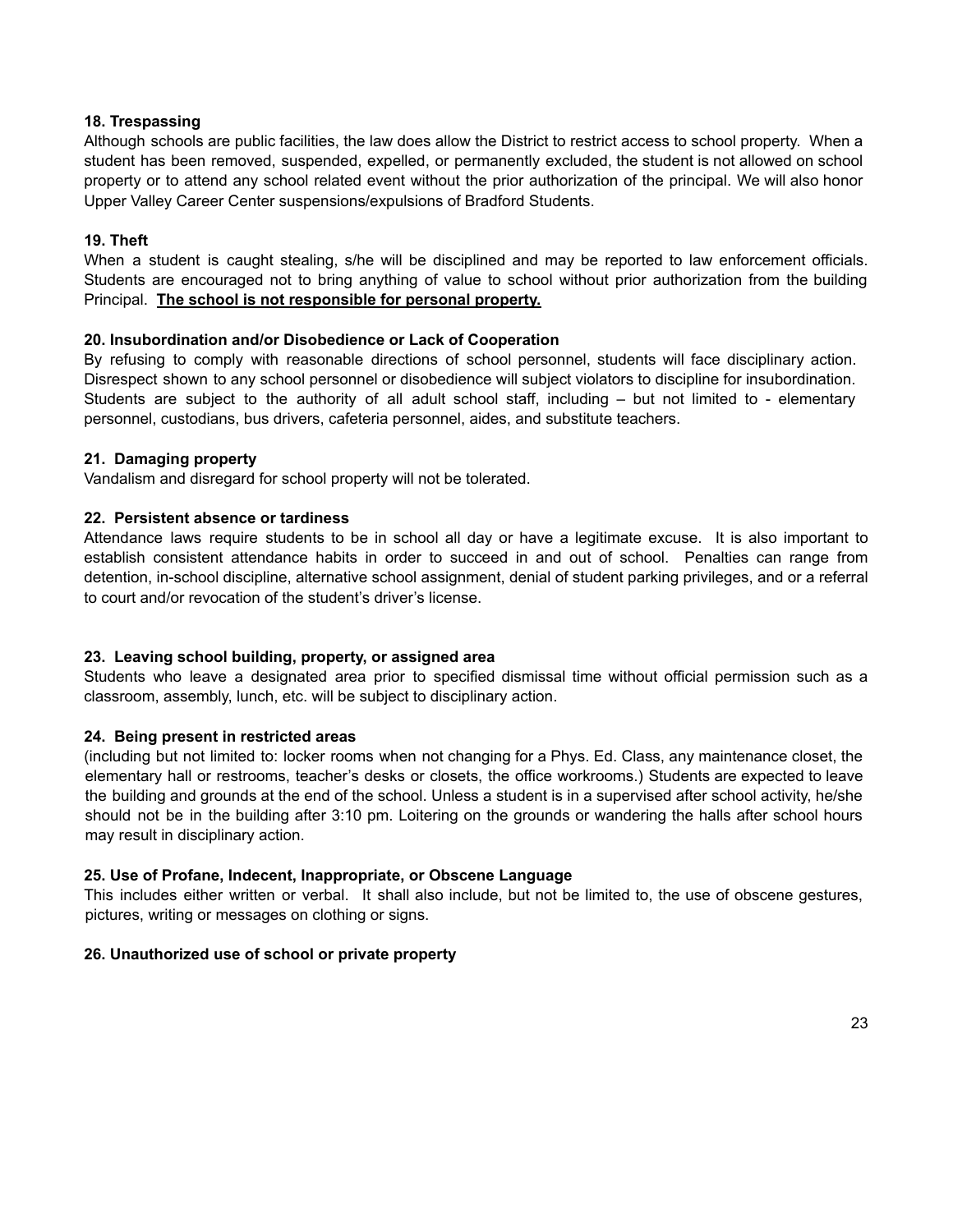Students are expected to obtain permission to use any school property or any private property located on school premises. Any unauthorized use shall be subject to disciplinary action.

# **27**. **Violations of the Computer/Technology Acceptable Use Policy**

See explanation under "Computer Network Acceptable Use Policy."

#### **28. Flagrant Violations or Repeated Offenses**

This is for any of the school rules or accepted standards of school behavior.

#### **29. Commission of an immoral act**.

This includes any behavior to be rude and inappropriate.

#### **30. Horseplay**

Behaving in an unsafe manner in halls, classrooms, or gym.

#### **31. Disrespect to any school staff member**

such as inappropriate language, gestures, written notes, or mocking the staff member.

#### **32. Refusing to accept discipline**

When a student refuses to accept the usual discipline for an infraction, the refusal can result in a sterner action. This includes failure to accept discipline by missing detentions, refusing to go to the office when sent, other assigned disciplinary actions and not working constructively during detentions, extended detentions or In School Suspensions.

#### **33. Aiding or abetting violation of school rules**

If a student assists another student in violating any school rule, they will be disciplined. Students are expected to resist peer pressure and exercise sound decision-making regarding their behavior.

#### **34. Public Display of Affection**

Affection between students is personal and not meant for public display. This includes touching, petting, kissing, or any other contact that may be considered sexual in nature. Students who engage in unacceptable public displays of affection in the school or on school property are subject to intervention by staff and, if necessary, disciplinary action. Disciplinary action may include but not be limited to: a record of the incident will be documented, warning to the students, a letter sent home, detentions, extended detentions, or In School Suspensions.

#### **35. Use or possession of electronic equipment**

Most electronic equipment necessary in school is supplied by the school. Students are NOT allowed to *use* any electronic device in their pocket, purse, book bag, etc during the school day without prior approval from school official.

If these items are brought to school, they are to remain out of sight until school is released for the day. Such devices include, but are not limited to radios, portable TV's, electronic toys, pagers, cellular telephones, smart phones, I-pods/MP3 players, CD players, head-sets, beepers or other paging devices.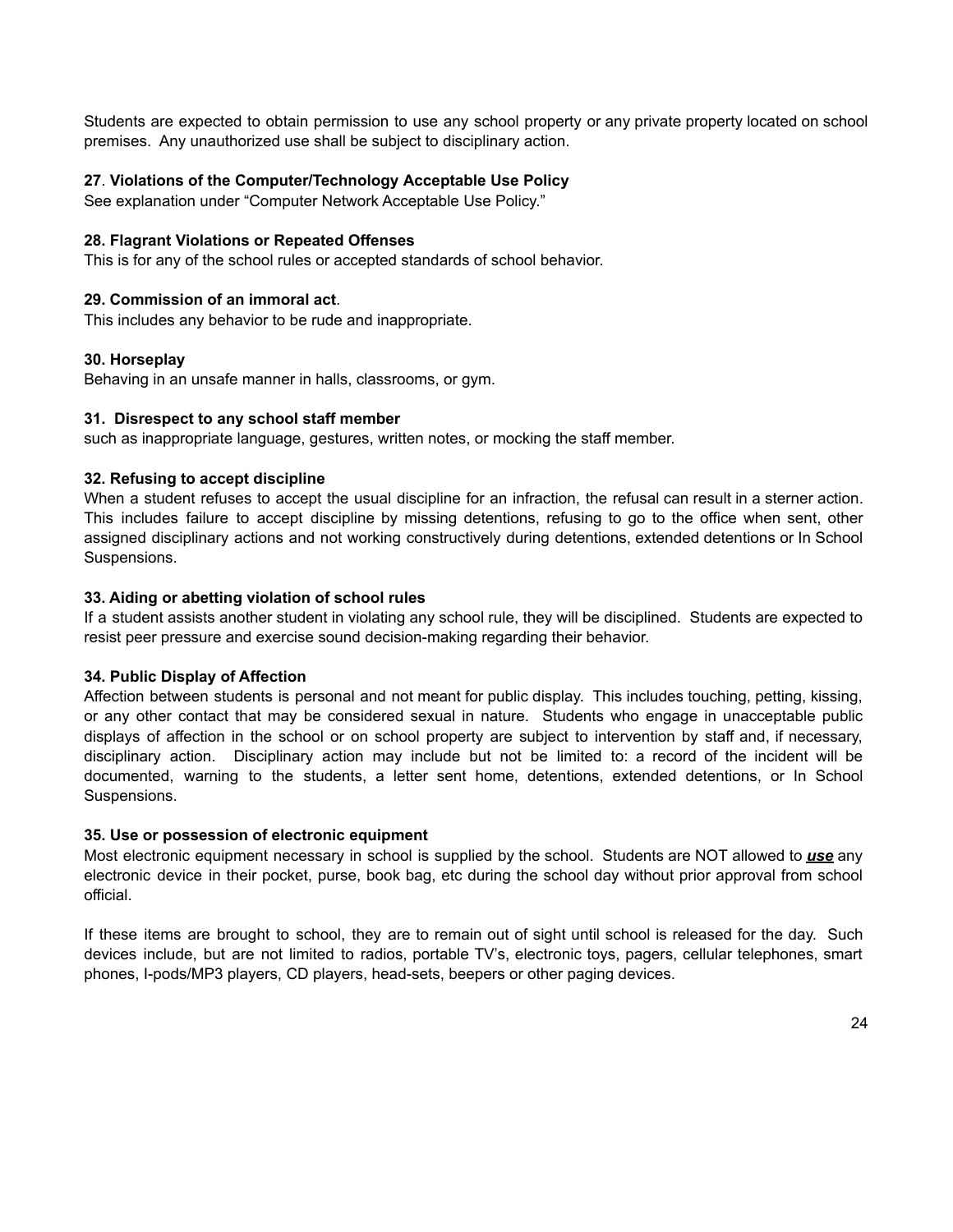Students may be able to bring electronic devices such as laptops and tablets with prior approval from the principal. *Note: The school is not responsible for personal property.*

#### CELL PHONES –

Students will be permitted to bring their cell phones to school. Students will be permitted to use their cell phones in all non academic areas. ex. hallways and cafeteria. Once a student enters the classroom all cell phones must be placed in the teachers hanging cell phone hanger. Failure to do so will result in the following: **1 st offense**- phone will be taken until the end of the day.

**2nd - 3rd offense**- phone will be taken until the end of the day and an after school detention issued.,

#### **4th offense - phone being taken and an extended school issued.**

#### **5th offense - phone will be taken and an ISS will be issued.**

Students will not be allowed to have cell phones in during detention, extended detentions, or ISS.

Further violations of the cell phone policy will be dealt with by issuing Out of School Suspensions. This disciplinary action can and will also apply to students who allow other students to use their phone. **Failure to** turn over a cell phone to school employees when requested is insubordination, and will result in a more **severe penalty including extended detention or suspension.**

# **Any student that video tapes other students or staff while in the building without the knowledge or permission of those individuals will be subject to disciplinary actions.**

TEXTING – Text messages sent to other people during school hours is prohibited, and will result in disciplinary action. Text messages sent to students which contain inappropriate content or threatening comments could also result in disciplinary action(Board Policy 5517.01).

SEXTING – The sending of inappropriate pictures (exposed body parts, pornography, etc) taken with camera phones or downloaded off the internet is prohibited. A student will face disciplinary action from the school for taking these types of pictures, obtaining these pictures, or distributing these pictures on school property, during school hours, or while participating in a school activity that is either home or away. The student(s) involved will also be referred to the Sheriff's Department(Board Policy 5517.01).

#### **36. Violation of individual school/classroom rules**

Each learning environment has different rules for students. Individual classroom rules are for the safe and orderly operation of that environment. Students will be oriented to specific rules for each class, all of which will be consistent with the policy of the school.

#### **37. No food or beverages**

No foods or liquids are to be carried from class to class, or consumed in class other than water without prior approval from school officials. No food / beverage of any kind are permitted to be carried out of the auditeria after lunch. Other than a student's designated lunch time, a student should not try to purchase food from the cafeteria during other periods. This also includes gum.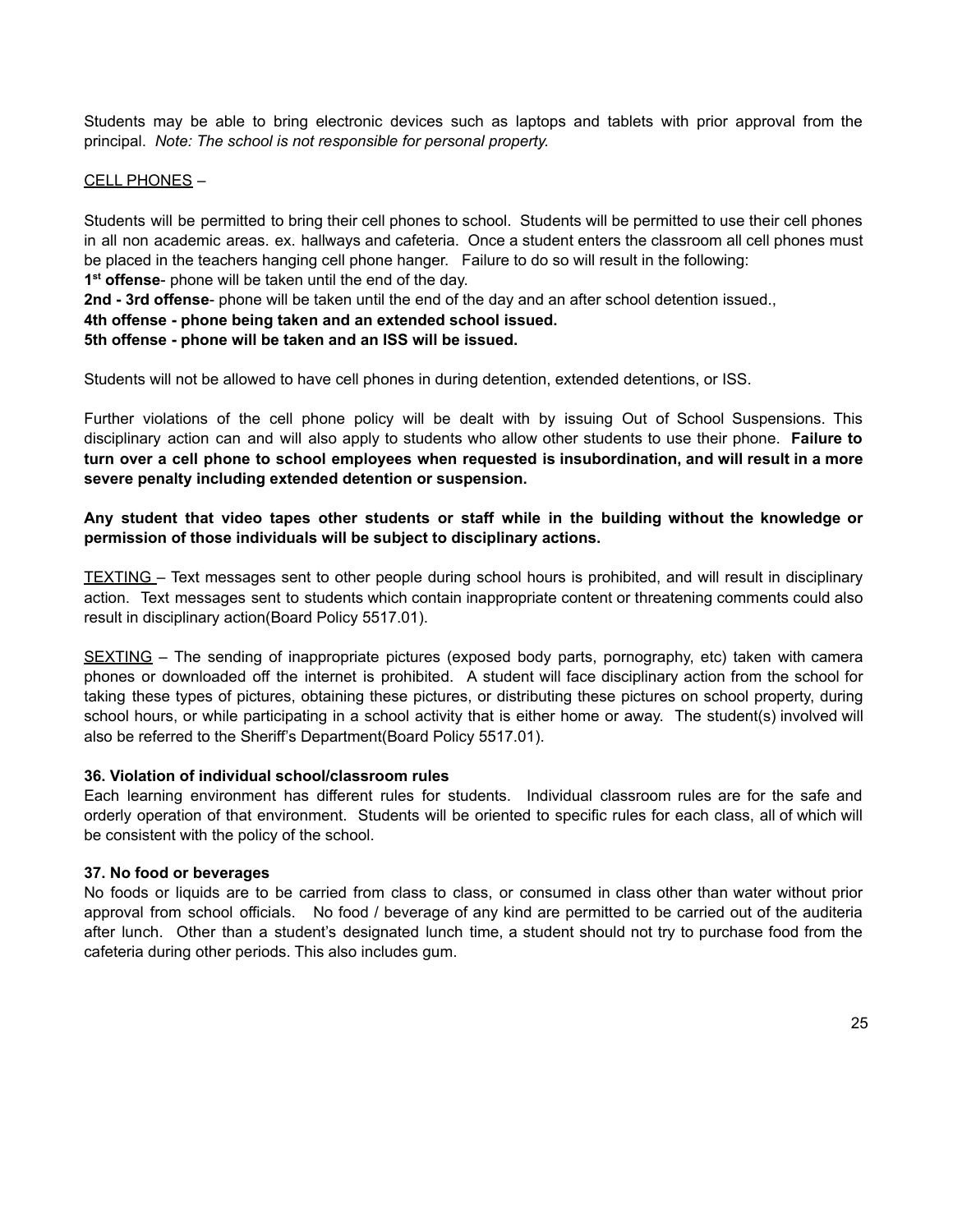### **38. Violation of bus rules**

Please refer to Section V on transportation for bus rules.

#### **39. Disruption of the educational process**

Any actions or manner of dress that interfere with school activities or disrupt the educational process are unacceptable. Such disruptions include**,** but are not limited to, delay or prevention of lessons, assemblies, field trips, athletic and performing arts events.

#### **40. Any other form of behavior which is detrimental to a proper school and/or school activity atmosphere** as prescribed by the Administration and as outlined in the student/parent handbook for the building in which the student is enrolled.

#### **41. Indecent Exposure**

This includes exposing female chest, going into the restroom or locker room of the opposite sex, urinating other than in restrooms, exposing buttocks or "mooning". This applies at all school activities, on school bus, or during the school day. Pulling on other students' clothes resulting in exposing under garments is inappropriate and can result in a suspension depending on the circumstances (i.e., done to opposite sex, in presence of opposite sex).

#### **42. Hazing**

Hazing by any individual, school group, club, or team is not permitted. This includes any form of initiation that causes or creates a risk of causing mental or physical harm, no matter how willing the participant may be. Hazing activities are prohibited at any time in school facilities, on school property, and/or off school property but connected to activities or incidents that have occurred on school property. This ban on hazing is a "twelve month" ban, meaning events that occur during typically non-school times (summer trips, camps, events) are included.

# **43. Violent Conduct**

Committing an act at school, on other school property, at an interscholastic competition, extracurricular event, or any other school program, or directing an act at a Board official or employee, regardless of where or when that act may occur, or their property and the act would be a criminal offense if committed by an adult and results in serious physical harm to person(s) may result in expulsion for a period of up to one (1) school year.

# **44. Bomb Threats**

Making a bomb threat against a school building or any premises at which a school activity is being held at the time the threat is made may result in expulsion for a period of up to one (1) school year.

#### **45. Backpacks, Book Bags, Large Tote bags**

For safety purposes, all backpacks, book bags, large tote bags, etc. must be stored in the student's locker upon arrival and remain there until the end of the school day

#### **46. Harassment/Intimidation/Bullying**

Harassment, intimidation, or bullying behavior by any student in the Bradford Exempted Village School District is strictly prohibited, and such conduct may result in disciplinary action, including suspension and/or expulsion from school. "Harassment, intimidation, or bullying", in accordance with R.C. 3313.666 means any intentional written, verbal, graphic or physical act including electronically transmitted acts i.e., Internet, cell phone, personal digital assistant (PDA), or wireless hand-held device, either overt or covert, by a student or group of students toward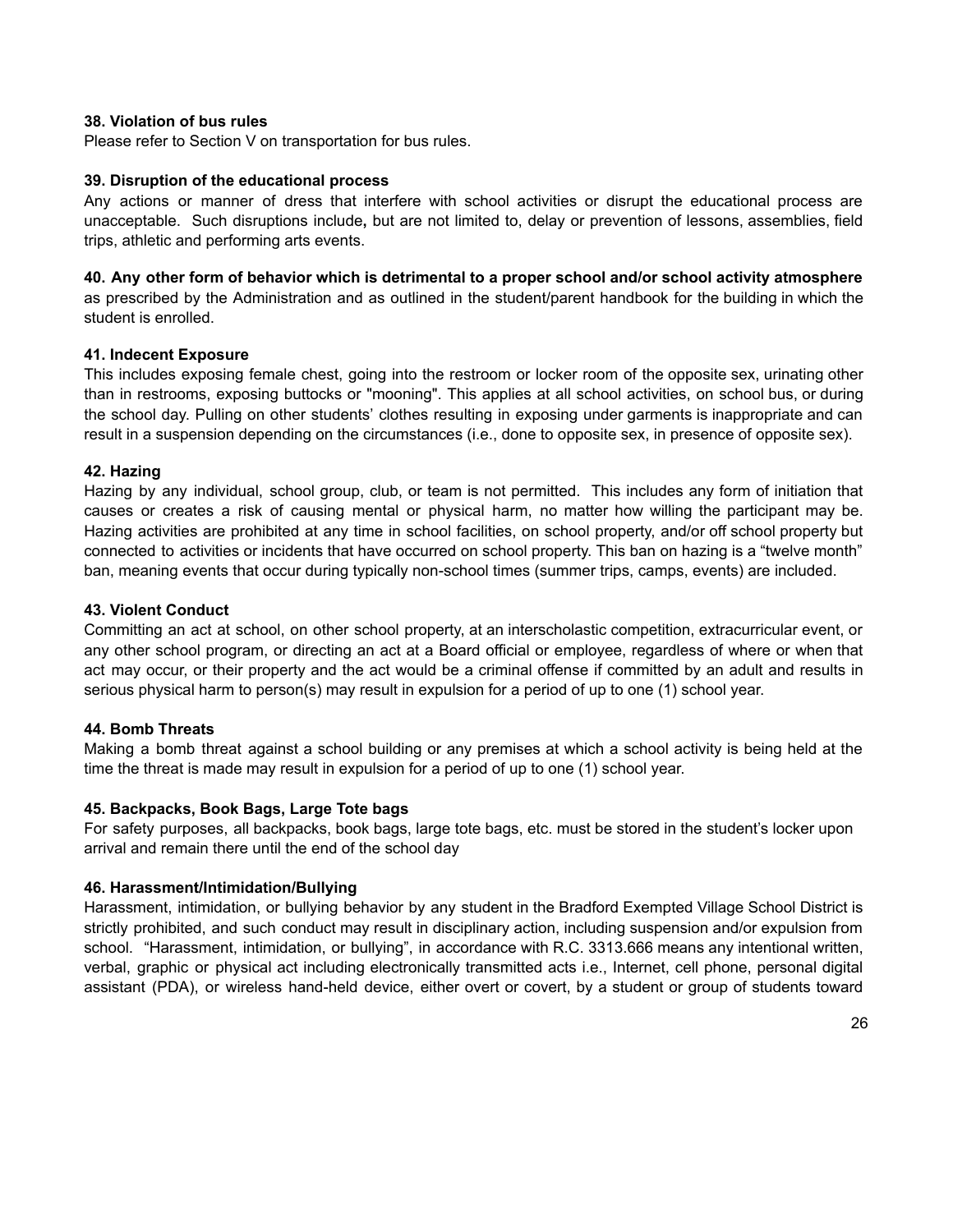other students, including violence within a dating relationship, with the intent to harass, intimidate, injure, threaten, ridicule, or humiliate. Such behaviors are prohibited on or immediately adjacent to school grounds, at any school-sponsored activity, on school provided transportation, or at any official school bus stop that a reasonable person under the circumstances should know will have the effect of:

a.Causing mental or physical harm to the other students including

placing an individual in reasonable fear of physical harm and/or damaging of students' personal property; and,

b.Is sufficiently severe, persistent, or pervasive that it creates an intimidating, threatening, or abusive educational environment for the other students.

#### **Sexual Harassment**

**Verbal:** The making of written or oral sexual innuendos, suggestive comments, jokes of a sexual nature, sexual propositions, or threats to or by a fellow student, staff member, or other person associated with the District, or third parties (visiting speaker, athletic team member, volunteer, parent, etc.). **Nonverbal:** Causing the placement of sexually suggestive objects, pictures, or graphic commentaries in the school environment or the making of sexually suggestive or insulting gestures, sounds, leering, whistling, and the like to or by a fellow student, staff member, or other person associated with the District, or third parties.

**Physical Contact:** Threatening or causing unwanted touching, contact, or attempts at same, including patting, pinching, brushing the body, or coerced sexual activity, with or by a fellow student, staff member, or other person associated with the District, or third parties.

#### **Gender/Ethnic/Religious/Disability/Height/Weight Harassment**

**Verbal:** Written or oral innuendoes, comments, jokes, insults, threats, or disparaging remarks concerning a person's gender, national origin, religious beliefs, etc. toward or by a fellow student, staff member, or other person associated with the District, or third parties. Conducting a "campaign of silence" toward or by a fellow student, staff member, or other person associated with the District, or third parties by refusing to have any form of social interaction with the person.

**Nonverbal**: Placing objects, pictures, or graphic commentaries in the school environment or making insulting or threatening gestures toward or by a fellow student, staff member, or other person associated with the District*,* or third parties.

**Physical:** Any intimidating or disparaging action such as hitting, pushing, shoving, hissing, or spitting on or by a fellow student, staff member, or other person associated with the District*,* or third parties.

#### **Reporting Harassment**

Any student who believes that s/he is the victim of any of the above actions or has observed such actions taken by another student, staff member, or other person associated with the District*,* or by third parties should contact a staff member, guidance counselor, or the principal immediately.

The student may make contact either by a written report, telephone or personal visit. During this contact, the reporting student should provide the name of the person(s) whom s/he believes to be responsible for the harassment and the nature of the harassing incident(s). A written summary of each such report will be prepared promptly and a copy forwarded to the principal.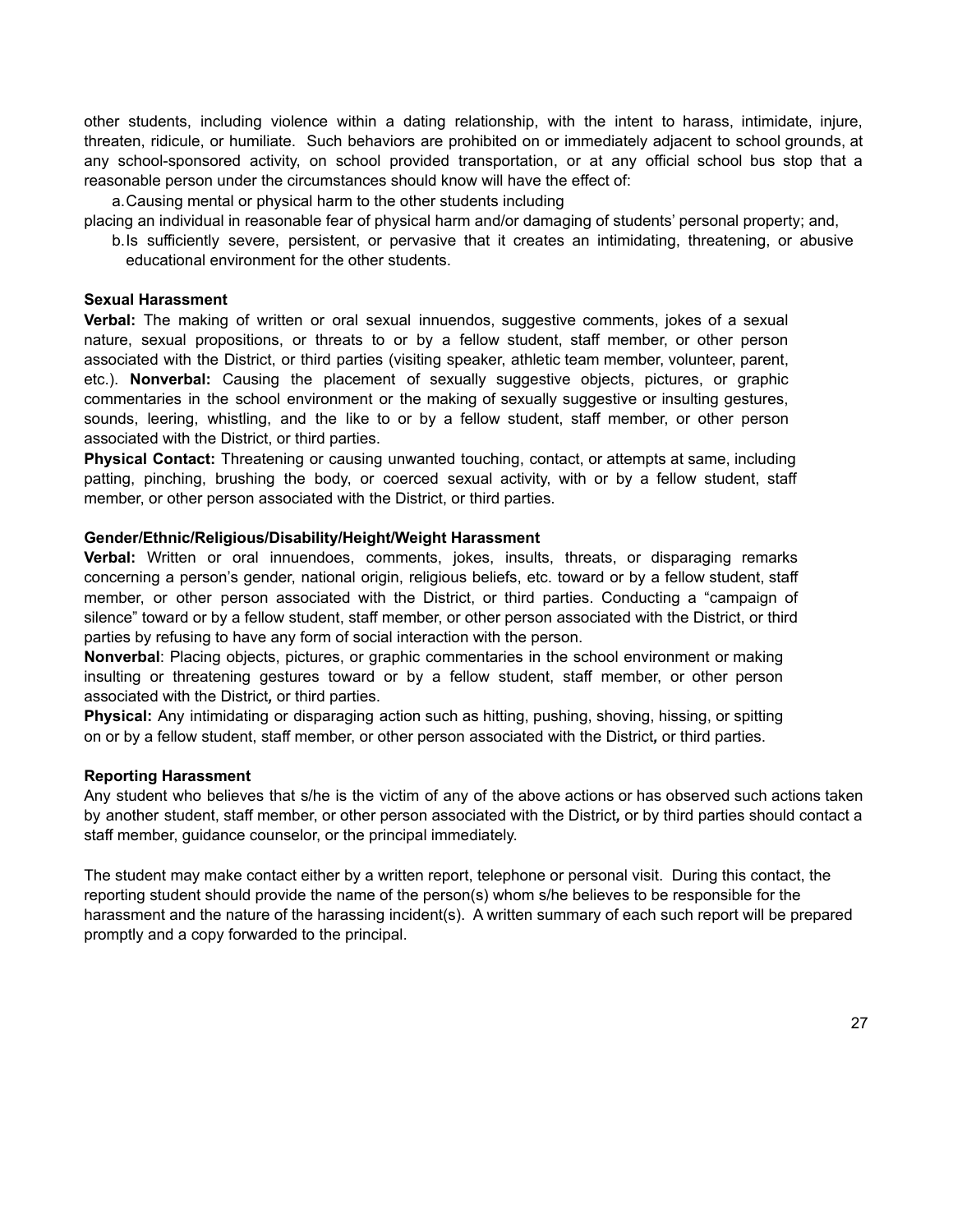Each report shall be investigated in a timely and confidential manner. While a charge is under investigation, no information will be released to anyone who is not involved with the investigation, except as may be required by law or in the context of a legal or administrative proceeding.

No one involved is to discuss the subject outside of the investigation.

If an investigation reveals that any harassment complaint is valid, then appropriate remedial and/or disciplinary action will be taken promptly to prevent the continuance of the harassment or its recurrence.

Given the nature of harassing behavior, the school recognizes that false accusations can have serious effects on innocent individuals. Therefore, all students are expected to act responsibly, honestly, and with the utmost candor whenever they present harassment allegations or charges.

Some forms of sexual harassment of a student by another student may be considered a form of child abuse which will require that the student-abuser be reported to the proper authorities.

Under no circumstances will the school tolerate threats or retaliation against anyone who raises or files a harassment complaint.

# Title IX Information

It is the policy of the Board of Education to maintain an education and work environment that is free from all forms of unlawful harassment, including sexual harassment. This commitment applies to all School District operations, programs, and activities. All students, administrators, teachers, staff, and all other school personnel share responsibility for avoiding, discouraging, and reporting any form of unlawful harassment. This policy applies to unlawful conduct occurring on school property, or at another location if such conduct occurs during an activity sponsored by the Board.

The Board will vigorously enforce its prohibition against discriminatory harassment based on race, color, national origin, sex (including sexual orientation and transgender identity), disability, age, religion, ancestry, or genetic information (collectively, "Protected Classes") that are protected by Federal civil rights laws, and encourages those within the School District community as well as third parties, who feel aggrieved to seek assistance to rectify such problems. The Board will investigate all allegations of harassment and in those cases where unlawful harassment is substantiated, the Board will take immediate steps to end the harassment, prevent its reoccurrence, and remedy its effects. Individuals who are found to have engaged in unlawful harassment will be subject to appropriate disciplinary action.

The following staff members are in charge of investigating any Title IX complaints:

Title IX Coordinator - Chloe Thompson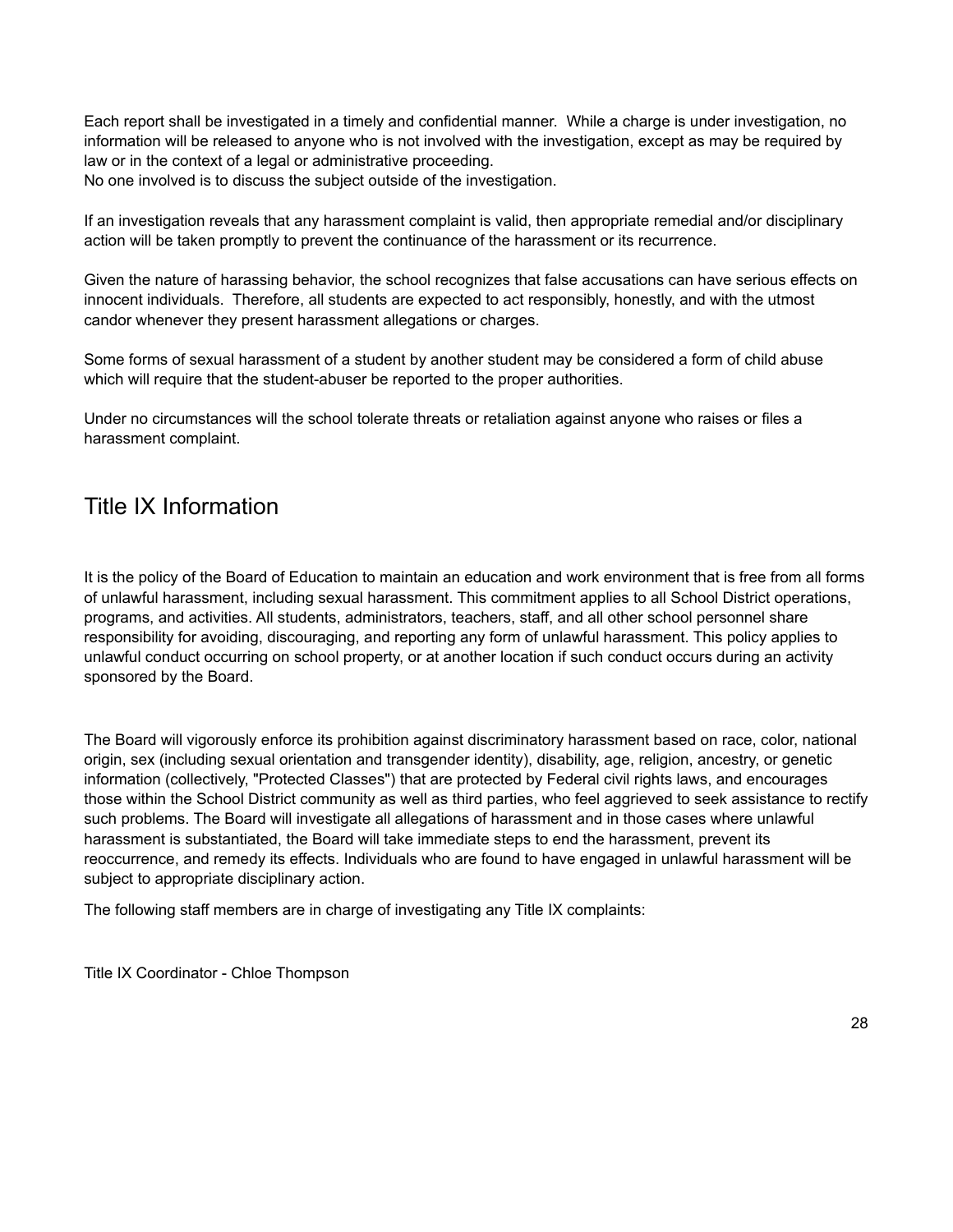Investigators - Michelle Lavey and Bob Daugherty

Decision maker(s) - Chris Barr and Joe Hurst (appeals)

# **CHEMICAL ABUSE POLICY**

The Bradford Junior / Senior High School recognizes that use by students of mood altering chemicals represents inappropriate behavior that interferes with the learning process and may indicate a chemical dependency. It is, therefore, the policy of the Bradford Schools to intervene with students whenever behavior is observed which suggests chemical use. Chemical abuse by students is a cultural phenomenon that can best be addressed by cooperative efforts of the Bradford Schools, parents/guardians, and the entire community. The Bradford Junior / Senior High School will assist in identifying chemical abuse, will help in referring the student/family for professional assistance, and will assist by supporting those students who are recovering.

The Bradford Junior / Senior High School recognizes that student chemical abuse is often accompanied by inappropriate behavior that may violate discipline policies. In all cases, discipline policies will be enforced and violations of law reported.

A summary of the consequences for violations of this policy follows:

- A. First Offense
	- 1. 10 day suspension
	- 2. Driver's license suspension for 90 days
	- 3. These penalties will be reduced if student/family agrees to have a professional evaluation and follow the recommendations given.
- B. Second Offense
	- 1. 10 day suspension and recommendation to Superintendent for expulsion
	- 2. Driver's license suspension until student's eighteenth birthday
- C. Third Offense
	- 1. 10 day suspension and recommendation to Superintendent for expulsion
	- 2. The Superintendent will initiate expulsion procedures.

# **Sale or Distribution of Controlled Substances**

- A. The principal will contact the parents or legal guardian of the student.
- B. The principal must notify the local police department, and submit all evidence and other pertinent information.
- C. The principal will recommend to the superintendent that the student be expelled.

#### **Being under the influence of Alcoholic Beverages or Mind Altering Substances**.

Under no circumstances are students to consume any alcohol or drugs before coming to school or any school activity. Possession (including in your vehicle or locker), use, consumption, sale, offer, or transfer of alcoholic beverages, drugs, look-alike drugs or paraphernalia on school property(this includes parking lot and school buses) during the school day, (including lunch) AT SCHOOL ACTIVITIES, or during non-school hours is forbidden. This is regardless of the amount involved. A student found to show signs of consumption of alcohol or drugs during school may be suspended for 10 days and recommended for expulsion.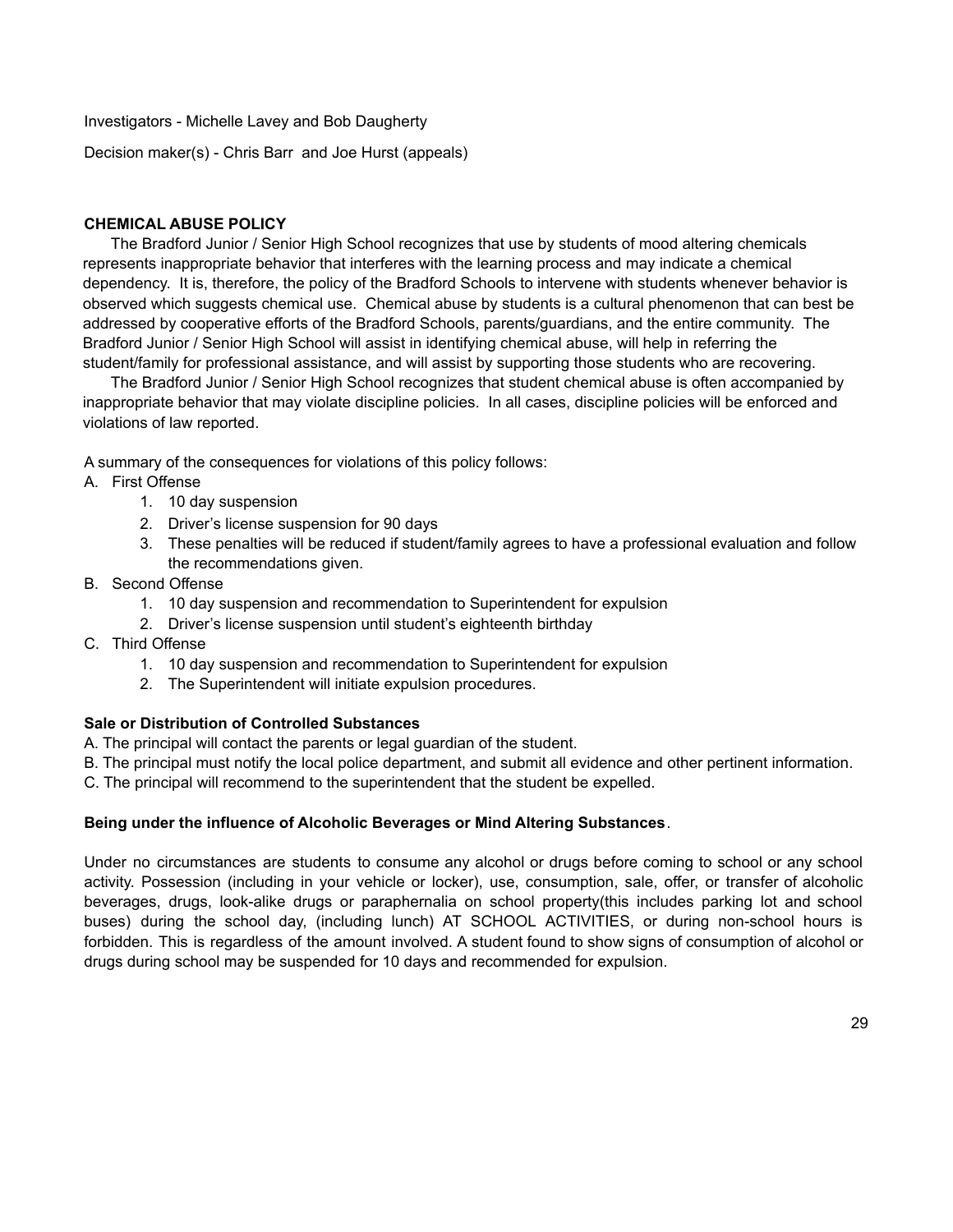This will also be true for students involved in distributing/selling drugs. Students in school or at school activities who give cause for suspicion or showing signs of consumption of alcohol may be asked to take a breathalyzer test. Refusal to take the test will result in the normal punishment for consumption of alcohol.

Showing signs of consumption is defined as manifesting signs of chemical misuse such as staggering, reddened eyes, odor of chemicals, nervousness, memory loss, abusive language, or any other behavior not normal for the particular pupil.

Counterfeit (look-alike) drugs, steroids, and possession (including having in your locker) of drug paraphernalia (i.e., roaches, pipes, rolling papers, lighters etc.) are subject to the same regulations and penalties as stated above.

# **FIGHTING**

This shall include inciting and/or encouraging others to fight. - A student shall not behave in such a way as could cause physical injury to other members of the school community. If self-defense in fighting can be clearly determined, then the degree of punishment to the student who is acting in self-defense shall be taken into consideration. Immediate disciplinary action will be taken.

1st Offense: Student will be suspended one (1) to five (5) days of school depending on the circumstances. 2nd Offense: Student will be suspended three (3) to ten (10) days out of school.

3rd Offense: Student will be suspended up to ten (10) days out of school with possible recommendation for expulsion.

# **HAZING POLICY**

(1) A student shall not engage in any act which frightens, harasses, degrades, disgraces, or tends to frighten, degrade or disgrace, any person by written, verbal, or gesture means during any period of time when the student is properly under the authority of school personnel.

(2) No student shall engage in any form of sexual harassment which consists of unwelcome sexual advances, requests for sexual favors, and other inappropriate verbal or physical conduct of a sexual nature when made by any student to another student when such conduct has the purpose or effect of substantially interfering with an individual's academic performance or creating an intimidating hostile educational environment. (3) The provisions in items one and two above also applies to student conduct towards staff members and their families on and off school grounds.

# **ACADEMIC MISCONDUCT**

Test, Quizzes, Reports, Major Projects Student caught cheating:

**First infraction:**

- The student will be disciplined according to the teacher's classroom rules and policies. This could result in the student receiving a "0" on the assignment.
- The teacher will notify the parents that this occurred.
- Teacher is to inform administration as soon as possible **Second Infraction:**
- The student will be disciplined in the office. This could include receiving a 0 on the assignment and other discipline up to and including, suspension from school.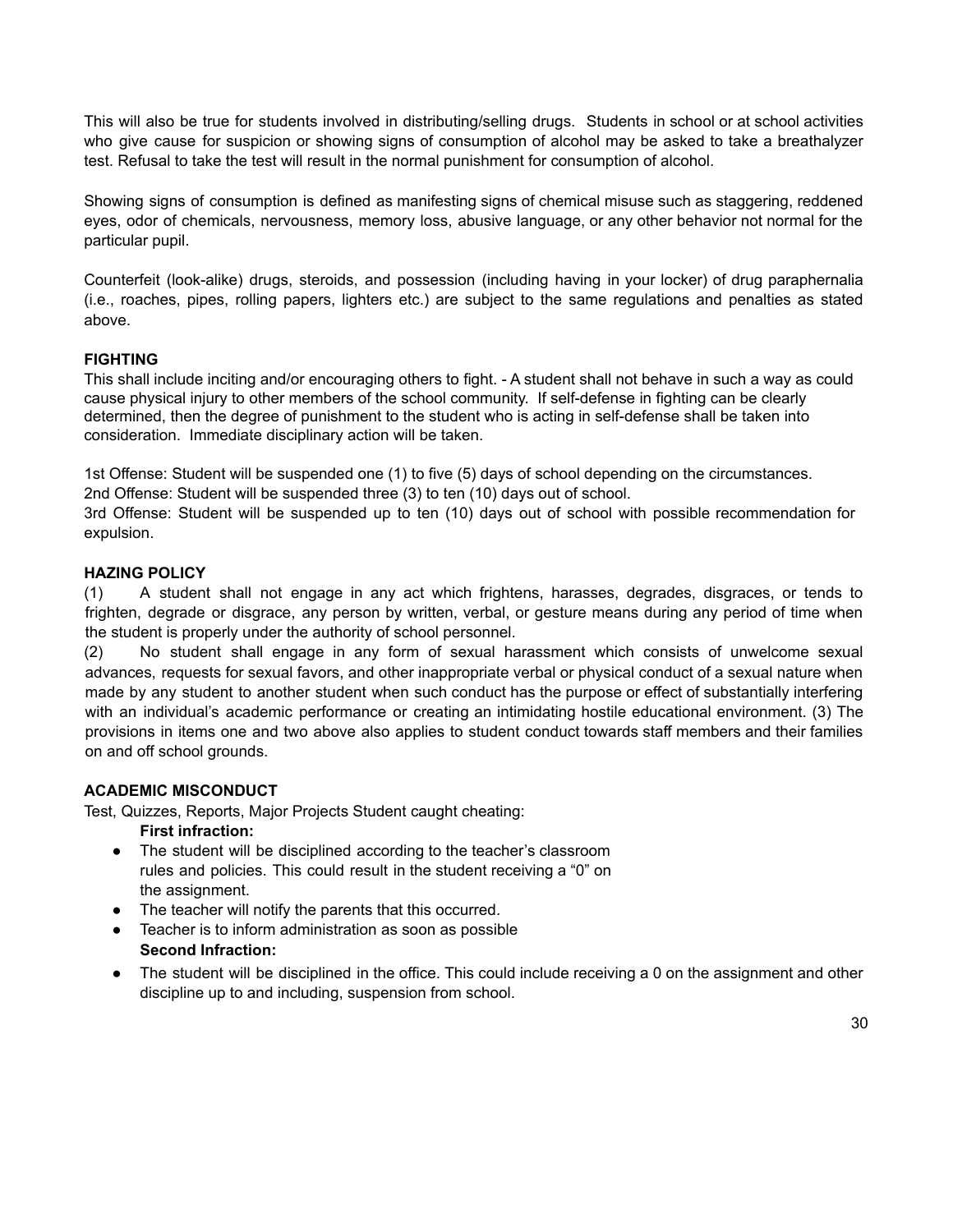- Teacher is to inform the administration as soon as possible.
- Notice will be mailed to parents from the office.

A student shall not engage in academic misconduct to include but not limited to cheating, any action designed to improve grades and scores, plagiarism (from either print or electronic sources), forgery, or possession/transmission of unauthorized information.

Cheating will include but is not limited to: "crib" notes, giving other students answers, changing answers on a paper in class, allowing other students to see your paper, having access to old tests and/or answer keys if not authorized by teacher, talking and/or passing notes during test, plagiarism, using an online or computer translator to complete foreign language homework, stealing of test, answer key and Teacher Edition will be included in Student Handbook under Unauthorized Use/Possession of Property of Another and will be dealt with according to policy.

Cheating on a test, quiz, or major project is an "Extremely Serious offense". Teachers have no discretion on reporting acts of cheating. They "must" report all acts of cheating (except homework and minor projects) to the administration.

Any Academic Misconduct that occurs in a College Credit Plus class will be reported to the partner educational entity and could result in discipline from that agency.

# **COMPUTER NETWORK ACCEPTABLE USE POLICY**

(1) A student shall not use or modify any computer technology (hardware, software, peripherals, connections etc.) provided by the school without authorization from school authorities. This includes any attempt to circumvent any firewalls or content monitoring systems such as GoGuardian.

(2) No student shall install, copy, delete, transmit, upload/download or modify in any way files or violate copyright laws or use any software outside the rights granted to him/her. No student shall have in possession or use destructive/ invasive programs e.g. games, pictures, music, and videos. (3) No student shall use computer technology in ways that violate the law or violate the rights of others: e.g.

1. Viewing, copying, transmitting or deleting files.

2. Engaging in harassing, threatening, or degrading behavior.

3. Viewing pornographic, sexist, hatred or racist material.

4. Using others login/password.

(4) No student shall attempt to access any portion of the school's computer networks outside the regular connections, or from any unauthorized external or internal means.

(5) Bradford Jr./Sr. High School shall provide appropriate computer technology for student use and to deliver the curriculum of the school. Students are not permitted to use/possess their own personal computer hardware, software or peripherals on school grounds or at school sponsored events without prior approval from the administration or technology coordinator. No student shall have the expectation of privacy for computer files, hardware, software, peripherals, etc.

(6) Students shall have on file a signed Acceptable Use Policy and adhere to the provisions set forth by the policy. A copy of the Form is available on school website(Board Policy 7540, Forms 7540.03 F1 and 7540.04 F1).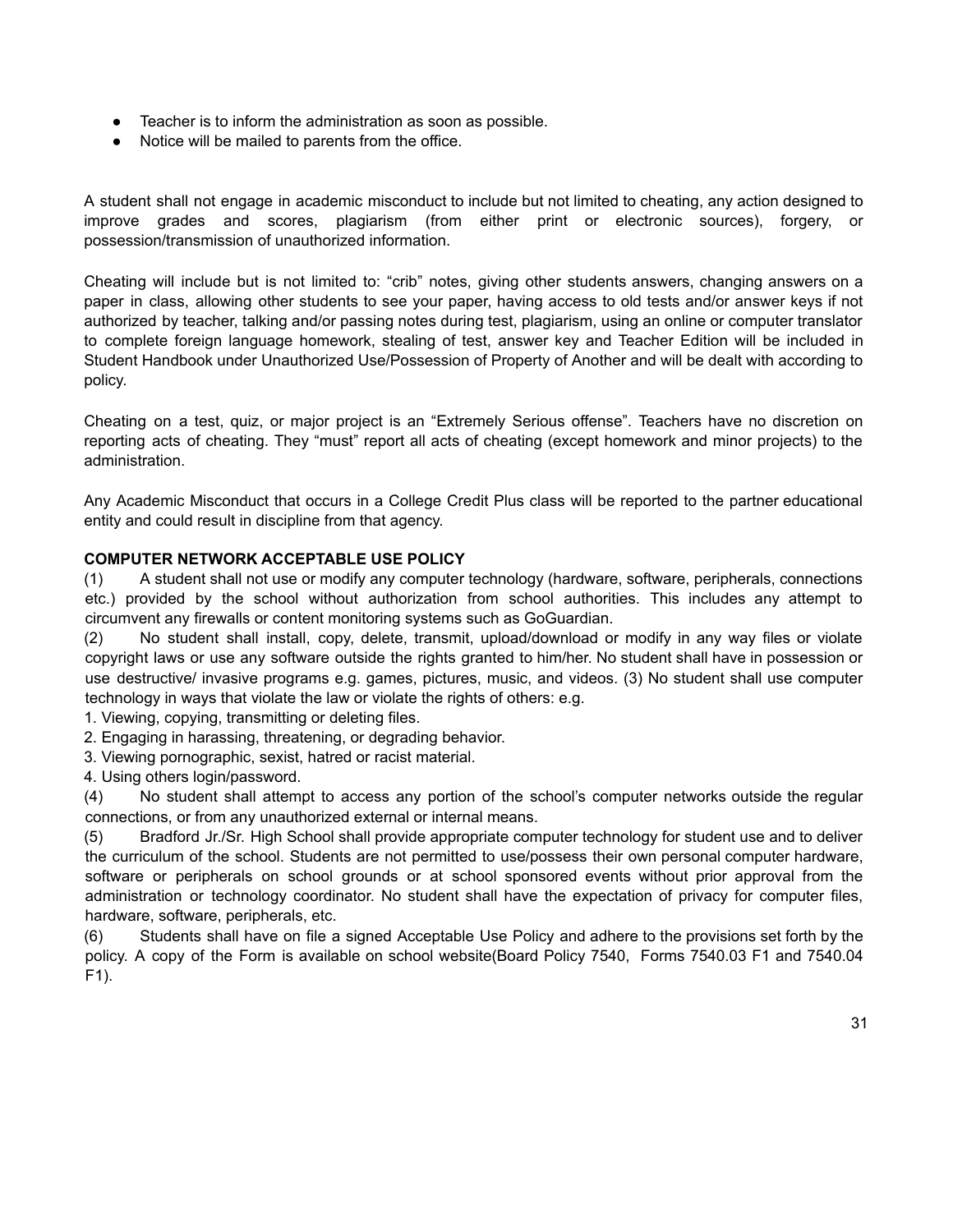#### **DISCIPLINE**

It is important to remember that the school's rules apply going to and from school, at school, on school property, at school-sponsored events, on school transportation, and on property not owned or controlled by the Board but that is connected to activities or incidents that have occurred on property owned or controlled by the Board. Furthermore, students may be disciplined for conduct that, regardless of where or when it occurs, is directed at a Board official or employee, or the property of such official or employee. In some cases, a student can be suspended from school transportation for infractions of school bus rules.

Ultimately, it is the Principal's responsibility to keep things orderly. In all cases, the School shall attempt to make discipline prompt and equitable and to have the punishment match the severity of the incident. Two (2) types of discipline are possible, informal and formal.

#### **1. Informal Discipline**

Informal discipline takes place within the school. It includes change of seating or location; teacher detention, After-School Office Detention; In-School Discipline; Alternative School Assignment, and Extended Detentions.

**Detentions:** A student may be detained after school or asked to come to school early by a teacher or administrator, after giving the student and his / her parents one day's notice. After school detentions assigned by teachers will be served with the teacher that assigns the detention. The length of time will be determined by the teacher, but no longer than 45 minutes. Detentions assigned by the administration will be served from 3:10 to 3:55 PM on Tuesday and Thursday *(\*\*administration reserves the right to alter these days based on availability of supervision).* The student or his / her parents are responsible for transportation after serving detentions. While in detention, students may be required to complete assignments. Failure to properly complete such assignments may result in extra detention time and or further disciplinary action.

**In-School Discipline: Extended Detentions** will be in session for a three-hour period. Assigned students will attend a continuous three (3) hour period during which time they will be permitted one break. Each student shall arrive with sufficient educational materials to be busy during this 3 hour study period. Students may also be assigned work to complete in the extended detentions by their teachers, the monitor, or the administration.

A student missing any portion of his / her time for after school detention or extended detentions may be given additional time to serve or further discipline. Failure to serve in-school discipline assignment(s) may lead to suspension from school for a period not to exceed 3 days for the first offense. Any such suspension shall be in accordance with district guidelines on suspension and expulsion.

**In-School Discipline:** The following rules shall apply to In-School Discipline:

- Students are required to have class assignments and all needed materials.
- Students are not to communicate with each other unless given special permission to do so.
- Students are to remain in their designated seats at all times unless permission is granted to do otherwise.
- Students shall not be allowed to close their eyes, put their heads down or sleep.
- No cell phones, radios, cards, magazines, or other recreational articles shall be allowed in the room.
- No food or beverages shall be consumed.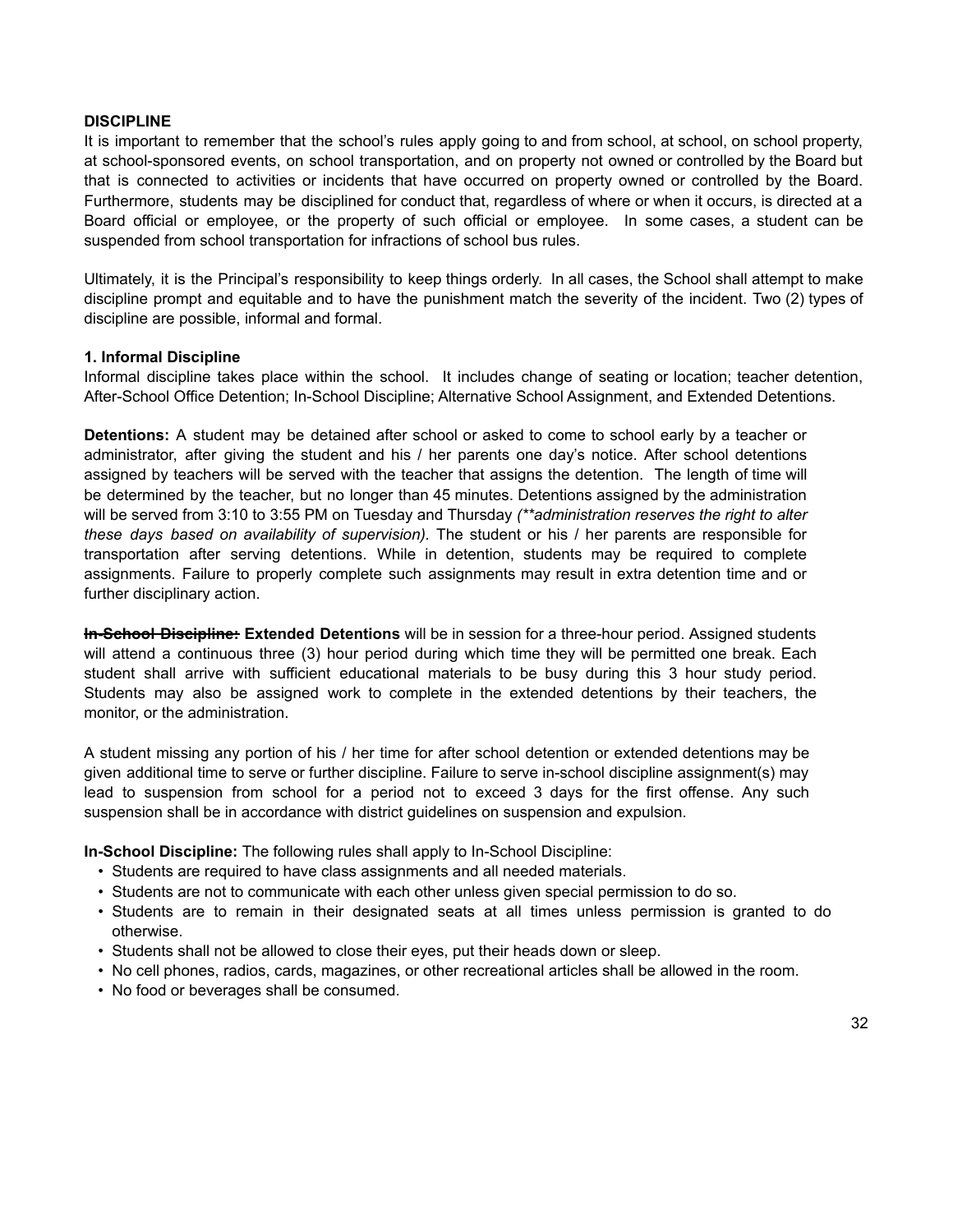Any student who has not passed all portions of state testing may be required to work on packets that pertain to those tests.

**In-School-Suspension / Alternative School Placement:** In-School-Suspension allows for students to receive credit for all work assigned that is completed in a timely and satisfactory manner.

Students are required to bring all needed materials to In School Suspension. Students must obey all In-School-Suspension rules. Failure to comply with all In-School-Suspension rules or to satisfactorily complete any assignment while in In-School-Suspension may result in further time in In-School-Suspension and or additional disciplinary action.

Transportation to and from Teacher Detention, After-School Office Detention, and/or extended detention shall be the responsibility of the student/parent.

#### **2. Formal Discipline**

Formal discipline removes the student from school. It includes emergency removal for up to seventy-two (72) hours, suspension for up to ten (10) school days, and expulsion for up to eighty (80) school days, and permanent exclusion. Suspensions and expulsions may carry over into the next school year. Removal for less than one (1) school day without the possibility of suspension or expulsion may not be appealed. Suspension, expulsion, and permanent exclusion may be appealed.

Students being considered for suspension, expulsion, or permanent exclusion are entitled to an informal hearing with the building administrator prior to removal at which time the student will be notified of the charges and given the opportunity to respond.

Students involved in co-curricular and extra-curricular activities such as band and athletics can lose their eligibility for violation of the school rules. This is especially true for infractions involving drugs, alcohol, tobacco use, or harassment.

If a student commits a crime while under the School's jurisdiction, s/he may be subject to school disciplinary action as well as to action by the community's legal system.

#### **DUE PROCESS RIGHTS**

Before a student may be suspended, expelled, or permanently excluded from school, there are specific procedures that must be followed. As long as the in-school discipline is served entirely in the school setting, it will not require any notice or hearing or be subject to appeal.

#### **1. Suspension from School**

When a student is being considered for a suspension, the administrator in charge will notify the student of the reason. The student will then be given an opportunity to explain his/her side. After that informal hearing, the Principal [or assistant principal or other administrator] will make a decision whether or not to suspend. If a student is suspended, s/he and his/her parents will be notified, by phone contact if at all possible, and in writing within one (1) day, of the reason for and the length of the suspension.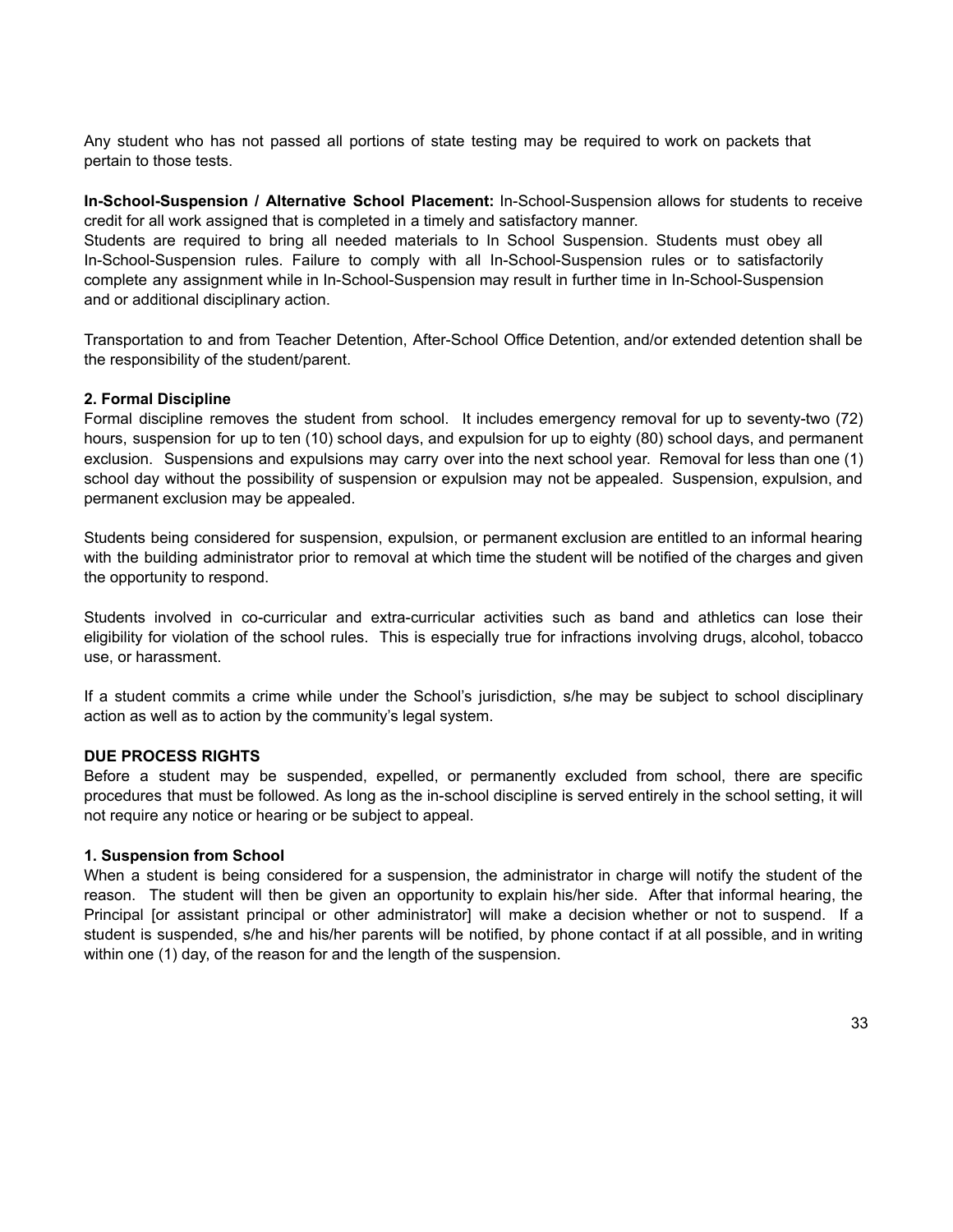The suspension may be appealed, within ten (10) days after receipt of the suspension notice, to the Superintendent of Schools. The request for an appeal must be in writing. During the appeal process the student **shall not** be allowed to remain in school. If the appeal is heard by the Superintendent or the Board designee, the appeal shall be conducted in a private meeting. If the appeal is heard by the Board of Education, the appeal shall be conducted in executive session unless the student or his/her representative requests otherwise. A verbatim transcript will be made and witnesses will be sworn in prior to giving testimony. If the appeal decision is to uphold the suspension, the next step in the appeal process is to the Court of Common Pleas.

#### **2. Expulsion from School**

When a student is being considered for expulsion, the student will receive a formal letter of notification addressed to the student and the parents. This written notice will include the reasons for the intended expulsion, notification of the opportunity to appear in person before the Superintendent or the Superintendent's designee to challenge the reasons for the expulsion and/or explain the student's action, and notification of the time and place to appear. Students being considered for expulsion may or may not be removed immediately. A formal hearing will be scheduled no earlier than three (3), nor no later than five (5) school days after the notice is given. Parents may request an extension of time for the formal hearing. The student may be represented by his/her parents, legal counsel, and/or by a person of his/her choice at the hearing.

In accordance with Board Policy 5610, the Superintendent shall initiate expulsion proceedings against a student who has committed an act that warrants expulsion under Board policy even if the student withdraws from school prior to the hearing or decision to impose the expulsion.

The expulsion will be imposed for the same duration that it would have been had the student remained enrolled. If a student is expelled, the student and the student's parents will receive written notice within one (1) school day of the imposed expulsion.

Within ten (10) days after the Superintendent notifies the parents of the expulsion, the expulsion may be appealed, in writing, to the Board of Education or its designee. The appeal will also be formal in nature with sworn testimony. All opportunity to earn grades or credit ends when a student is expelled. Expulsion for certain violations may result in revocation of student's driver's license. If the expulsion is upheld, the next step in the appeal process is to the Court of Common Pleas.

#### **3. Permanent Exclusion**

When a student, sixteen (16) years of age or older, is being considered for permanent exclusion, it is possible that s/he may never be permitted to return to school anywhere in the state of Ohio. A permanent exclusion may be considered if the student is convicted or adjudicated delinquent for committing one (1) or more of the following crimes while on the property of any Ohio school:

- Conveying deadly weapons onto school property or to a school function;
- Possessing deadly weapons onto school property or at a school function;
- Carrying a concealed weapon onto school property or at a school function;
- Trafficking in drugs onto school property or at a school function;
- Murder, aggravated murder on school property or at a school function;
- Voluntary or involuntary manslaughter on school grounds or at a school function;
- Assault or aggravated assault on school property or at a school function;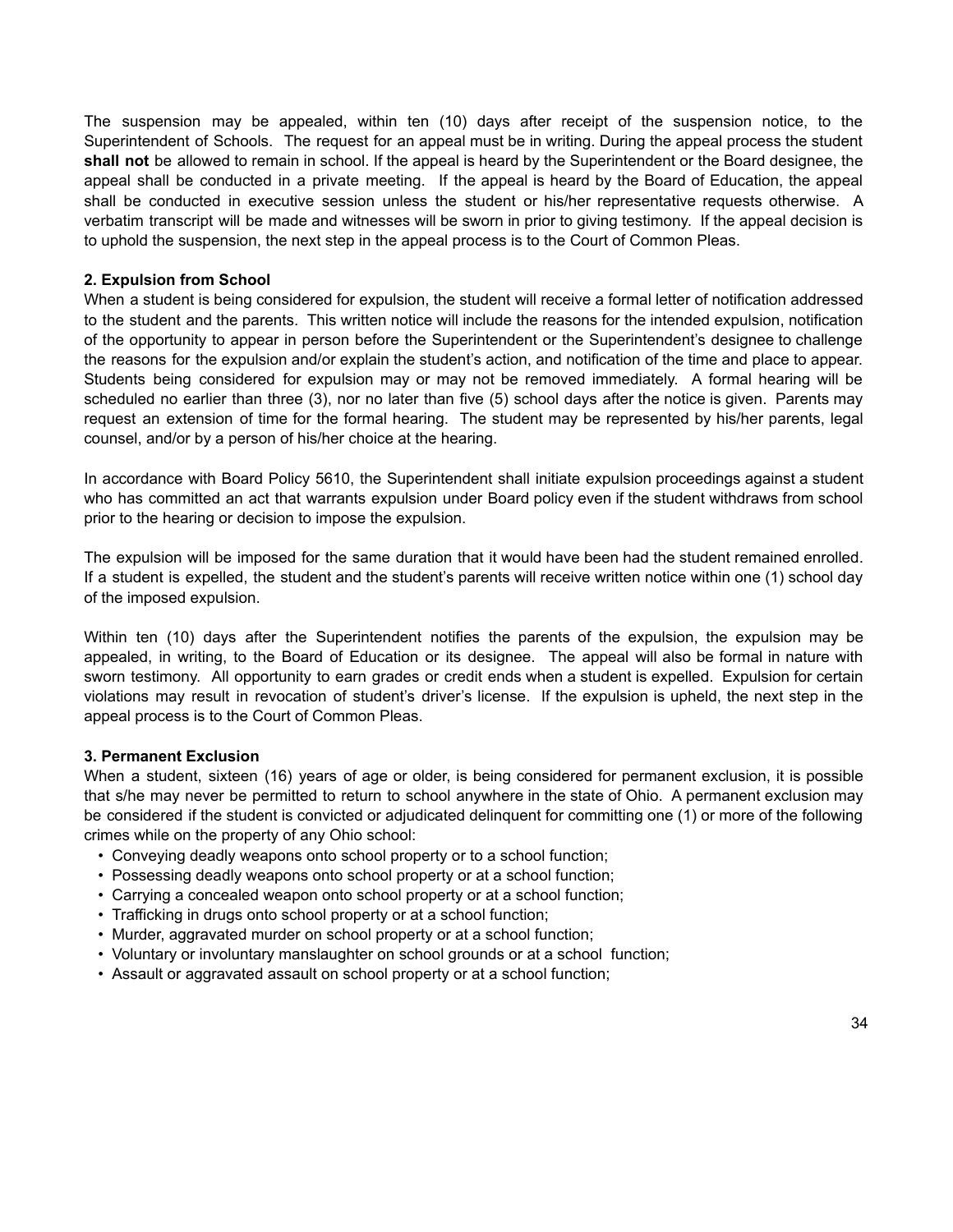- Rape, gross sexual imposition, or felonious sexual penetration on school grounds, at a school event, or if the victim is an employee of the district;
- Complicity in any of the above offenses, regardless of the location.

This process is formal and will usually follow an expulsion with the proper notification to the parents.

#### **4. Discipline of Students with Disabilities**

Students with disabilities will be entitled to the rights and procedures afforded by the Individuals with Disabilities Act (I.D.E.A.)**,** the Americans with Disabilities Act (A.D.A.), and/or Section 504 of the Rehabilitation Act of 1973.

**5. Suspension of Bus Riding/Transportation Privileges** When a student is being considered for suspension of bus riding/transportation privileges, the administrator in charge will notify the student of the reason. The student will then be given an opportunity to explain his/her side. After that informal hearing, the Principal will make a decision whether or not to suspend his/her bus riding/transportation privileges for all or part of the school year.

If a student's bus riding/transportation privileges are suspended, s/he and his/her parents will be notified, in writing within one (1) day, of the reason for and the length of the suspension.

# **SEARCH AND SEIZURE**

School authorities are charged with the responsibility of safeguarding the safety and well-being of the students in their care. In the discharge of that responsibility, school authorities may search the person or property (including vehicles, lockers, purses, knapsacks, gym bags, cell phones, PDAs etc.) of a student, with or without the student's consent, whenever they reasonably suspect that the search is required to discover evidence of a violation of law or of school rules. Schools are given expanded powers under the doctrine known as in loco parentis, which means that the school has the right to act in place of the parent. The extent of the search will be governed by the seriousness of the alleged infraction and the student's age. General housekeeping inspection of school property may be conducted with reasonable notice. Student lockers are the property of the District, and random searches of the lockers and their contents may be conducted. Unannounced and random canine searches may also be conducted. **[Note: Signs accurately reflecting this policy MUST be placed in a conspicuous area by the lockers.]**

Anything that is found in the course of a search that may be used as evidence of a violation of school rules or the law and may be taken**,** held or turned over to the police. The school reserves the right not to return items which have been confiscated.

#### **STUDENT RIGHTS OF EXPRESSION**

The School recognizes the right of students to express themselves. With the right of expression comes the responsibility to do so appropriately. Students may distribute or display, at appropriate times, non-sponsored, noncommercial written material and petitions; buttons, badges, or other insignia; clothing, insignia, and banners; and audio and video materials. All items must meet school guidelines.

#### **Material cannot be displayed if it:**

- is obscene, libelous, indecent or vulgar,
- advertises a product or service not permitted to minors by law,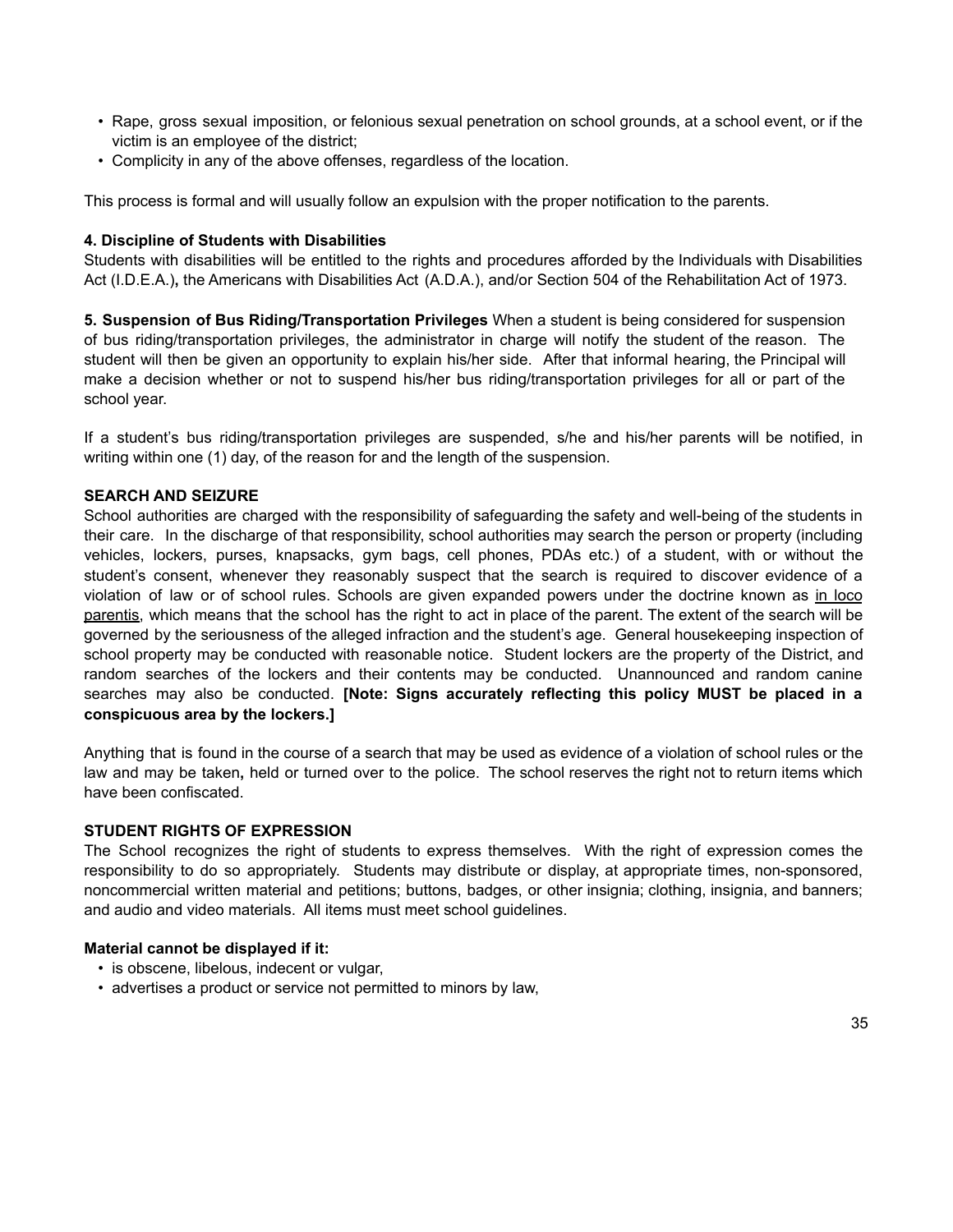- intends to be insulting or harassing,
- intends to incite fighting or presents a likelihood of disrupting school or a school event.

**Material may not be displayed or distributed during class periods, or between classes.** Permission may be granted for display or distribution during lunch periods and after school in designated locations, as long as exits are not blocked and there is proper access and egress to the building.

Students who are unsure whether or not materials they wish to display meet school guidelines may present them to the building principal twenty-four (24) hours prior to display.

# *SECTION V – TRANSPORTATION*

#### **BUS TRANSPORTATION TO SCHOOL**

Students will ride only assigned buses and will board and depart from the bus at assigned bus stops. Students will not be permitted to ride unassigned buses for any reason other than an emergency, except as approved by the principal. A change in a student's regular assigned bus stop may be granted for a special need, if a note from a parent is submitted to the building principal stating the reason for the request and the duration of the change**,** and the principal approves.

#### **BUS CONDUCT**

Students who are riding to and from school on transportation provided by the school are required to follow all safety rules. This applies to school-owned buses as well as any contracted transportation that may be provided.

The driver is responsible for student safety and may assign seating or direct the student in any reasonable manner to maintain that safety.

The following behaviors are expected of all students:

#### **Prior to loading (on the road and at school), each student shall:**

- be on time at the designated loading zone;
- stay off the road at all times while walking to and waiting for the bus;
- line up single file off the roadway to enter;
- wait until the bus is stopped before moving forward to enter;
- don't cross a highway until the bus driver signals it is safe;
- go immediately to a seat and be seated.

It is the parents' responsibility to inform the bus driver when their child will not be boarding the bus. The bus will not wait.

#### **During the trip, each student shall:**

- remain seated while the bus is in motion;
- keep head, hands, arms, and legs inside the bus at all times;
- not litter in the bus or throw anything from the bus;
- keep books, packages, coats, and all objects out of the aisle;
- be courteous to the driver and to other bus riders;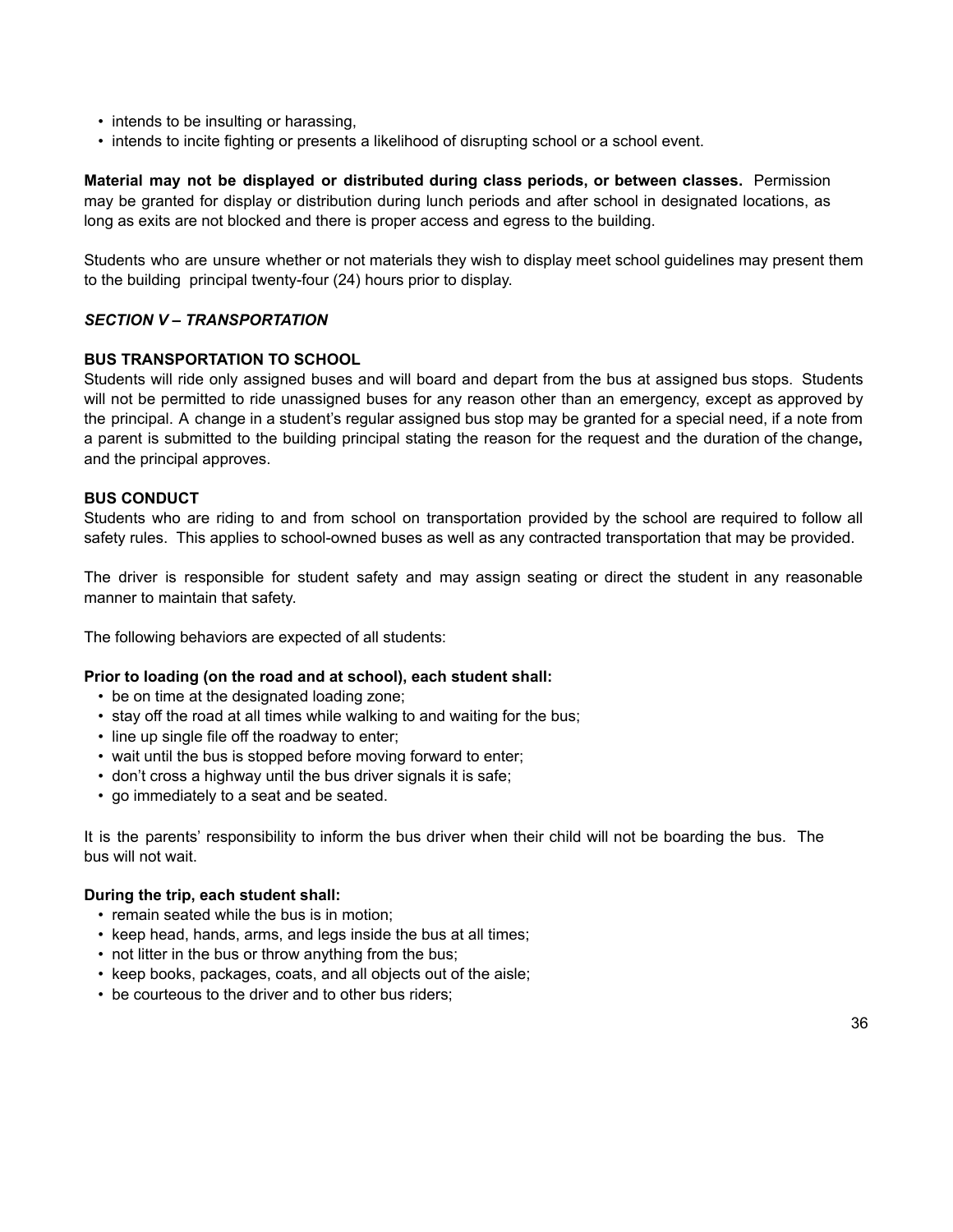- not eat or play games, cards, etc.;
- not tamper with the bus or any of its equipment.

#### **Exiting the bus, each student shall:**

- remain seated until the bus has stopped;
- cross the road, when necessary, at least ten (10) feet in front of the bus, but only after the driver signals that it is safe;- be alert to a possible danger signal from the driver.

The driver will not discharge students at places other than their regular stop at home or at school unless s/he has proper authorization from school officials.

#### **PENALTIES FOR INFRACTIONS**

A student who becomes a behavior problem on the bus shall be disciplined in accordance with the Student Discipline Code and may be deprived of the privilege of riding on the bus.

#### **SELF-TRANSPORTATION TO SCHOOL**

Driving to school is a privilege which can be revoked at **any time**. Students who are provided the opportunity to ride school transportation are encouraged to do so. **Students and their parents assume full responsibility for any transportation to and from school not officially provided by the school.** Students are expected to park their cars only in the parking lot to the west of the school. Once students park their cars, they should proceed to enter the building within 3 minutes. Students will not loiter in their cars listening to music, or "hanging-out" with other students. Reckless driving on school property could result in disciplinary action that may include loss of driving privileges, detentions, extended detentions or suspension.

**The following rules shall apply:** Students **may be asked to complete** the Student Vehicle Form 5515 F1 and provide the following information:

- Driver's license;
- Vehicle registration;
- Certificate of insurance;
- Other information that the administration may require.

NOTE: When the school provides transportation students **shall not** drive to school-sponsored activities. **One-to-One Chromebook Policy & Procedures**

#### **RECEIVING YOUR CHROMEBOOK**

Chromebooks will be distributed during the school year. Students along with their parents will sign and return the Chromebook Acceptable Usage plan before the device is issued. Chromebooks will be collected at the end of each school year for maintenance, cleaning, and software installations. Students will return their original Chromebook each year.

# **TAKING CARE OF YOUR CHROMEBOOK**

Students are responsible for the general care of the Chromebook they have been issued by the school. Chromebooks that are broken or fail to work properly should be taken to the technology coordinator's office immediately.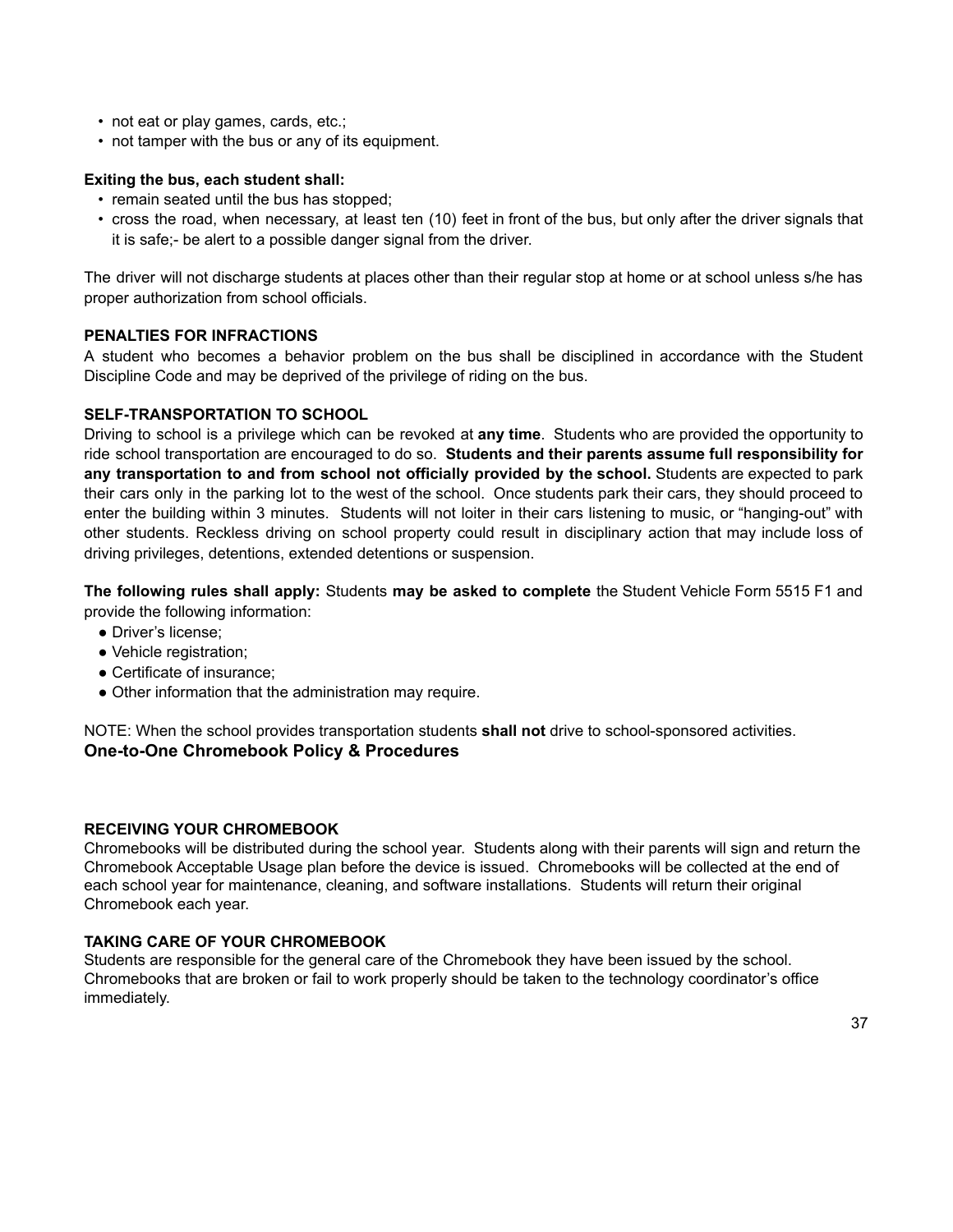#### **General Precautions**

- Food and beverages can damage your Chromebook. Students will be responsible for damages caused by food and beverage spills.
- Cords, cables, and removable devices should be inserted carefully into the Chromebook.
- Students should never carry their Chromebooks while the screen is open, unless directed to do so.
- Chromebooks and cases should remain free of any writing, drawing, stickers, or labels that are not the property of Bradford Schools.
- Chromebooks should never be left in a vehicle or any unsupervised area.
- Students are responsible for keeping their Chromebook's battery charged for school each day.

#### **Screen Care**

The Chromebook screens can be damaged if subjected to rough treatment and are sensitive to excessive pressure.

- Do not lean on the top of the Chromebook when it is closed.
- Do not poke the screen.
- Do not place anything on the keyboard before closing the lid (e.g. pens, pencils, or disks).
- Clean the screen with a soft, dry cloth or anti-static cloth. Do not use commercial glass cleaners.

#### **USING YOUR CHROMEBOOK AT SCHOOL**

Chromebooks are intended for use at school each day. Students are responsible for bringing their Chromebooks to all classes, unless advised otherwise by staff.

#### **CHROMEBOOK UNDERGOING REPAIR**

Loaner Chromebooks may be issued to students when they leave their Chromebooks for repair with the technology coordinator. Students are responsible for the care of the loaner while in their possession and are subject to the same policy and procedure agreement signed for the original unit. Loaner Chromebooks are for use in the school only.

#### **CHARGING YOUR CHROMEBOOK'S BATTERY**

Chromebooks should be brought to school each day in a fully charged condition. Students can charge their Chromebooks each evening. In cases where use of the Chromebook has caused batteries to become discharged, students may not be able to connect their devices to a power outlet in class.

#### **MANAGING YOUR FILES & SAVING YOUR WORK**

It is the student's responsibility to ensure that work is not lost due to mechanical failure or accidental deletion. Device malfunctions are not an acceptable excuse for not submitting work.

#### **SOFTWARE ON CHROMEBOOKS**

The software originally installed by Bradford Schools should remain on the Chromebook in usable condition and be easily accessible at all times. If technological difficulties occur or illegal software is discovered, the hard drive will then be reformatted. The school does not accept responsibility for the loss of any data or software deleted due to a reformat or re-image.

# **ACCEPTABLE USE GUIDELINES**

#### **General Guidelines**

• Students are responsible for their ethical and educational use of the technology resources.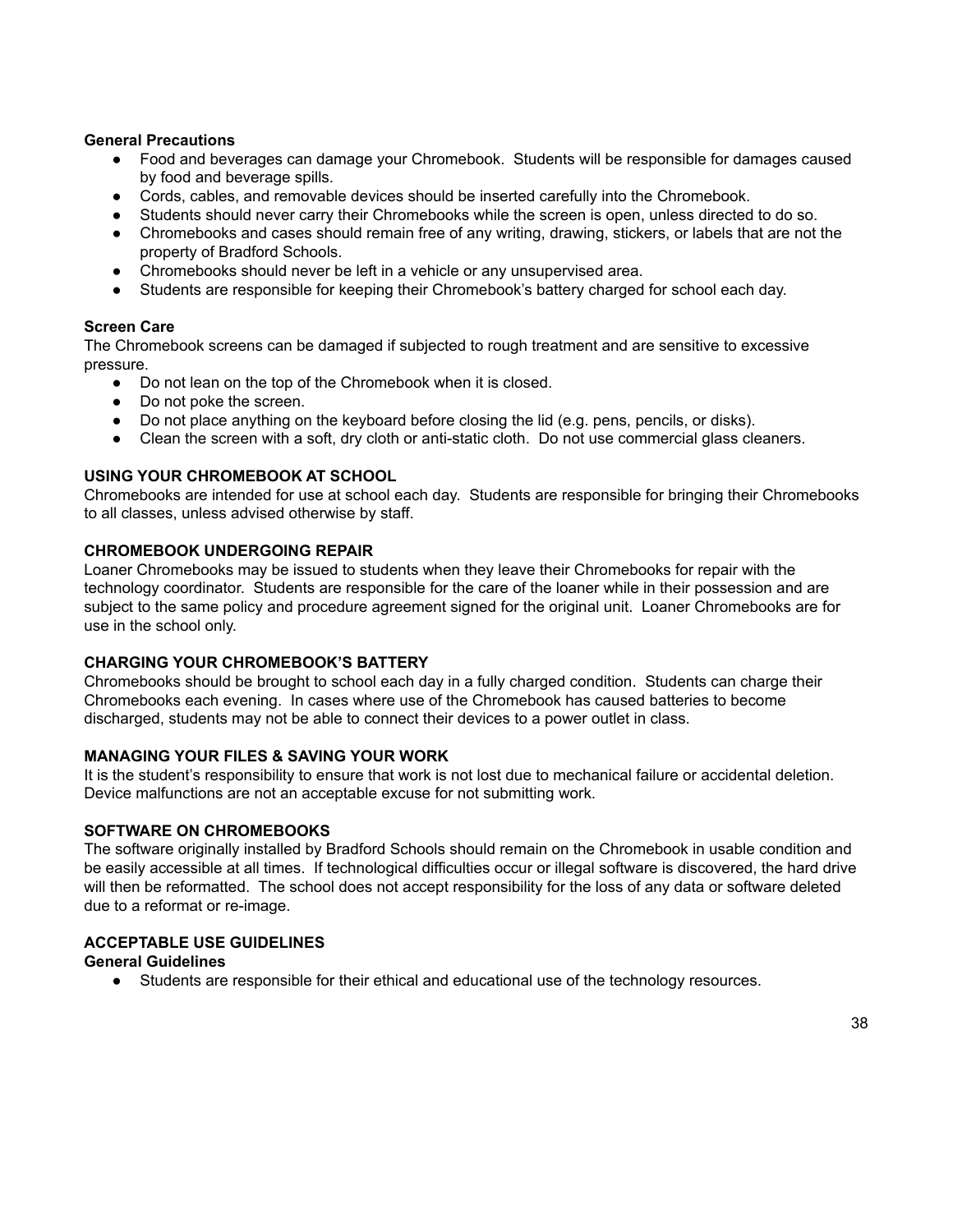- Access to the Bradford Exempted Village School District technology resources is a privilege and not a right. Each student and parent will be required to follow the district's policies.
- Transmission of any material that is in violation of any federal or state law is prohibited. This includes: confidential information, copyrighted material, threatening or obscene material, and computer viruses.
- Any attempt to alter data, computer configuration, or the files of another user, without the consent of the school administration, will be considered an act of vandalism and subject to disciplinary action in accordance with the Bradford Exempted Village School District Code of Conduct.
- Teachers have a right to manage and/or restrict student use of the Chromebook, software, and internet.
- Students are required to keep the issued case on the Chromebook at all times.

#### **Privacy and Safety**

- Do not go into chat rooms or send chain letters without permission.
- Do not open, use, or change computer files that do not belong to you.
- Do not reveal your full name, phone number, address, social security number, or passwords to others.
- Remember that storage is not guaranteed to be private or confidential.
- If you inadvertently access a website that contains obscene, pornographic or otherwise offensive material, notify a teacher or principal immediately so the site can be blocked from further access.

#### **Legal Propriety**

- Comply with trademark and copyright laws and all license agreements. Ignorance of the law is not immunity. If you are unsure, ask a teacher or parent.
- Plagiarism is a violation of Bradford Schools Academic Policies and Procedures. Give credit to all sources used, whether quoted or summarized. This includes all forms of media on the Internet.
- Use or possession of hacking software is strictly prohibited and violators will face disciplinary action.

#### **Email**

- Google Apps for Education is the only email approved for school use.
- Always use appropriate language.
- Do not transmit language/material that is profane, obscene, abusive, or offensive to others.
- Do not send mass emails, chain letters, or spam.
- Students should maintain high integrity with regard to email content.
- No email use during class without permission.
- Bradford EVSD email is subject to inspection by the school.

The student in whose name a system account and/or computer hardware is issued will be responsible at all times for its appropriate use.

#### **Prohibited technology resources activities include, but are not limited to, the following:**

- Sending, accessing, uploading, downloading, or distributing offensive, profane, threatening, pornographic, obscene, or sexually explicit materials.
- Using email, games, and other technology resources during inappropriate time without permission.
- Downloading or transmitting game, music, or video files using the school network.
- Vandalizing, damaging, or disabling technology property of the school.
- Accessing another individual's materials, information, or files without permission.
- Using the network or internet for commercial, political campaign, or financial gain purposes.
- Releasing files, home address, personal phone numbers, passwords, or other accessing information.
- Promoting or soliciting for illegal activities.
- Attempting to repair, remove, or install hardware components reserved for authorized technicians.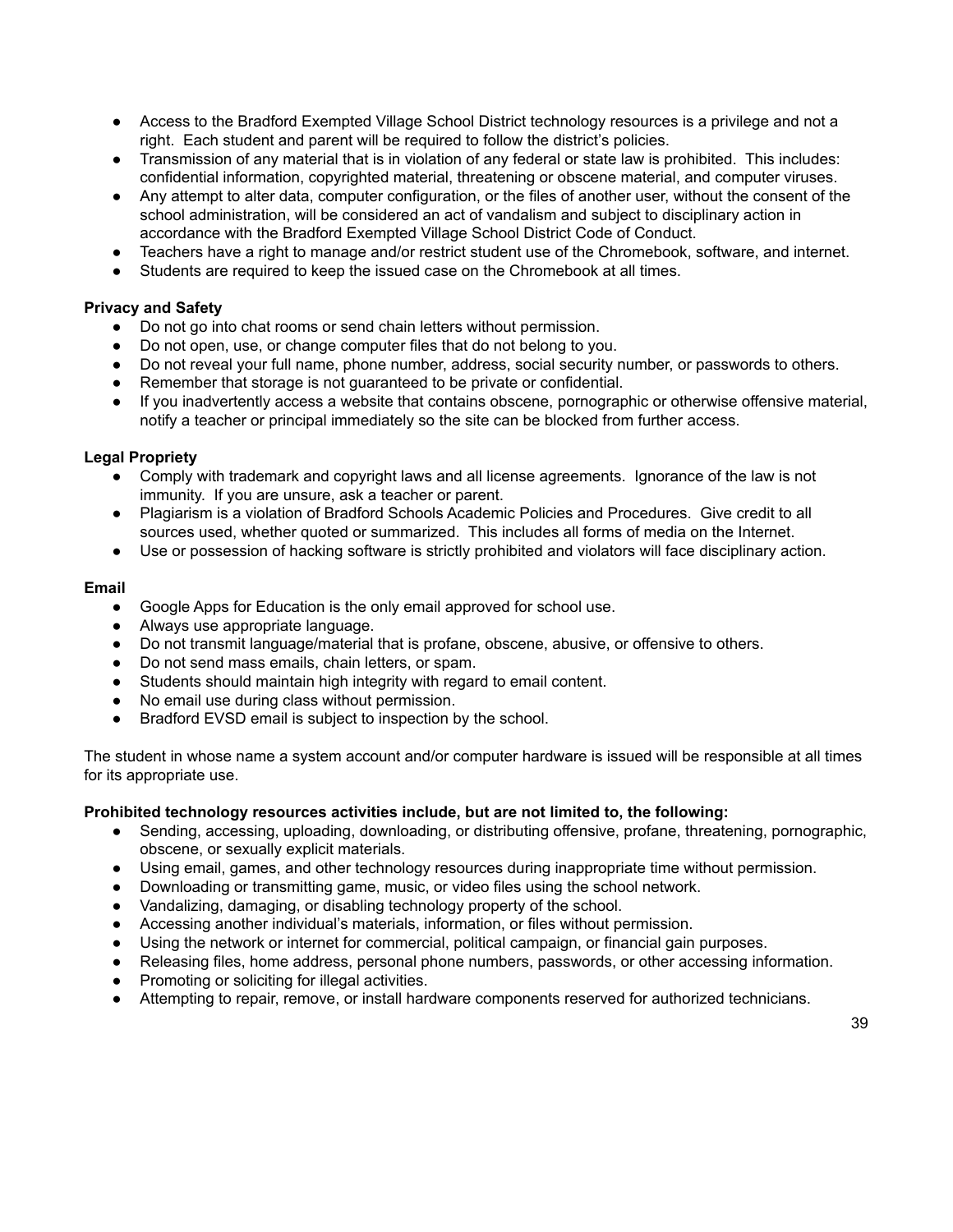- Violating copyright or other protected material laws.
- Subscribing to mailing lists, mass email messages, games, or other services that generate several messages than can slow the system and waste other users' time and access.
- Intentionally wasting school resources.
- Bypassing or attempting to circumvent security protocols (firewalls, proxy servers, etc.).
- Installing, enabling, launching, or creating programs that interfere with the performance of the network, internet, or hardware technology resources.
- Creating, uploading, or transmitting computer viruses.
- Attempting to defeat computer or network security.
- Using tools or techniques to circumvent or bypass current security configurations (hacking).

#### **Consequences May Include:**

- Suspension of Chromebook privileges.
- Suspension with possible long term suspension or recommended expulsion from school.
- Possible referral to law enforcement authorities.

Electronic mail, network usage, and all stored files shall not be considered confidential and may be monitored at any time by designated district staff to ensure appropriate use. The district cooperates fully with local, state or federal officials in any investigation concerning or relating to violations of computer crime laws.

Contents of email and network communications are governed by the Ohio Open Records Act; proper authorities will be given access to their content.

#### **PROTECTING YOUR CHROMEBOOK**

Awareness is the best protection for any electronic device. Keeping an eye on your device or knowing where it is at all times is the best practice to avoid issues. To protect against mechanical issues, use the Chromebook in a practical setting and avoid moving it around while it's running.

#### **CHROMEBOOK IDENTIFICATION**

Student Chromebooks will be labeled in the manner specified by the school. Students will not remove Bradford EVSD property stickers, product key, or serial number sticker. If stickers have or appeared to be falling off, student should take the Chromebook and sticker to the technology coordinator immediately.

#### **CHROMEBOOKS LEFT IN UNSUPERVISED AREAS**

Under no circumstances should Chromebooks be left in unsupervised areas. Any device left unsupervised is in danger of being stolen. Unsupervised Chromebooks will be confiscated by staff and taken to the principal's office. Disciplinary action may be taken for leaving your Chromebook in an unsupervised location.

#### **INTENTIONAL OR NEGLIGENT DAMAGE (NOT COVERED UNDER THE DISTRICT CHROMEBOOK SERVICE AGREEMENT)**

Students are expected to keep the Chromebook in good condition. Failure to do so will result in fines depending upon the Chromebook condition. The following are the exclusions (considered negligence) that are not covered by the District Chromebook Service Agreement. Students will be responsible for the full cost of repair or replacement:

1. Liquid/beverage spills on the Chromebook, i.e. eating or drinking near a Chromebook is not accidental and will not be covered by non-negligent repairs.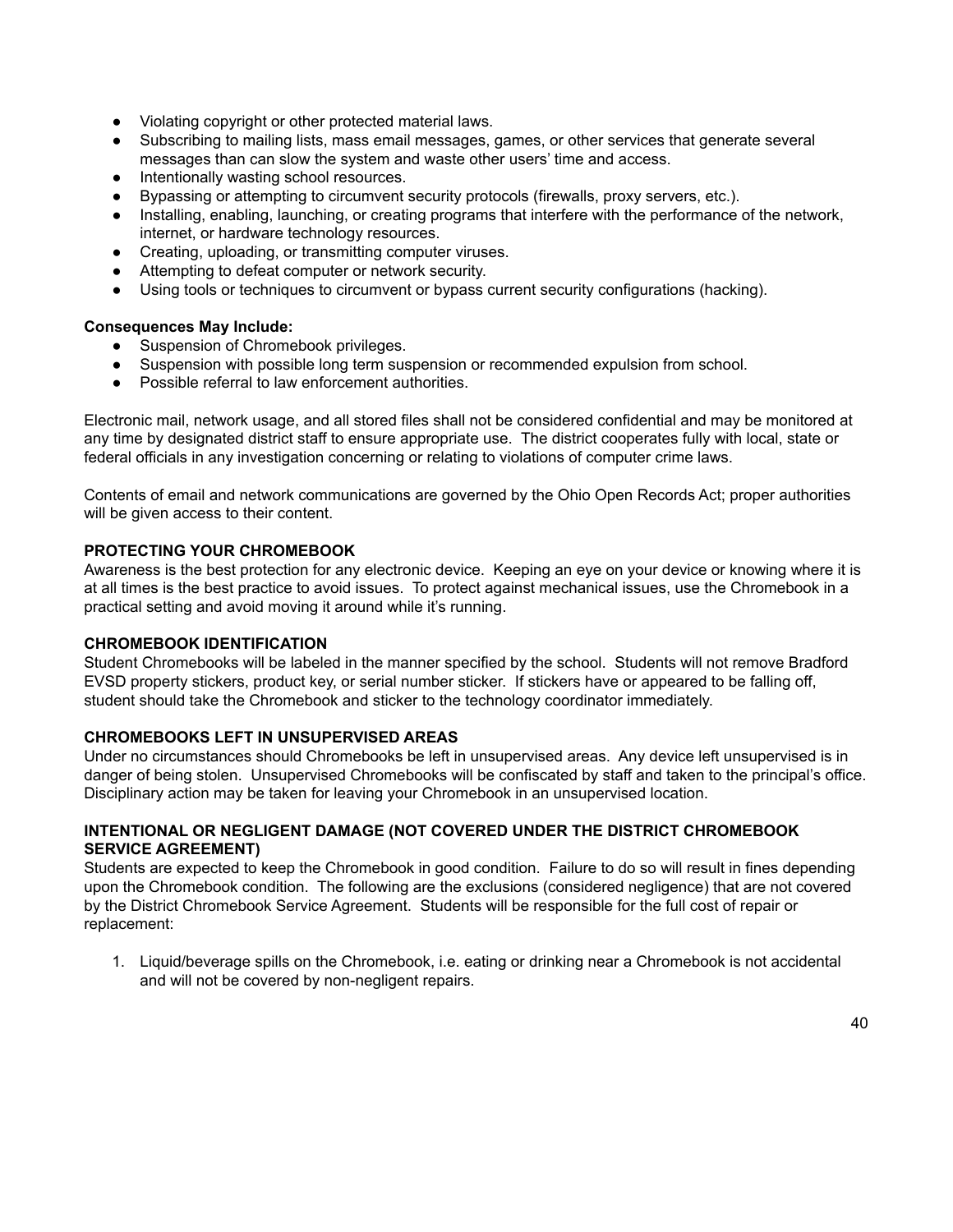- 2. Excessive scratches/wear to the Chromebook exterior caused by failure to regularly use the protective case as required.
- 3. Damage caused by repairs made by an unauthorized source. District Chromebooks should only be brought for repair to Bradford Schools Technology Department.
- 4. Deliberate damage, neglect or abuse caused by you or others you allow to use your Chromebook. This includes intentionally marking, defacing and/or abusing the Chromebook. Also damage caused by tampering with hardware components to alter district configurations.
- 5. Leaving the Chromebook unattended or failing to secure it per school recommendations.
- 6. Leaving the Chromebook in an unlocked car, locker, or on the bus.
- 7. Mysterious disappearance of the Chromebook meaning the Chromebook user has no knowledge as to the place, time, or manner of the loss.
- 8. Administration reserves the right to determine additional necessary infractions

#### **SCHOOL DISTRICT PROTECTION**

In cases of theft, vandalism and other criminal acts, a police report, or in the case of fire, a fire report SHOULD be filed by the student or parent for the protection coverage to take place. A copy of the police/fire report should be provided to the principal's office.

The district will work with the Miami/Darke County Sheriff's Department to alert pawnshops and police departments in the area to be aware of this district-owned equipment.

#### **TECHNOLOGY FEE**

If the Chromebook damage is beyond repair and needs to be replaced, we will evaluate replacement options on a case by case basis. Student may be responsible for full replacement costs.

#### **CHROMEBOOK TECHNICAL SUPPORT**

The technology coordinator will arrange the repair work for Chromebooks.

#### **Services provided include the following: Repair service provided:**

Distribution of loaner Chromebooks: Screen replacement - \$50 Password identification; example a set of the Full keyboard replacement - \$50 Operating system support; Chargers \$20 Software configuration support; Cases \$25 Re-imaging hard drives; Updates and software installations; Coordination of warranty repair

User account support;  $\Box$  Shell repair or replacement - depends on severity

#### **Procedure to open a service request with the Bradford Schools Technology Department**

- 1. All service requests must be made to the Bradford Schools Technology Department through appropriate paperwork being filed.
- 2. If a student experiences an issue with their Chromebook while in class, they will notify the teacher of the issue.
- 3. If a student has an issue with his/her Chromebook while at home, the student must fill out the necessary form and submit it the following school day to the technology office.
- 4. If the Bradford Schools Technology Department does not have an immediate resolution, and the unit is inoperable, the student will be issued a loaner Chromebook upon availability to use during the school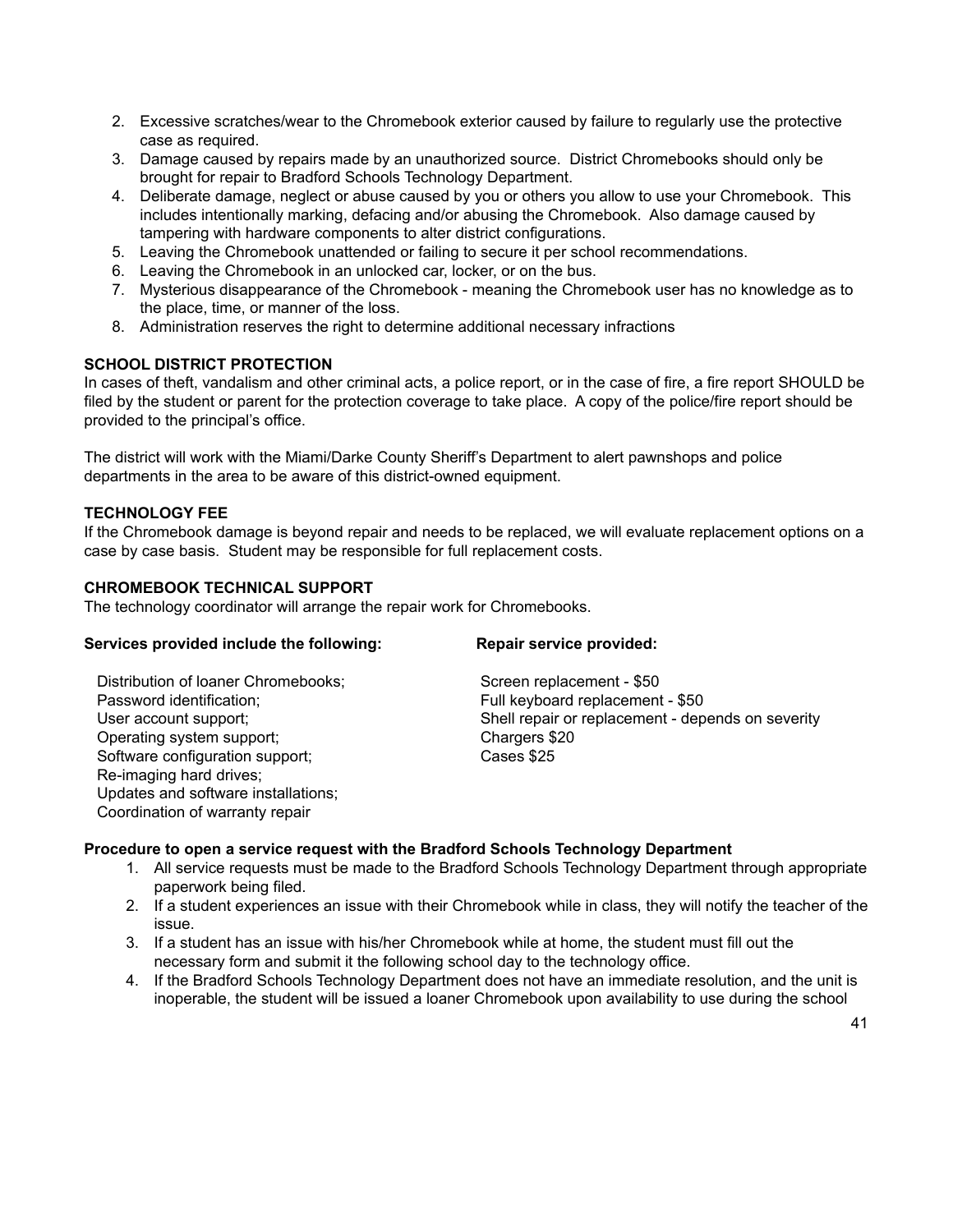day until the problem with their Chromebook has been resolved. Student will not be allowed to bring loaner device home.

5. Students will be notified when their issue has been resolved.

Service and repairs will be documented and reviewed to ensure the proper use and/or maintenance of the Chromebooks. Excessive requests for service/repair is subject to review by the school administration. A student with two or more major repairs in one year will lose the right to bring their Chromebook home.

# **CHILDREN'S INTERNET PROTECTION ACT (CIPA)**

The Children's Internet Protection Act was put in place to help control and limit access to unacceptable, vulgar, illegal, and offensive content in public places like schools and libraries.

# **FILTERING**

Bradford Exempted Village School District runs filters on all internet connections to help prevent access to pornographic, obscene, and any other content that may be harmful to minors. Bradford Exempted Village School District staff will be present to supervise students. The filtering content is updated on a constant basis so that harmful content is being blocked.

# **ACCESS BY MINORS TO HARMFUL CONTENT**

Since filters are not perfect, staff is instructed to supervise the devices the students are using to assure no harmful content is accessed. In the case harmful content is accidentally accessed, students are to immediately report the incident to the staff member that is in the presence of the computer, and the staff member is to report the harmful content to the network administrator or technology coordinator so that the content can be manually blocked. If a minor purposefully tries accessing or gets access to harmful content, that minor's privileges can be taken away for computer and internet access. Other consequences will be determined by the administrator for the violation. The harmful content will then be manually blocked if the filter missed it.

# **UNAUTHORIZED ACCESS**

Using tools and/or techniques to circumvent or bypass current security configurations ("hacking") will be considered a violation of this policy and will be subject to disciplinary procedures as outlined. Hacking tools are explicitly prohibited. Any unlawful activities are strictly prohibited and the offender will be prosecuted in accordance with state law.

# **UNAUTHORIZED DISCLOSURE**

Unauthorized disclosure, use, and dissemination of personal identification information regarding minors is strictly prohibited. Staff should take all precautions necessary to insure students' identification safety.

# **ENFORCEMENT**

Violations of the policy will be handled consistent with Bradford Exempted Village School District disciplinary procedures applicable to the relevant person or persons. Student violations may be subject to warnings, suspend, blocked, or restricted access to network resources, detention, and suspension of school activities and/or suspended from school.

Violations of state and federal laws will result in legal prosecution. Examples of these laws include but are not limited to: Cyber Laws, Federal Communities Laws, Federal Wiretap Laws, Homeland Security Act, National Information Infrastructure Protection Act of 1996, Computer Fraud and Abuse Act, Electronic Communications Privacy Act, Children's Online Privacy Protection Act, and Digital Millennium Copyright Act.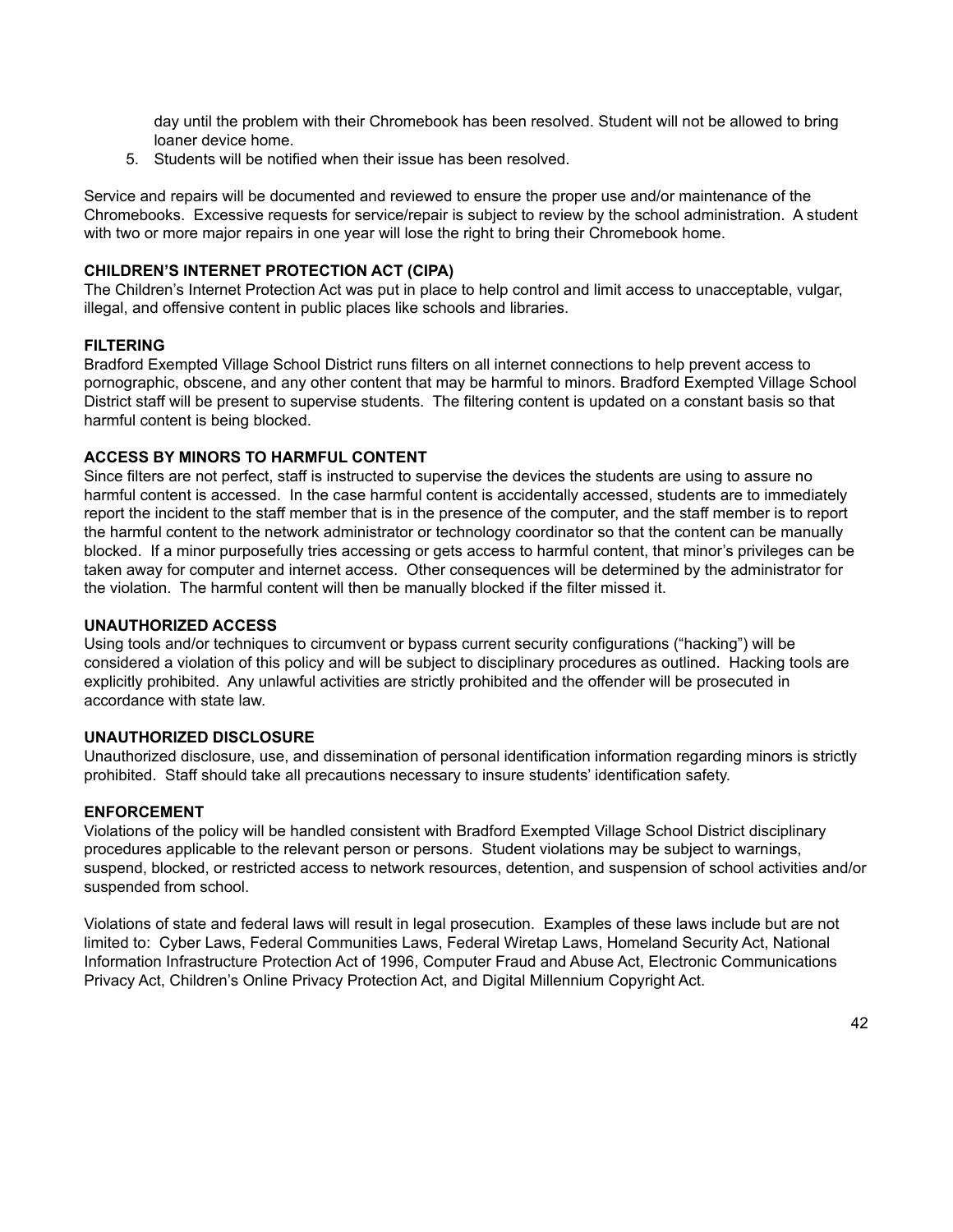### **Chromebook Frequently Asked Questions**

#### **What if I already have my own Chromebook or another model?**

You will be required to use the school district issued Chromebook for school purposes. This is necessary to ensure that you have a computer that gives you network capability and the ability to run the software that you will need in your courses. For these reasons, other Chromebooks will not be used on the Bradford Exempted Village School District network at school.

#### **Can I have my Chromebook in the summer?**

No. All Chromebooks will be collected at the end of the school year for general maintenance, cleaning, and software installation purposes. Students will receive their Chromebooks again at the beginning of the school year to ensure that everyone receives complete information about the device and a copy of Bradford School District's policy.

#### **Does Bradford Schools provide maintenance on my Chromebook?**

Yes. The technology coordinator will coordinate maintenance for students. However, maintenance records will be kept and repeated requests will be reviewed to avoid owner abuse/misuse of a Chromebook.

#### What will happen if my Chromebook is being repaired or while I am replacing it if it is lost or stolen?

Bradford Schools will stock a limited number of Chromebooks that can be loaned out. If you are in possession of a loaner, treat it as if it were your own Chromebook. You will be responsible for any damage to the loaner unit or for its loss.

#### **Do I need a printer?**

No. Teachers will ensure appropriate printing as needed.

#### **What if I want to run another operating system on my Chromebook?**

Only the operating system chosen by the Bradford Exempted Village School District will be authorized to run on a student issued Chromebook.

#### **What has the school done to help prevent students from going to inappropriate sites?**

Bradford Schools has software which is designed to help monitor Internet usage and all websites that are accessed at school only. This software blocks inappropriate sites and also logs a history of every site that each user accesses. If a site gets by the filter, Bradford Schools can immediately add it to the filter to be blocked. Parents are responsible for monitoring students away from school.

#### **Are student Chromebooks subject to school "snooping"; what if they bring their Chromebook in for repairs and "objectionable data" is found?**

Inappropriate material on Chromebooks should be reported to the classroom teacher, principal, or technology coordinator immediately upon identification. Students, who have "objectionable data" on their Chromebooks, but have failed or chosen not to report it, will be referred to the principal's office for disciplinary actions. Chromebooks are school property and are susceptible to searches by administration and staff at any time.

# If the accessories to my Chromebook are lost, broken or stolen, how much will it cost to replace them?

In the event that Chromebook accessories are stolen, you should report the lost items to the technology coordinator or principal's' office. Replacement power chargers cost \$20.